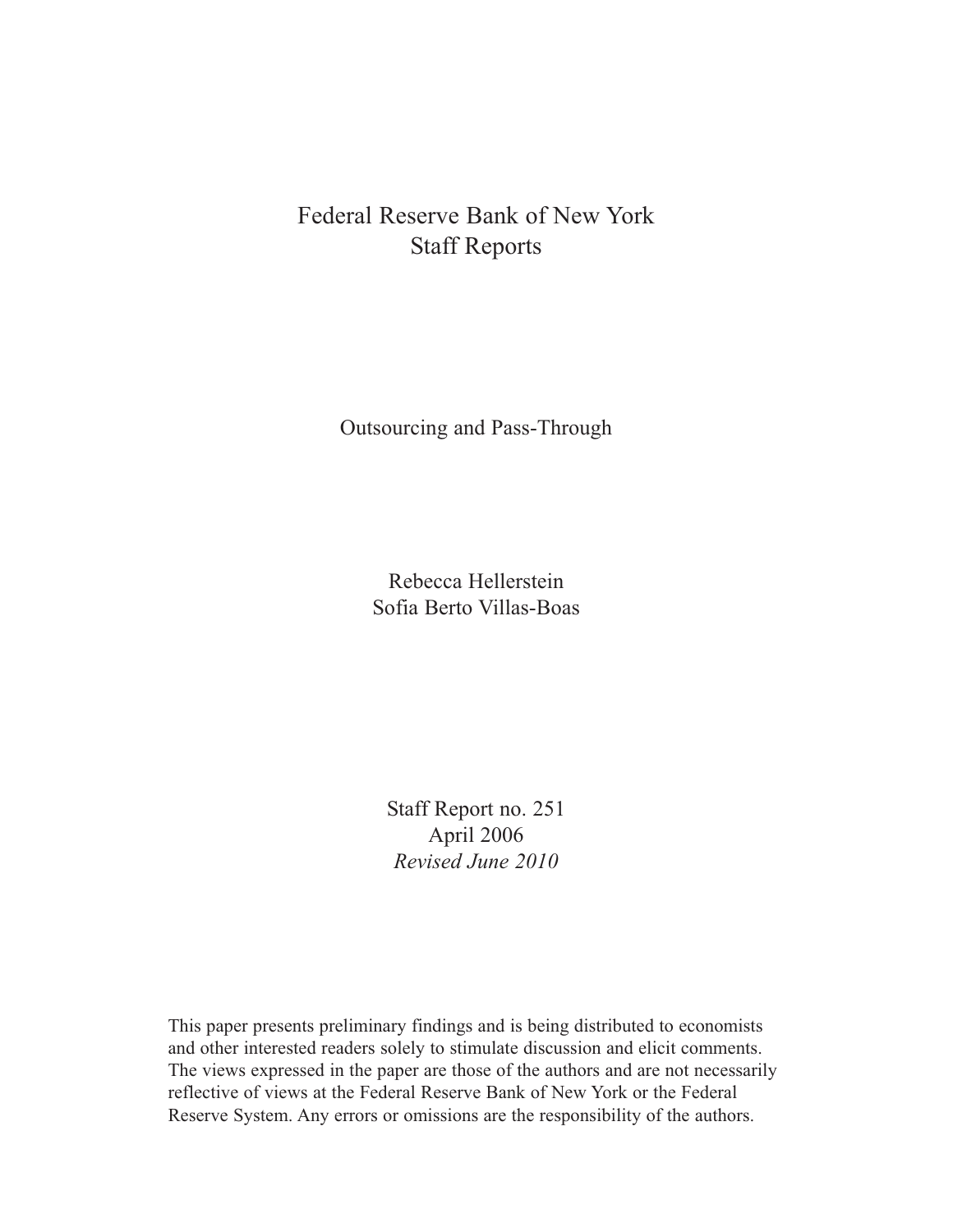### **Outsourcing and Pass-Through**

Rebecca Hellerstein and Sofia Berto Villas-Boas *Federal Reserve Bank of New York Staff Reports*, no. 251 April 2006; revised June 2010 JEL classification: F14, F3, F4

#### **Abstract**

A large share of international trade occurs through intrafirm transactions. We show that this common cross-border organization of the firm has implications for the welldocumented incomplete transmission of shocks across such borders. We present new evidence of an inverse relationship between a firm's outsourcing of inputs and its rate of exchange rate pass-through. We then develop a structural econometric model with final assemblers and upstream parts suppliers to quantify how firms' organization of their activities across national borders affects their pass-through behavior.

Key words: exchange rate pass-through, intrafirm trade, outsourcing, vertical contracts

Hellerstein: Federal Reserve Bank of New York. Villas-Boas: University of California, Berkeley. Address correspondence to: rebecca.hellerstein@ny.frb.org. This paper was previously distributed under the title "Arm's-Length Transactions as a Source of Incomplete Cross-Border Transmission: The Case of Autos." For helpful comments, the authors thank the editor, Giancarlo Corsetti, as well as two anonymous referees, Linda Goldberg, Pinelopi Goldberg, Gita Gopinath, Kala Krishna, Aviv Nevo, Maurice Obstfeld, Alexander Rose, Stephen Yeaple, Kei-Mu Yi, and participants at the NBER Universities' Research Conference on "Firms and the Evolving Structure of Global Economic Activity," the CEPR's Second Workshop on Globalization and Contracts, and the Federal Reserve Bank of Philadelphia's 2006 Trade Workshop. The views expressed in this paper are those of the authors and do not necessarily reflect the position of the Federal Reserve Bank of New York or the Federal Reserve System.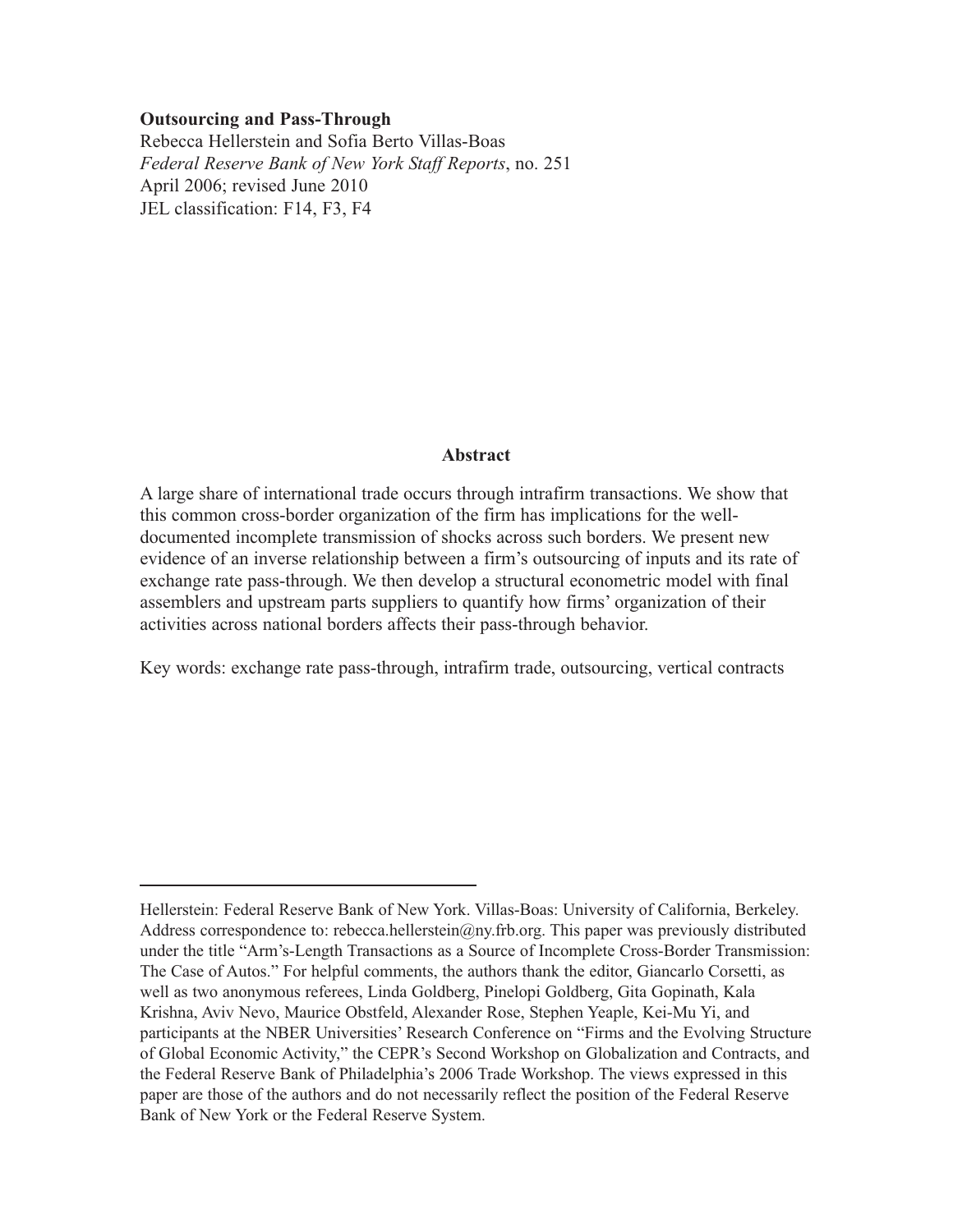#### 1 Introduction

In recent years, the trade literature has produced several important new insights into the international organization of production. First, firms that engage in foreign trade are not a random sample of firms operating in the domestic economy but are larger, more productive, and more likely to be multinationals (See Helpman 2006, for a review). Second, over the halfcentury of globalization dominated by multinationals (Bordo, Eichengreen, and Irwin 1999), trade in intermediate inputs has risen dramatically (Hummels, Ishii, and Yi 2001). Third, over the past two decades, spurred by advances in computer-aided manufacturing, outsourcing has expanded both domestically and abroad.<sup>1</sup> A natural question, then, is, how do these stylized facts help us better understand some of the pricing puzzles in international macroeconomics, such as the incomplete transmission of exchange-rate shocks to domestic prices? This paper analyzes the extent to which how firms organize their production activities across borders affects their pass-through of exchange-rate shocks to their prices.

Although a substantial theoretical and empirical literature has made progress explaining how firms do not fully adjust their import prices following an exchange-rate shock, much less is understood about *why*. Yet assumptions about the *why* of this inertia shape economists' policy recommendations on some of the most basic issues in international goods and financial markets. Current research (most notably, Engel, 2002) points to three overarching sources of incomplete pass-through: the importance of local non-traded costs in the total costs of imported goods; markup adjustment by firms along the distribution chain; and the costs of nominal price adjustment.<sup>2</sup> Evidence on the relative importance and underlying drivers of these sources remains mixed as the most important variables identified by theory–such as markups, nontraded costs, or vertical contracts–generally remain unobservable in practice, particularly in aggregate data sets. Before macroeconomic models can grapple with the implications of each of these potential sources of incomplete transmission, they need stylized facts from the microeconomic literature about their relative importance and underlying drivers.

To identify the relative importance and underlying drivers of each potential source of incomplete transmission, a recent literature has drawn on new data sets for modeling the microeconomics of incomplete pass-through by exploiting the structural approach common to industrial organization (IO) models. The unique advantages of IO studies enable them to provide insights unattainable through other common approaches in the literature. First, IO studies use microeconomic data sets that generally have higher quality data than aggregate data sets, with more precise estimates of both prices and quantities. Although quantities are

<sup>&</sup>lt;sup>1</sup>Helpman (2006) reviews the relevant literature.

<sup>&</sup>lt;sup>2</sup>See Burstein, Neves, and Rebelo (2003), Campa and Goldberg (2005), Corsetti and Dedola (2005), Corsetti, Dedola, and Leduc (2010), Gopinath, Itskhoki, and Rigobon (2010), Gopinath and Rigobon (2008), Gron and Swenson (2000), and Krugman (1987).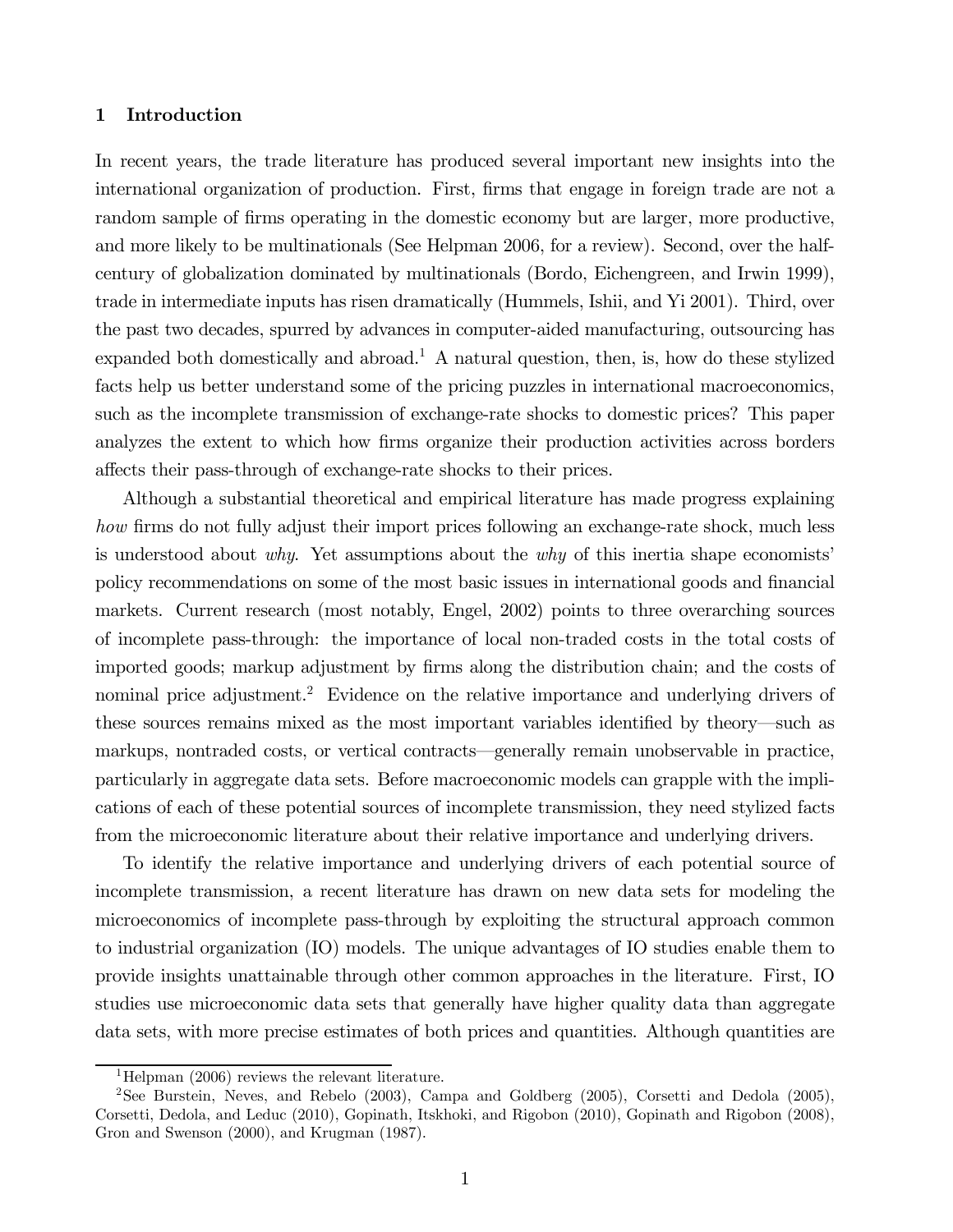rarely available in aggregate data, they are needed to observe or derive variables of interest to pass-through studies, such as markups. Second, IO studies draw on industry lore to inform modeling assumptions, which, together with their higher-quality microeconomic data, can deliver credible estimates of markups, local costs, and the like. Third, regarding the sources of markup adjustment, IO studies provide possible mechanisms for formalizing the reasons that price does not equal costs and thus for why changes in costs may not be passed through into prices. These mechanisms may include long-term contracts (Bettendorf and Verboven 2000) or the possibility of strategic mark-up adjustment along the supply distribution chain (Goldberg and Verboven 2001; Bonnet, Dubois, and Villas-Boas 2009). Finally, IO studies generally use structural models that allow counterfactual experiments for testing the various hypotheses about why pass-through is low and thus enable researchers to ask deeper questions than are possible in modeling approaches that rely exclusively on aggregate data. Examples include Hellerstein (2008), Goldberg and Hellerstein (2008), and Nakamura and Zerom (2009), which all use structural models to decompose the relative importance of various sources of incomplete pass-through. This paper, based on the IO approach, analyzes the impact of vertical relationships on firms' markup adjustment — and the consequent incomplete pass-through. The disadvantage of IO studies is that to be generalizable, the results require confirmation from work on other industries. That said, the literature so far has begun to identify stylized microeconomic facts that are remarkably robust across markets and modeling assumptions.

Our first goal in this paper is to present evidence of a positive relationship between a firm's degree of vertical integration and its pass-through of foreign cost shocks. The second goal is to look more deeply at the sources of incomplete transmission by using a structural model to run counterfactual experiments which simulate variations in firm boundaries across national borders. For the structural model, our empirical approach has two components: estimation and simulation of counterfactuals. At the estimation stage, we estimate the demand parameters and then the marginal costs and markups of the original equipment manufacturer (OEM) and what in industry parlance is known as a tier-one parts supplier (TOPS) for each vertical contractual model. To assess the overall impact of each vertical contract on firms' pass-through behavior, we employ simulation.

A cross-border contract is by definition a vertical contract between an upstream (foreign) and a downstream (domestic) firm. Our structural model studies a continuum of contracts with two extreme points of integration: vertically integrated and outsourced supply chains. In a vertically integrated supply chain, all transactions are conducted in-house, within the boundaries of the firm. In an outsourced supply chain, all transactions are conducted at arm's length between firms with no formal ownership ties or control rights over one another's production and pricing decisions. In the structural model, we begin by computing the industry equilibrium that emerges if firms experience a 10-percent cost increase in the outsourced model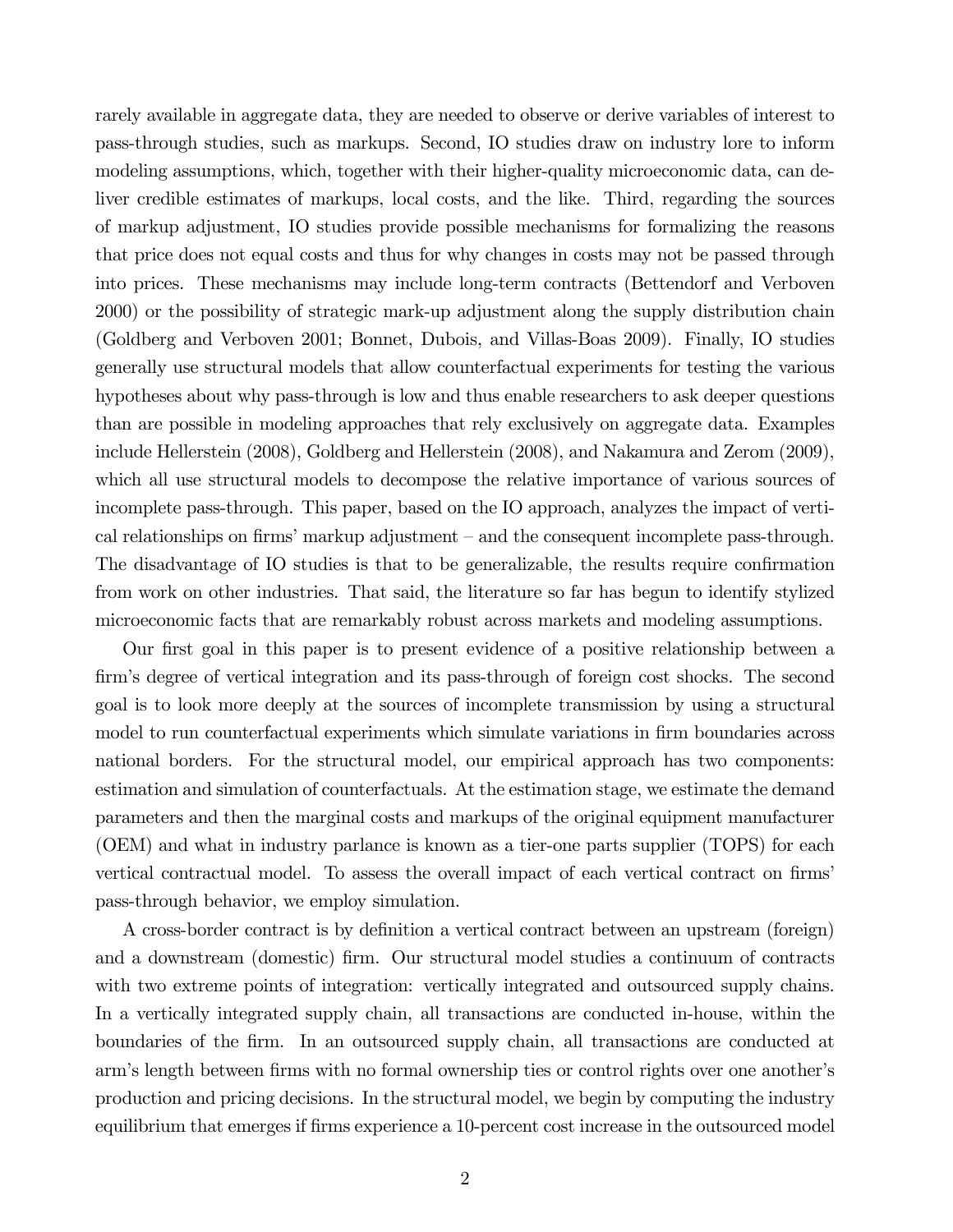and compare it to the equilibrium that prevails when one firm, a multinational, controls pricing along the distribution chain. We interpret the different response of prices across the two models as a measure of the overall impact of firms' cross-border organization on their pass-through of shocks. We find that, on average, following a 10-percent cost increase, firms pass through 54 percent of a foreign-cost shock to their retail prices in a vertically integrated supply chain and only 13 percent in an outsourced supply chain, a 40 percentage-point difference. Next, we compute pass-through with a structural model calibrated to the average degree of vertical integration observed in the auto industry. We then compare the results to the outcome given a one-standard-deviation increase in the share of outsourced production. We find that a onestandard-deviation increase in outsourcing is associated with a 12 percentage-point decline in firms' average pass-through to prices. The counterfactual experiments thus confirm that pass-through is much higher in a vertically integrated than in an outsourced production chain.

The empirical pass-through literature generally attributes some part of local-currency price inertia to firms' markup adjustment but without analyzing its drivers, such as the role of different vertical contracts between suppliers and final-goods producers. An early paper by Rangan, Lawrence, and Cooper (1993) argues that U.S. multinationals pass-through exchange-rate shocks to export prices at a higher rate than do vertically separated firms.<sup>3</sup> Several more recent papers, including Clausing (2003) and Neiman (2010), examine the empirical relationship between the boundaries of the firm and the transmission of shocks across national borders. Using the microeconomic price data used to construct the U.S. Bureau of Labor Statistics' international price indexes, Clausing (2003) and Neiman (2010) estimate pass-through elasticities for intrafirm and market transactions for U.S. imports and exports. Clausing (2003) finds a higher rate of pass-through for U.S. imports traded in market transactions than in intrafirm transactions, while Neiman (2010) finds a higher rate of pass-through for differentiated goods traded in intrafirm transactions than for those traded in market transactions, a very similar result to our findings. Our study is different from this previous work in several important respects. Although the microdata used in previous work encompass a number of industries, the intrafirm data are transfer prices, whose variation may not fully reflect variation in transaction prices because of firms' incentives to transfer income across borders to minimize taxes, a fact established by Clausing  $(2003)^{4}$  While our micro-data cover only the auto industry, we are able to use quantity data to derive intrafirm markups. We do not use transfer prices

<sup>3</sup>Bernard, Jensen, and Schott (2006) find in U.S. census data that multinationals adjust arm's-length prices by more than intrafirm prices after an exchange-rate shock, though in a very limited sample.

<sup>4</sup>Roughly half of the intra-firm prices included in the BLS's import price samples are cost-based rather than market-based: They are not set with reference to market trends but instead are constructed as a markup over the exporting subsidiary's observable costs. A study by Alterman (1997) finds that, for particular industries, cost-based prices change less frequently than market-based prices and, in particular, fluctuate less than marketbased prices following macroeconomic shocks such as exchange-rate changes.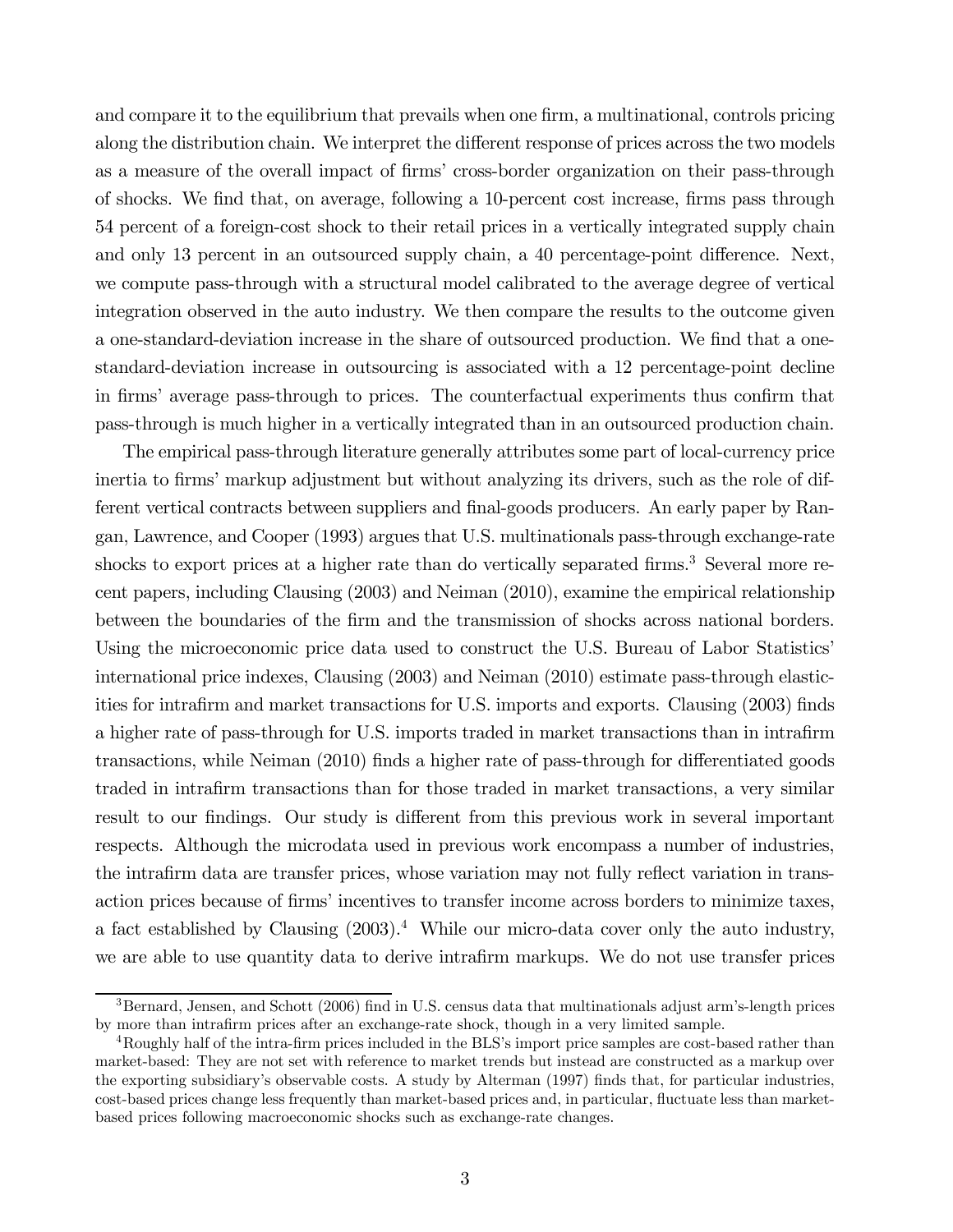in our structural analysis.

We study the auto industry in our structural analysis for several reasons. First, because prices of manufactured goods tend to exhibit dampened responses to foreign shocks in aggregate data, autos are an appropriate choice to investigate the puzzling phenomenon of incomplete pass-through. Second, trade in autos and auto parts is quite large for most countries, which gives our empirical results direct policy relevance. For example, trade in autos and auto parts makes up 25 to 40 percent of U.S. goods imports in any given year, depending on how one concords the industry's input-output tables with import data. Third, we have a rich panel data set with monthly transaction prices for 24 models from six major manufacturers over a period of 37 months, as well as the share of inputs sourced from abroad by model. We focus on the top-selling models and thus have a limited number of car models in our sample, each with a very large U.S. market share. This approach enables us to use product fixed effects to control for product-specific, time-invariant characteristics in our structural demand model, as we discuss further in the estimation section. These 24 models comprise roughly one-third of U.S. sales of passenger cars and sports utility vehicles (SUVs). Our sample includes models assembled in the United States with a significant share of parts sourced from abroad.

The next section outlines our conceptual framework, while section 3 presents stylized facts about the relationship between exchange-rate pass-through and intrafirm trade. Section 4 sets out our structural model, and section 5 discusses the estimation methodology and demand results. Section 6 presents results from the counterfactual experiments, and section 7 concludes.

#### 2 Vertical Integration and Pass-Through: Conceptual Framework

The goal of this paper is to investigate the relationship between a firm's degree of vertical integration and its pass-through of exchange-rate-induced cost shocks. While aware that a firm's pass-through may relate to other factors previously identified in the literature, we highlight the role of its vertical contracts. These contracts, which could affect its pass-through behavior for many reasons, are especially difficult to examine empirically owing to their inframarginal components, transaction costs, and imperfect information issues. Our conceptual framework sidesteps these issues by focusing on how these contracts affect the traditional problem of double marginalization, drawing on the IO literature and its focus on the inefficiencies associated with different vertical contracts (see Villas-Boas 2007, for a review). Vertical contracts determine the vertical profit and so the size of the total producer surplus to be divided among firms along a supply chain. They also promote efficiency in the supply chain if they depart from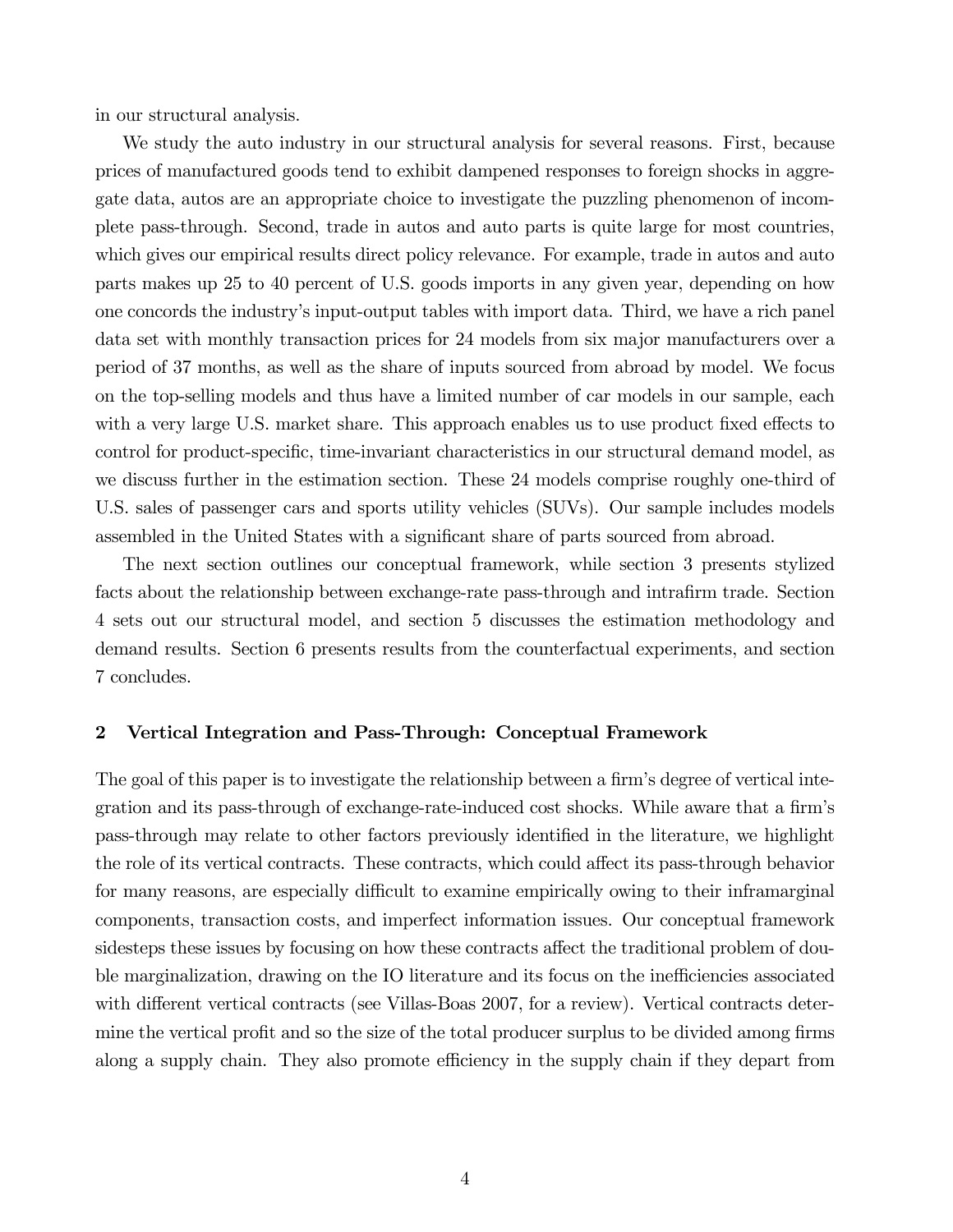the linear pricing that leads to double marginalization.<sup>5</sup> The vertical contracts in a particular market can thus significantly affect downstream price dynamics (Hastings 2004; Villas-Boas 2007).

Before we set out our conceptual framework, we define several terms used throughout the paper. Intrafirm trade refers to cross-border shipments between U.S. firms and their foreign subsidiaries and between foreign firms and their U.S. subsidiaries. A vertically integrated firm refers to a firm that controls pricing and production decisions at multiple points along a supply chain.6 Our conceptual framework focuses on whether firms are vertically integrated upstream. An upstream vertically integrated firm can be thought of as a final-goods producer that buys an upstream supplier from which it previously purchased goods in market transactions. In our structural model, a multinational refers to a single firm that controls production and pricing decisions along the supply chain and sources some of its inputs from abroad, while a nonmultinational refers to several firms that control production and pricing decisions along the supply chain but also source some of their inputs from abroad.

We begin our analysis by using traditional pass-through analyses (as in Feenstra 1989; Goldberg and Knetter 1997; Campa and Goldberg 2005) to establish a positive relationship between an industry's share of intrafirm imports and its pass-through of exchange-rate shocks to import prices. We find a similar relationship holds when we focus on the auto industry — the higher the degree of vertical integration of a firm, measured by the ratio of its total value added to total revenue, the larger its pass-through of exchange-rate shocks. While our regression analysis is indicative of the phenomenon, making counterfactual predictions of firms' out-ofsample vertical integration based on their pass-through behavior may be problematic. The regression analysis may suffer from selection problems as firms' degree of vertical integration is chosen, not randomly assigned. With these facts in mind, we turn to the structural analysis.

Our explanation for why multinationals exhibit higher pass-through than do outsourced firms is fairly intuitive. When multinational firms are hit with an exchange-rate shock, they have only one layer of pricing decisions as the OEM and the TOPS are within the same firm, so that only one markup adjustment occurs after the shock. In contrast, in the outsourced case when vertically separated firms experience an exchange-rate shock two layers of strategic markup adjustment may occur. Not only can the OEM adjust its markup but also the TOPS. Pass-through cannot be higher than for the case of the multinational firm, and we posit that pass-through is lower the more firm boundaries a product crosses to reach the final consumer.

<sup>5</sup>Double marginalization arises when two independent markups are set along a supply chain and when the only contractual instrument used is the wholesale price. As a result, the sum of profits for a supplier and manufacturer may be less than their profits had they coordinated their pricing.

<sup>6</sup>For example, a vertically integrated supplier that functions as a division of a final-goods producer has no control rights. It does not decide the price or quantity of output it produces, while an outsourced or vertically separated supplier does possess these control rights.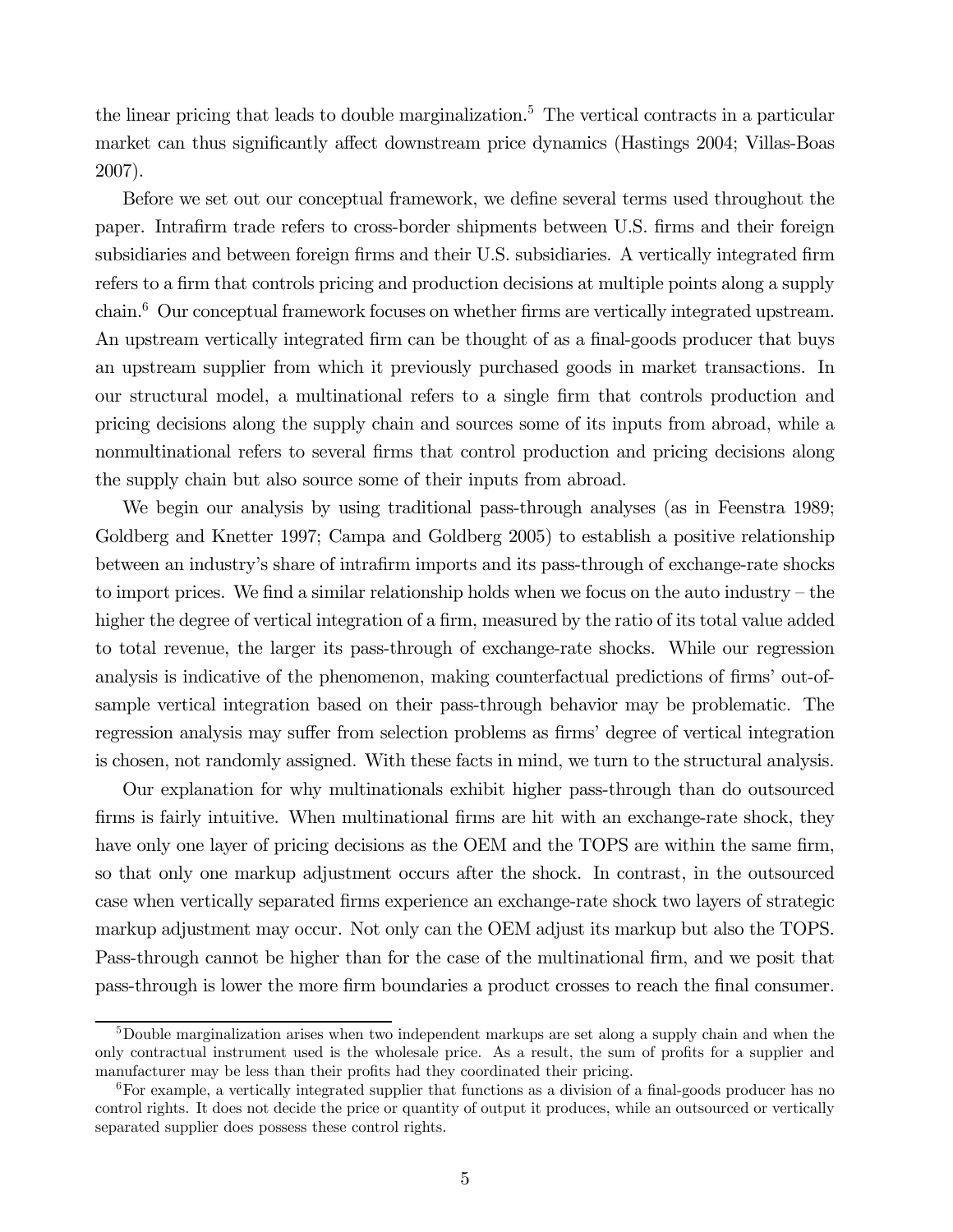Several key assumptions underlie our approach. First, our structural model assumes that each OEM sources from both domestic- and foreign-parts suppliers and has the same vertical relationship with both suppliers. A multinational is thus assumed to be vertically integrated with its domestic- as well as its foreign-parts suppliers, while a final-goods producer that outsources its foreign-parts production is assumed to do the same for its domestic-parts production. It is possible, however, that final-goods producers outsource the production of more foreign parts than domestic parts, or vice versa. The aggregate evidence shows that intrafirm transactions are more common in cross-border than in domestic trade, implying that our estimates of multinational pass-through are overstated. If a multinational outsources its domesticbut not its foreign-parts production, its composite supplier markup will be higher than if it owned both parts of the production chain, when it would be zero. In that case, some double marginalization would be introduced into the supply chain and so decrease the pass-through of the markup to the retail price. Second, we assume linear pricing by firms which creates two sources of mark-up adjustment and double marginalization in the outsourced scenario. We follow other papers in the structural IO literature in assuming linear pricing for automobiles (Berry, Levinsohn, and Pakes 1995; Goldberg and Verboven 2001; Brenkers and Verboven 2006). The second markup can be eliminated in many ways including through vertical integration or nonlinear pricing.<sup>7</sup> Third, we assume for simplicity that retail automobile dealers have a constant markup and thus complete pass-through. This assumption lets us focus on the upstream strategic interactions between TOPSs and OEMs and, given the empirical patterns in the data, appears to be a reasonable way to model the retailer's pass-through behavior. In a regression analysis, we cannot reject full pass-through of changes in wholesale prices to retail prices for almost every model in our sample. Fourth, our approach in the structural model is static. While estimating a fully dynamic model would be desirable, the complexity of our structural model does not allow us to do so without simplifying aspects that we consider essential to our analysis, such as the strategic interactions between TOPSs and OEMs and the flexibility of the demand system. A primary source of the auto industry's cost variation and a focus of our analysis is the exchange rate, which is highly persistent, a stylized fact that implies that our premise of static expectations is reasonable. As Goldberg and Hellerstein

<sup>7</sup>We acknowledge that considering only linear pricing in the outsourced case gives us a downwardly biased estimate of pass-through. In our structural model foreign parts are combined with domestic parts in fixed proportions to form the composite supplier good for which a wholesale price is set. An alternative model might consider linear pricing for foreign suppliers but nonlinear pricing for domestic suppliers (or vice versa). This model would reduce the domestic supplier's markup and so the scope for the composite supplier's markup to adjust following a foreign cost shock. Introducing nonlinear pricing into the outsourced model would thus increase pass-through, though not to as much as in the multinational case, as some parts would still be priced linearly. Pass-through would fall between the two extreme cases of fully in-house or outsourced production of all domestic and foreign parts. In future research, we plan to examine the impact of nonlinear pricing on pass-through in vertically separated supply chains, as these would allow multiple layers of mark-ups to be contracted away and so result in higher pass-through.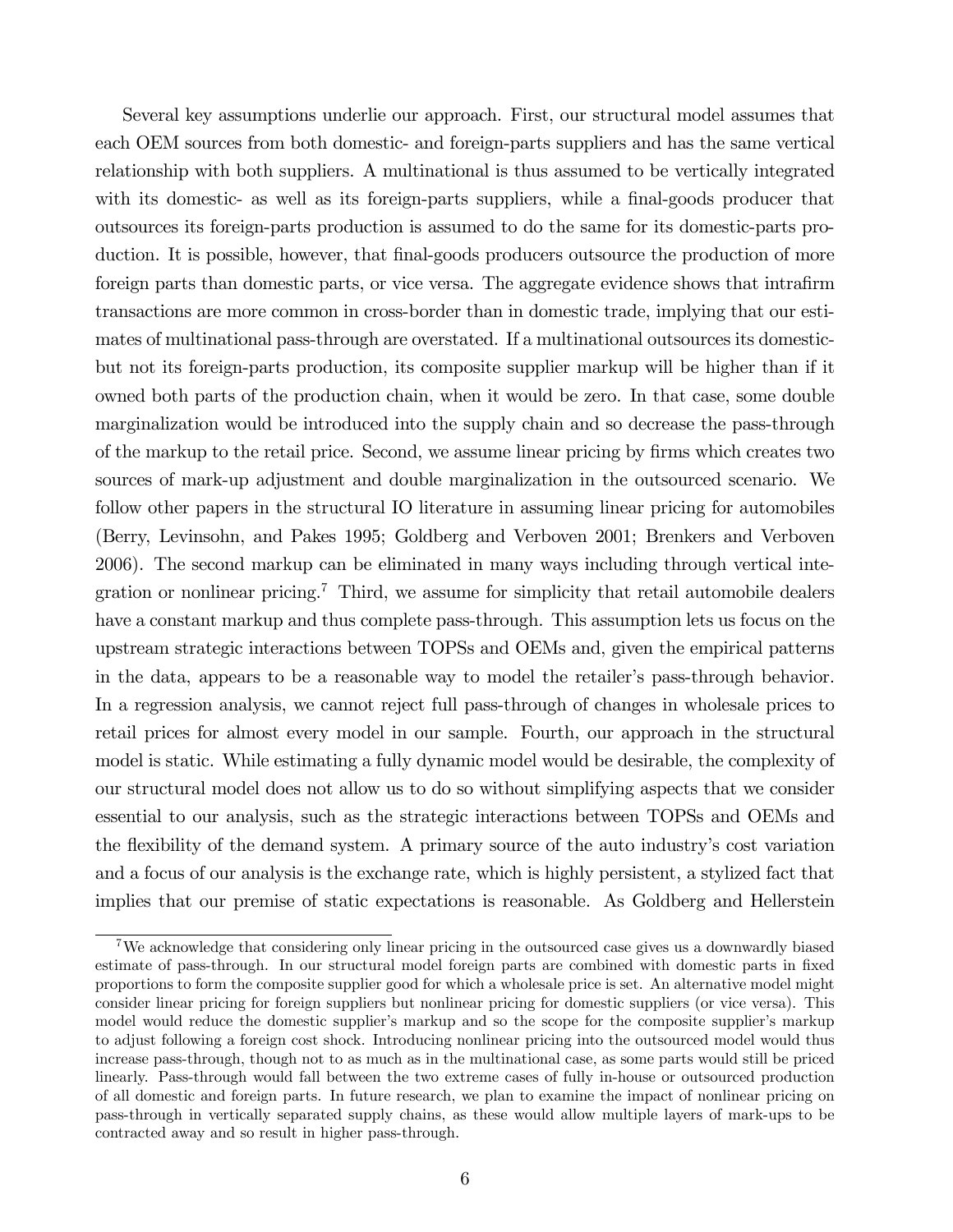(2008) set out in more detail, if the exchange rate is a primary source of cost variation and it is highly persistent, our model provides a reasonable approximation to a dynamic setup.<sup>8</sup> Our approach is also standard in the IO literature and has been used in many previous studies of the auto industry (Berry, Levinsohn, and Pakes 1995; Goldberg and Verboven 2001; Brenkers and Verboven 2006).

The final step in setting out our conceptual framework is to explore possible alternative explanations for our finding of higher pass-through by multinationals. We do so in the next section after setting out the results from the industry regressions.

#### 3 Vertical Integration and Pass-Through: Evidence of a Positive Relationship

Exchange-rate pass-through is defined as the percentage change in an industry's prices for a given percentage change in its marginal costs caused by movements in the dollar. Estimating pass-through is not a simple exercise. The sensitivity of import prices to dollar movements may differ from a simple correlation between the two variables because of independent activity in the production or demand sectors. To estimate pass-through, one must control for other forces that affect firms' choices of import prices, such as demand conditions in the importing country.

We use a standard workhorse model to estimate exchange-rate pass-through elasticities across industries and for individual automakers and models. This section describes the specification used to estimate the industry pass-through coefficients.<sup>9</sup> Our pricing equation is

$$
p_t = \alpha + \sum_{i=0}^{4} \beta_i e_{t-i} w_{t-i} + \gamma Y_t + \varepsilon_t
$$

where  $p_t$  is an industry-specific index of U.S. import prices at time  $t$ ,  $\alpha$  is a constant,  $e_{t-i}$  is the import-weighted nominal exchange rate at time t minus i,  $w_{t-j}$  is a measure of import-weighted marginal costs at time t minus j,  $Y_t$  is a control for demand shifts that may affect import prices independently of the exchange rate at time t, and  $\varepsilon_t$  is a stochastic error term that is normally distributed. Each of the variables is in percentage-change terms. Exchange-rate pass-through is defined as the sum of the coefficients on the nominal import-weighted exchange rate e interacted with the marginal-cost term  $w$  at time  $t$  plus four lagged periods. Changes in the demand for imports that reflect variation in consumer tastes or income rather than in

<sup>8</sup>Dynamic considerations may affect the analysis in several ways: first, to the extent that consumers or firms hold inventories of autos, the demand- and supply-side parameter estimates obtained by the static approach may be biased (Hendel and Nevo 2006); and, second, dynamics may enter through intertemporal effects on the demand side, stemming, for example, from habit formation (Ravn, Schmitt-Grohe, and Uribe 2009).

<sup>9</sup>Similar specifications are used in Feenstra (1989), Goldberg and Knetter (1997), and Campa and Goldberg (2005).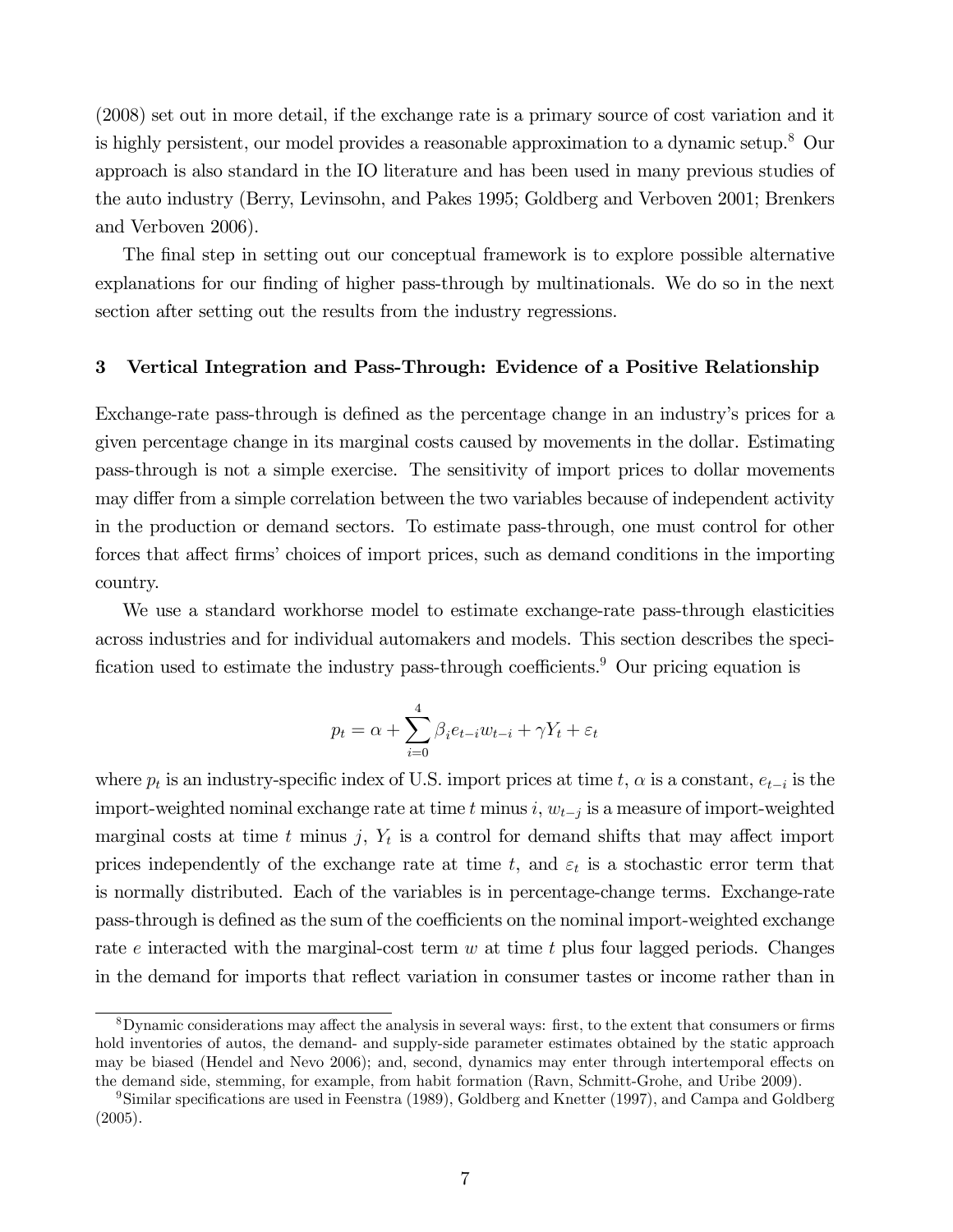the dollar's value are controlled for by including U.S. domestic demand in each regression.

The dependent variable in the regression is the quarterly industry import-price index for each NAICS's three-digit manufacturing industry from 1985 to 2004. The industry exchange rate is the import-weighted exchange rate for each industry with weights derived from the average share of each country's imports in the industry's total imports from 1987 to 2004. Foreign production costs proxy for marginal-cost shocks other than exchange-rate fluctuations that may affect import prices. An import-weighted foreign consumer price index (CPI) proxies for foreign production costs  $w$ , with the same weights as those for the exchange rate. We use this pass-through specification with the marginal-cost and exchange-rate variables interacted to be consistent with the set-up of the structural model, which focuses on marginal-cost shocks. In robustness checks, we generally cannot reject that the coefficients on the marginal-cost and exchange-rates variables are identical.<sup>10</sup>

Table 1 reports the regression results by industry. Pass-through varies significantly across industries, from statistically indistinguishable from zero for Food and Beverages and Leather Goods to over 50 percent for Primary and Fabricated Metals, Industrial Machinery, and Electrical Equipment. It averages 35 percent across industries with a standard deviation of 20 percent. Figure 1 illustrates the positive relationship between an industry's share of intrafirm imports on the x-axis and its pass-through elasticity on the y-axis. The industry shares of intrafirm imports are for the year 2000 and come from table 2 of Bernard et al  $(2008).$ <sup>11</sup> The relationship between the two variables is clearly positive as illustrated by the upward-sloping linear trend line. Table 2 reports the results from regressing the industry pass-through coefficients on the industry shares of intrafirm imports. The coefficients have a natural interpretation: a 10-percent increase in an industry's share of intrafirm imports is associated with a roughly 6-percent increase in its pass-through to import prices.<sup>12</sup> The  $R<sup>2</sup>$  for the regression is 0.33, which implies a reasonable fit, particularly given our limited observations.

 $10$ U.S. domestic demand is defined as U.S. total domestic output (GDP) minus exports (demand from outside the U.S.) plus imports (U.S. demand not satisfied by domestic output) and comes from the U.S. Bureau of Economic Analysis. The exchange rate and CPI data come from IMF's International Financial Statistics. The trade data come from the U.S. International Trade Commission and the U.S. Bureau of Economic Analysis and the industry import-price indexes from the U.S. Bureau of Labor Statistics. Following Antras (2003), we exclude from our analysis industries in which one country has a predominant share of U.S. imports, as in those cases it is difficult to distinguish between the effects of national origin and those of contractual form for any observed differences in pass-through. We exclude two 3-digit NAICS manufacturing industries, Wood Products and Paper Products (NAICS 321 and 322, respectively) because they each source 70-75 percent of their imports from one country, Canada.

 $11$ Roughly 40 percent of U.S. imports occur via intrafirm transactions, a fact first established by Zeile (1997). <sup>12</sup>We consider industry regressions with different exchange rates in appendix A.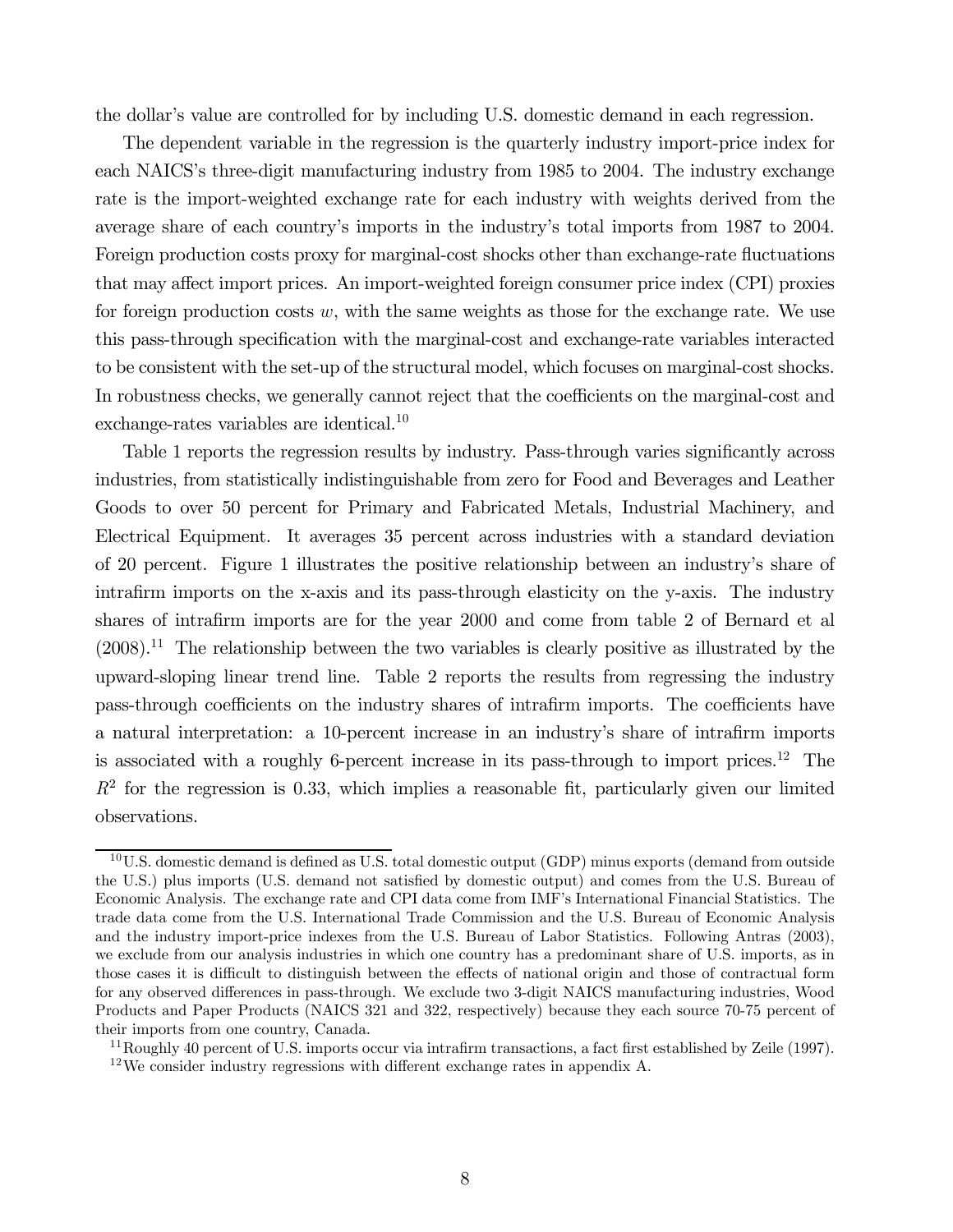#### 3.1 Alternative Explanations from Prior Theoretical and Empirical Work

Is this pattern explained by omitted factors? Factors that cause or are correlated with intrafirm trade may independently cause higher pass-through by multinationals and so provide possible alternative explanations for our results. We derive several testable hypotheses for alternative explanations from the growing theoretical and empirical literature on intrafirm trade.

Capital intensity Antras (2003), Bernard et al (2008), and Nunn and Trefler (2008) find that an industry's share of intrafirm imports has a positive relationship to its physical capital intensity. If greater capital intensity is associated with greater market power, industries with greater capital intensity may have more ability to pass-through cost shocks. To test this hypothesis, we include in our regression the same measure of industry-level capital intensity as in Antras (2003). This is the industry's capital stock and comes from the NBER-CES Manufacturing Industry Database for 1996. Table 2 shows that the relationship between an industry's pass-through and its average intrafirm share is robust to controlling for its capital intensity. The coefficient on the intrafirm share variable does not change significantly with the addition of this extra variable, and the coefficient on the capital-intensity variable is not significant.

Product differentiation One might also expect firms in industries with more differentiated products to exhibit higher pass-through because their more specialized products would afford them greater market power and hence a greater ability to pass through marginal-cost shocks to prices. If industries with significant intrafirm trade produce more differentiated products, this omitted variable may explain the relationship between pass-through and intrafirm trade. Along the same lines, Bernard et al. (2008) find a positive relationship between an industry's skill intensity and its intrafirm trade shares. One would expect more skillintensive industries to produce more differentiated products and so potentially to exhibit higher pass-through. To test this hypothesis, we define an industry's degree of differentiation as its import-weighted share of differentiated products, where differentiated products are identified by the Rauch (1999) classification. As reported in table 2, we find that this variable is not significant in the regression and has no effect on the coefficient on the intrafirm-share variable.<sup>13</sup>

Market share of foreign producers A third testable alternative explanation comes from the pass-through literature. One may expect foreign producers with a larger share of the domestic market to have greater market power and therefore more ability to pass through marginal-cost shocks to prices, a relationship explored by Feenstra, Gagnon, and Knetter (1996). If industries with high shares of intrafirm trade also have substantial market share held by foreign producers, the latter may be an omitted variable that explains the relationship

<sup>&</sup>lt;sup>13</sup>This result is robust to using Rauch's (1999) conservative or liberal definition of product differentiation.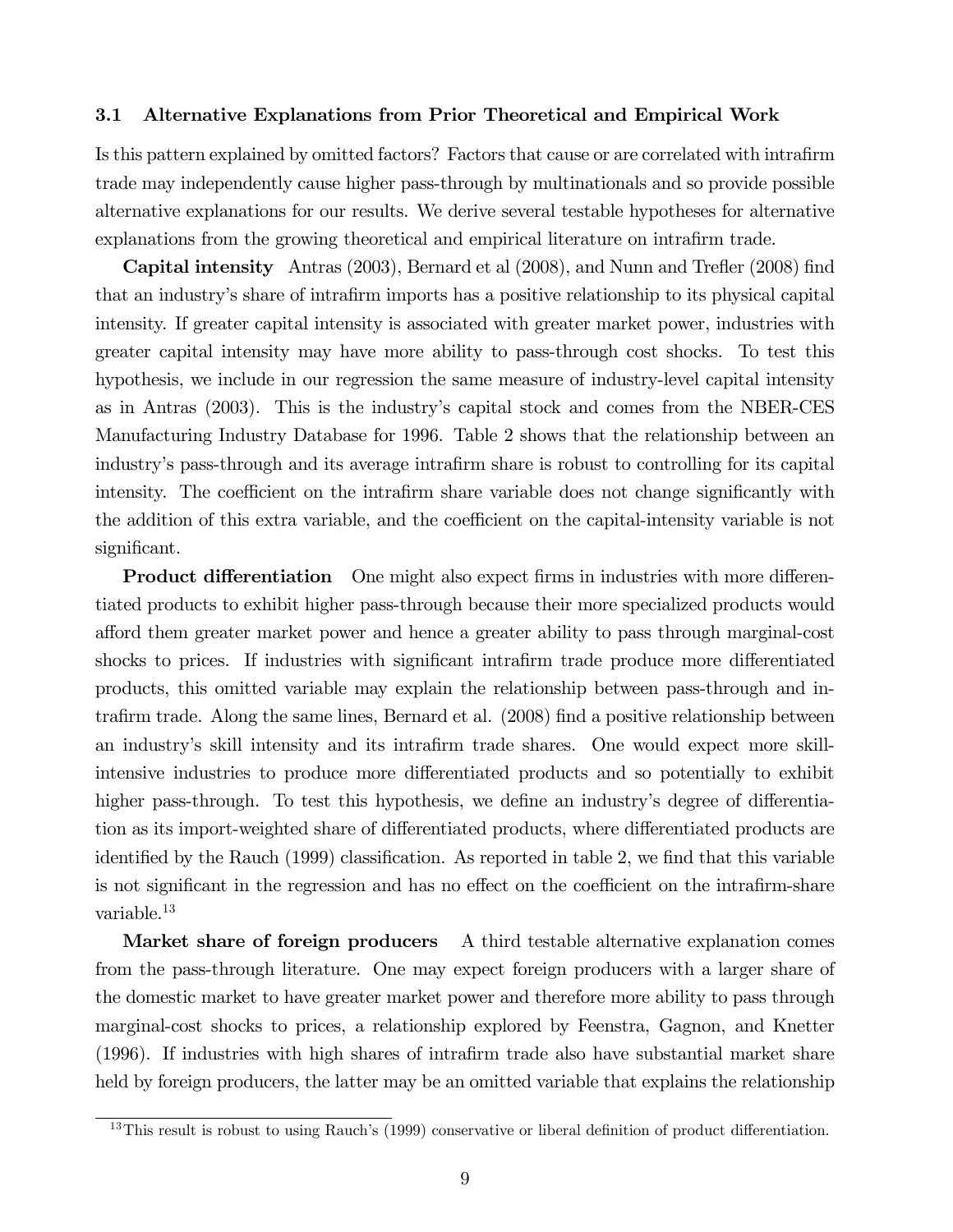between pass-through and intrafirm trade. We examine whether our results can be explained by the average market share of foreign relative to domestic producers over the sample period. The market share of foreign producers is the mean share of imports in the domestic market (comprising imports plus domestic shipments) from 1987 to 2004. As we report in table 2, this variable is not significant, and controlling for it has little effect on the coefficient on the intrafirm-share variable.

To summarize, we identify a positive relationship between an industry's share of intrafirm trade and its pass-through of marginal-cost shocks to import prices. As we discuss in more detail below, we hypothesize that this is a firm-level story. Multinationals are more likely to pass through a given shock because they have a lower vertical markup and so less scope for adjustment following a marginal-cost shock. Because our industry evidence is nevertheless indirect, we need to see what we can observe with data on firms. To this end, we next present evidence that supports our hypothesis from one industry, the auto industry.

#### 3.2 Outsourcing and Pass-through in the Auto Industry

#### 3.2.1 Data

Our price data for the auto industry come from Edmunds.com, an industry data provider. The Edmunds data contain a number of variables for individual models on a monthly basis from October 2002 to June 2006. These include the national base total market value (TMV) price for both new and used models, the manufacturer's suggested retail price (MSRP) for new models, and data on characteristics such as horsepower, length, and sourcing. These price data build on previous pass-through studies by enabling us to estimate pass-through coefficients on the make and model, rather than just on the market segment. And unlike the prices used in some previous pass-through studies, the Edmunds TMV prices are transaction prices calculated from a sample of roughly 20—30 percent of all U.S. monthly auto sales. The TMV price is the median price paid nationally for the base model after individual transactions are weighted to represent regional trends correctly.

Busse, Silva-Risso, and Zettelmeyer (2006) note that most of the variation in retail automobile prices comes from the application of dealer and consumer promotions to the MSRP, a well established fact in industry lore and one frequently cited by practitioners, in industry publications, and the like. The most common promotions are consumer and dealer cash rebates, the latter offered by manufacturers to dealers for each auto sold during a given promotion and frequently passed through by dealers to the retail price. This stylized fact about pricing in the auto industry is precisely why we use the Edmunds TMV price in our analysis rather than the MSRP. An unusual and appealing feature of the Edmunds TMV retail prices is that they include the effects of both types of promotions. As a result, the TMV prices tend to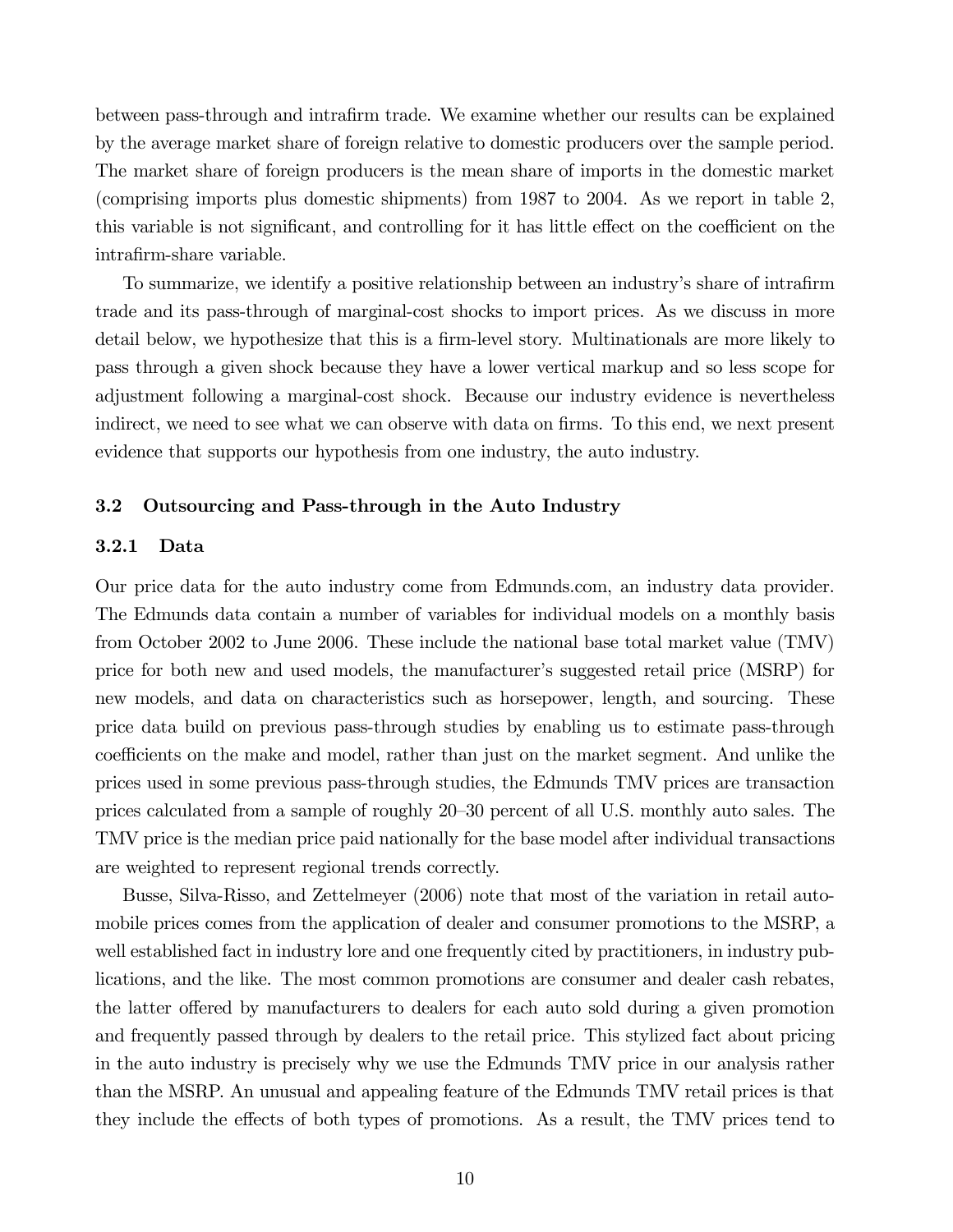be several thousand dollars less than the MSRP on average and exhibit much more monthly variability than the MSRP, which generally changes at most several times over the model year in a step-like fashion. In this sense, our data are much more appropriate for a pass-through analysis than the MSRPs used in previous studies, which do not capture either the level of or variation in the true retail price over the model year. Figure 2 illustrates these patterns and compares the MSRP and the Edmunds TMV price for one model, the Ford Escape.

The Edmunds data include 24 models, each with a substantial U.S. market share. Together, they comprise slightly more than one-third of total retail sales of passenger cars and SUVs in the United States. Our sample includes top-selling models which enables us to use an identification strategy in our structural demand model that is not feasible with a broader sample.

Our monthly sales quantity data come from Ward's Automotive. Our measure of vertical integration is each automaker's total value added relative to its total sales and comes from Lieberman and Dhawan (2005). Value-added is defined as each firm's sales less the costs of purchased materials and services and equals all payments to labor and capital.<sup>14</sup> This value-added measure can be interpreted in a fairly straightforward fashion as a measure of vertical integration–as payments to primary factors of production directly employed by the firm relative to total payments by the firm to factors of production employed by the firm and purchased indirectly through intermediate inputs (through purchased goods and services). A key assumption underlying our use of value added as a measure of vertical integration is that firms' coordination with their internal "suppliers" is greater than that with their external suppliers: that is, *de jure* vertical integration, measured in terms of formal ownership ties, equals de facto vertical integration, measured by coordination in setting markups along the distribution chain. We motivate our use of a firm-specific measure from evidence that firms exhibit very different degrees of vertical integration that persist over time, as Lieberman and Dhawan (2005) document. Some producers are historically associated with very high levels of vertical integration (e.g., GM) while others are known to outsource much more (e.g., Honda). No model-specific measures of vertical integration are available to us.15

Finally, our study includes a measure of the share of foreign content in each model's total

<sup>14</sup>As Lieberman and Dhawan (2005) note, the measures of value added come from the Daiwa Securities Corporation's measures of value added for Japanese firms and for U.S. firms from summing payments to capital and labor from their annual reports. Note that in the literature one finds two different definitions of value-added. One definition is the difference between the sale price and the cost of labor employed directly by the firm as well as the cost of purchased materials and services to produce a good. A second definition is the difference between the sale price and only the cost of purchased materials and services to produce a good. The latter equals the contribution of (and so income to) primary factors of production (labor and capital) to the value of the good. The measure used in the paper includes payments to labor employed directly by the firm, and so is not equivalent to a measure of accounting profitability.

<sup>&</sup>lt;sup>15</sup>Note that our measure of vertical integration for Daimler-Chrysler comes from the Chrysler operations of the firm as our sample contains only Chrysler models.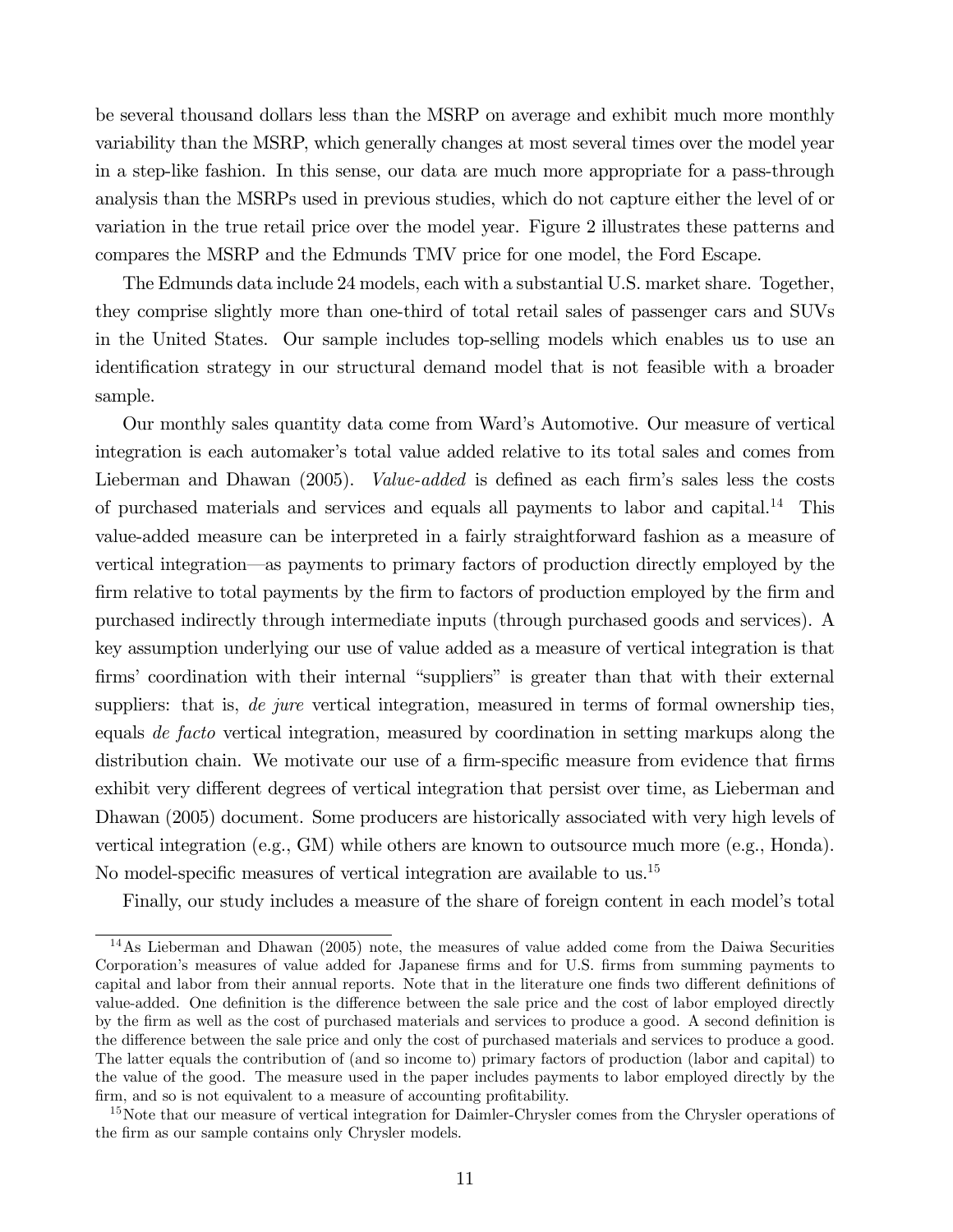content, enabling us to identify the role of local costs and to separate its role in any incomplete pass-through from that of inefficiencies caused by firms' contractual arrangements. Each auto manufacturer is required by law to report the share of foreign content in each of its model's total content.16 Table 3 reports summary statistics for prices, quantities, characteristics, and share of foreign content. Table 4 reports the sales-weighted share of foreign content by maker for the models in our sample, which ranges from 18 percent for Ford to 57 percent for Toyota.

#### 3.3 Pass-through Analysis

Our model to estimate exchange-rate pass-through for individual auto models is:

$$
p_t = \alpha + \beta^f f e_t w_t^f + \beta^d (1 - f) w_t^d + \gamma Y_t + \varepsilon_t
$$

where  $p_t$  is the Edmunds TMV price at time t,  $\alpha$  is a constant,  $e_t$  is the nominal exchange rate at time t,  $w_t^f$  is a measure of foreign marginal costs at time t,  $w_t^d$  is a measure of domestic marginal costs at time t, f is the model's share of foreign content,  $Y_t$  is a control for demand shifts that may affect import prices independently of the exchange rate at time t, and  $\varepsilon_t$ is a stochastic error term that is normally distributed. The variables are expressed as logs. Exchange-rate pass-through is the coefficient on the nominal import-weighted exchange rate e interacted with the foreign marginal cost term  $w<sup>f</sup>$ .<sup>17</sup> We measure foreign-cost shocks by the producer price index (PPI) for the manufacturing sector in the relevant country, using the PPI for the auto industry where available. The nominal exchange rate and the foreign marginalcost measure used in each regression depend on the sourcing information in the Edmunds data. Domestic costs are measured by the PPI for U.S. automobile manufacturing and come from the U.S. Bureau of Labor Statistics. Changes in the demand for imports that reflect variation in consumer tastes or income rather than in the dollar's value are controlled for by including U.S. domestic demand in the regression. We examine exchange-rate pass-through over the course of one month to be consistent with the set-up of the structural model.<sup>18</sup> Finally, we interact the domestic-cost variable with the domestic share of each model and the foreign-cost variable with the foreign share.

Table 5 reports the regression results by model. Pass-through varies significantly across

<sup>&</sup>lt;sup>16</sup>These data come from the Automotive Trade Policy Council and the U.S. Department of Commerce and are for the year 2004. Every model in our data is assembled in the United States but has some share of its parts sourced from abroad, from 5 percent to 85 percent, with a mean of 25 percent across models and a standard deviation of 17 percent.

<sup>&</sup>lt;sup>17</sup>In robustness checks, we generally can not reject that the coefficients on the foreign marginal-cost and exchange-rates variables are identical.

<sup>&</sup>lt;sup>18</sup>In the industry regressions, we follow the norm in the empirical pass-through literature and estimate pass-through coefficients over the course of one year. We do not have sufficient degrees of freedom in the auto data set for an annual study.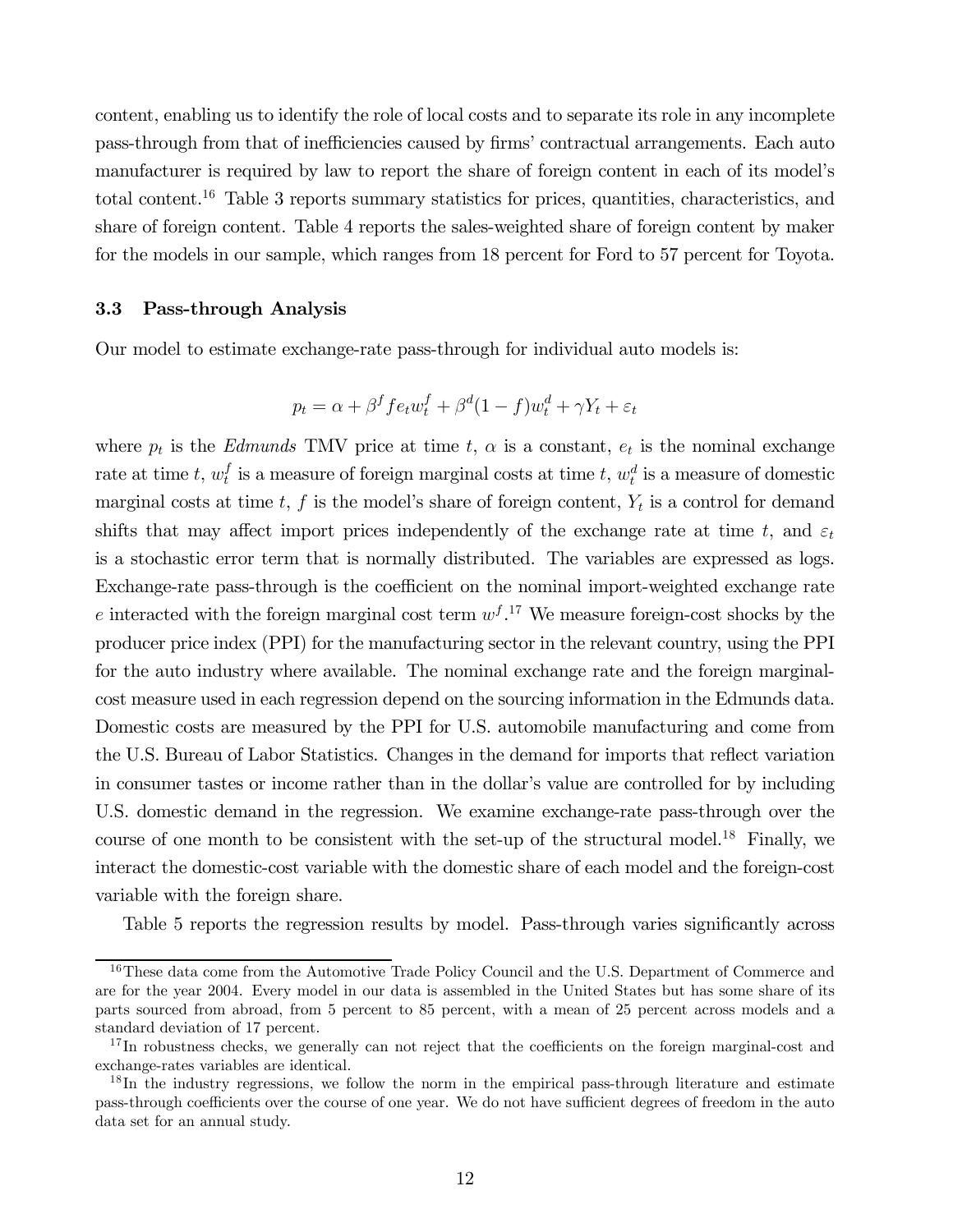models, from statistically indistinguishable from zero for the Ford Explorer, the Honda Accord, and the Honda Odyssey to 90 percent for the Chrysler PT Cruiser. It averages 38 percent across models, with a standard deviation of 25 percent. Figure 3 illustrates the positive relationship between an automaker's degree of vertical integration on the x-axis and its average pass-through across models on the y-axis. The relationship between the two variables is clearly positive as illustrated by the upward-sloping linear trend line. Note that by using a measure of a firm's vertical integration, we implicitly assume that the firm's average degree of vertical integration affects its pricing decisions across model lines.19 Overall, this section illustrates the fact that cross-border pass-through is positively related to firms' degree of vertical integration. We use this stylized fact to motivate the exercises conducted with the structural model.

#### 4 The Structural Model

This section describes the supply model used in the structural analysis and derives simple expressions to compute pass-through coefficients. It then sets out the random-coefficients model used to estimate demand.

#### 4.1 Supply

Consider two vertical supply models, an outsourced model in which all upstream production is outsourced, resulting in double marginalization, as in Brenkers and Verboven (2006), Villas-Boas and Hellerstein (2006), Villas-Boas (2007), and Hellerstein (2008) and a multinational model in which all upstream production is done in-house, resulting in a supply model in which only the manufacturer has a markup.

Consider a standard linear-pricing model in which tier-one parts suppliers, acting as Bertrand oligopolists with differentiated products, set their prices followed by original equipment manufacturers who set their prices taking the price they observe as given. Thus, a double markup is added to the marginal cost to produce the composite parts that make up the product. For simplicity, the retailer is assumed to have constant markup, and thus to have complete pass-through. Strategic interactions between TOPSs and OEMs with respect to prices follow a sequential Nash-Bertrand model. To solve the model, one uses backward induction.

<sup>&</sup>lt;sup>19</sup>One possible alternative explanation is that our results are explained by the behavior of the exchange-rate over the sample period, as the firms with the lowest degree of vertical integration in our sample are Japanese. However, the direction and magnitude of changes in the yen-dollar relationship over the sample period do not differ significantly from those of other relevant exchange rates for the auto industry. Figure B.1 in appendix B shows that over the sample period the Japanese yen tended to move together with other major exchange-rate indexes against the dollar.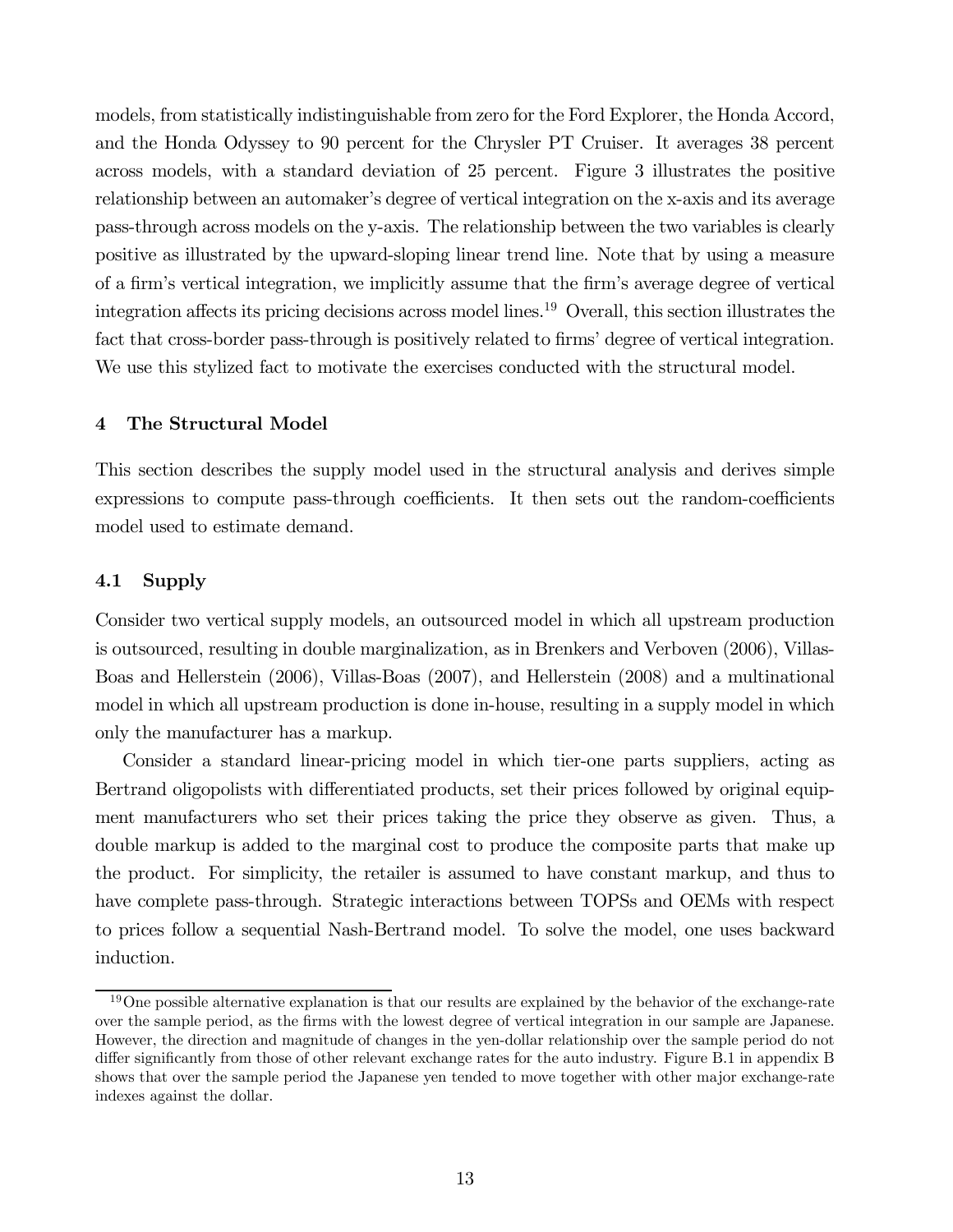#### 4.1.1 Retailers

Consider R retail firms that each sell some share  $\kappa^r$  of the market's J differentiated products. For simplicity, assume they have the same ownership structure as manufacturers. We cannot reject full pass-through of changes in manufacturer prices to retail prices for almost every model in our sample. We therefore assume a constant markup by retailers, implying that any changes to manufacturer prices are completely passed through to retail prices. This assumption lets us focus on the upstream strategic interactions between intermediate goods suppliers and manufacturers and given the empirical patterns in the data, appears to be a reasonable way to model the retailer's pass-through behavior.

#### 4.1.2 Original Equipment Manufacturers

Consider A original equipment manufacturers that each sell a subset  $\kappa^a$  of the market's J differentiated products. Let all firms use linear pricing and face constant marginal costs. The profits of an auto manufacturer firm in market  $t$  are given by

$$
\Pi_{jt}^{a} = \sum_{j \in \kappa^{a}} \left( p_{jt}^{a} - p_{jt}^{s} - n t c_{jt}^{a} \right) s_{jt} \left( p_{t}^{r} (p_{t}^{a}) \right)
$$
\n(1)

where  $p_{jt}^a$  is the price the manufacturer sets for make j,  $p_{jt}^s$  is the price paid by the manufacturer to the tier-one suppliers for the composite of parts necessary to make model j,  $ntc_{jt}^{a}$  are local nontraded costs paid by the manufacturer to sell model j, and  $s_{jt}(p_t^r(p_t^a))$  is the quantity demanded (or market share) of product  $j$  which is a function of the retail prices of all  $J$ products,  $p_t^r$  that in turn are functions of  $p_t^a$ . Assuming that each manufacturer acts as a Nash-Bertrand profit maximizer, the model price  $p_{jt}^a$  must satisfy the first-order profit-maximizing conditions

$$
s_{jt} + \sum_{k \in \kappa^a} (p_{kt}^a - p_{kt}^s - nt c_{kt}^a) \frac{\partial s_{kt}}{\partial p_{jt}^a} = 0, \text{ for } j = 1, 2, ..., J_t.
$$
 (2)

This gives us a set of J equations, one for each product. One can solve for the manufacturer markups by defining  $S_{jk}^a = \frac{\partial s_{kt}(p_t^r(p_t^a))}{\partial p_x^a}$  $\frac{\partial p_i}{\partial p_{jt}^a}$  j,  $k = 1, ..., J$ , as the matrix of demand substitution patterns, the marginal change in the kth product's market share given a change in the jth product's manufacturer price, and a  $J \times J$  matrix  $T^a$  with the (*j*th, *k*th) element equal to 1 if both products  $j$  and  $k$  are produced by the same manufacturer, and equal to zero otherwise. If we define "∗" to denote the element by element multiplication of two matrices then the stacked first-order conditions can be rewritten in vector notation and inverted together in each market to get the manufacturer's pricing equation

$$
p_t^a = p_t^s + nt c_t^s - (S_t^a * T^a)^{-1} s_t
$$
\n(3)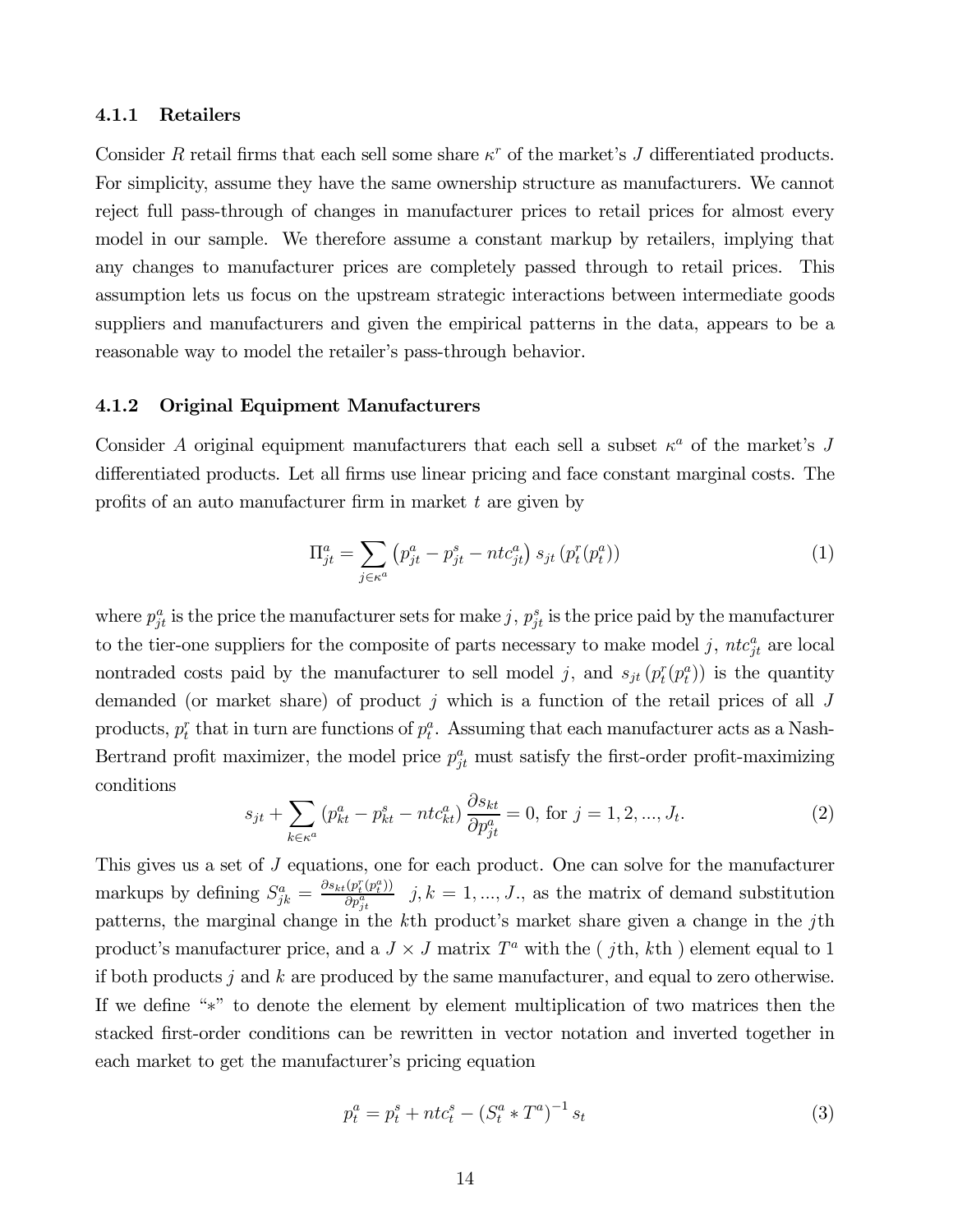where the manufacturer price for product  $j$  in market  $t$  will be the sum of its composite (fixedproportions) supplier price  $p_t^s$ , composite destination-market nontraded costs  $ntc_t^s$  incurred by the supplier to produce and sell product  $j$ , and a markup.

#### 4.1.3 Tier-One Parts Suppliers

Let there be S tier-one parts suppliers that each produce some subset  $\Gamma^s$  of the market's  $J_t$  differentiated products. We assume each supplier's product is combined into a composite supply product in fixed proportions over time. Each supplier chooses its price  $p_{jt}^s$  while assuming each manufacturer behaves according to its first-order condition (2). Supplier s's profit function is:

$$
\Pi_t^s = \sum_{j \in \Gamma^s} \left( p_{jt}^s - t c_{jt}^s - n t c_{jt}^s \right) s_{jt} \left( p_t^r (p_t^a \left( p_t^s \right)) \right) \tag{4}
$$

where  $tc_{jt}^s$  are traded costs and  $ntc_{jt}^s$  are destination-market nontraded costs incurred by the supplier to produce and sell product  $j$ . Multiproduct suppliers are represented by a ownership matrix,  $T^s$ , with elements  $T^s$   $(j, k) = 1$  if both products j and k are produced by the same supplier and zero otherwise. Consistent with industry lore, these ownership matrices are assumed to be identical to those of the auto manufacturers, as we discuss in more detail below. Assuming that a Bertrand-Nash equilibrium in prices prevails and that all suppliers act as profit maximizers, the equipment price  $p_{jt}^s$  must satisfy the first-order profit-maximizing conditions:

$$
s_{jt} + \sum_{k \in \Gamma^s} T^s(k, j) \left( p_{kt}^s - t c_{kt}^s - n t c_{kt}^s \right) \frac{\partial s_{kt}}{\partial p_{jt}^s} = 0 \text{ for } j = 1, 2, ..., J_t.
$$
 (5)

This gives us another set of  $J$  equations, one for each product. Let  $S_t^s$  be the matrix with element  $\frac{\partial s_{kt}(p_t^r(p_t^a(p_t^s)))}{\partial p_s^s}$  $\frac{\partial F_t(p_t^x(p_t^x))}{\partial p_{jt}^s}$ , which is the change in each product's market share with respect to a change in each product's composite supplier price.<sup>20</sup> The suppliers' marginal costs are then recovered by inverting the element by element multiplication of  $S<sup>t</sup> * T<sup>s</sup>$  for each market t, in vector notation. Therefore

$$
p_t^s = t c_t^s + n t c_t^s - (S_t^s * T^s)^{-1} s_t
$$
\n(6)

where for product  $j$  in market  $t$  the supplier price is the sum of the supplier traded costs, nontraded costs, and markup function.<sup>21</sup> The supplier of product j can use its estimate of

<sup>20</sup>This matrix is defined in appendix C.

 $21$ Equations (3) and (6) are similar to the pricing equations that produce the downstream and upstream margins of the linear-pricing models in Brenkers and Verboven (2006), Villas-Boas and Hellerstein (2006), Villas-Boas (2007), and Hellerstein (2008).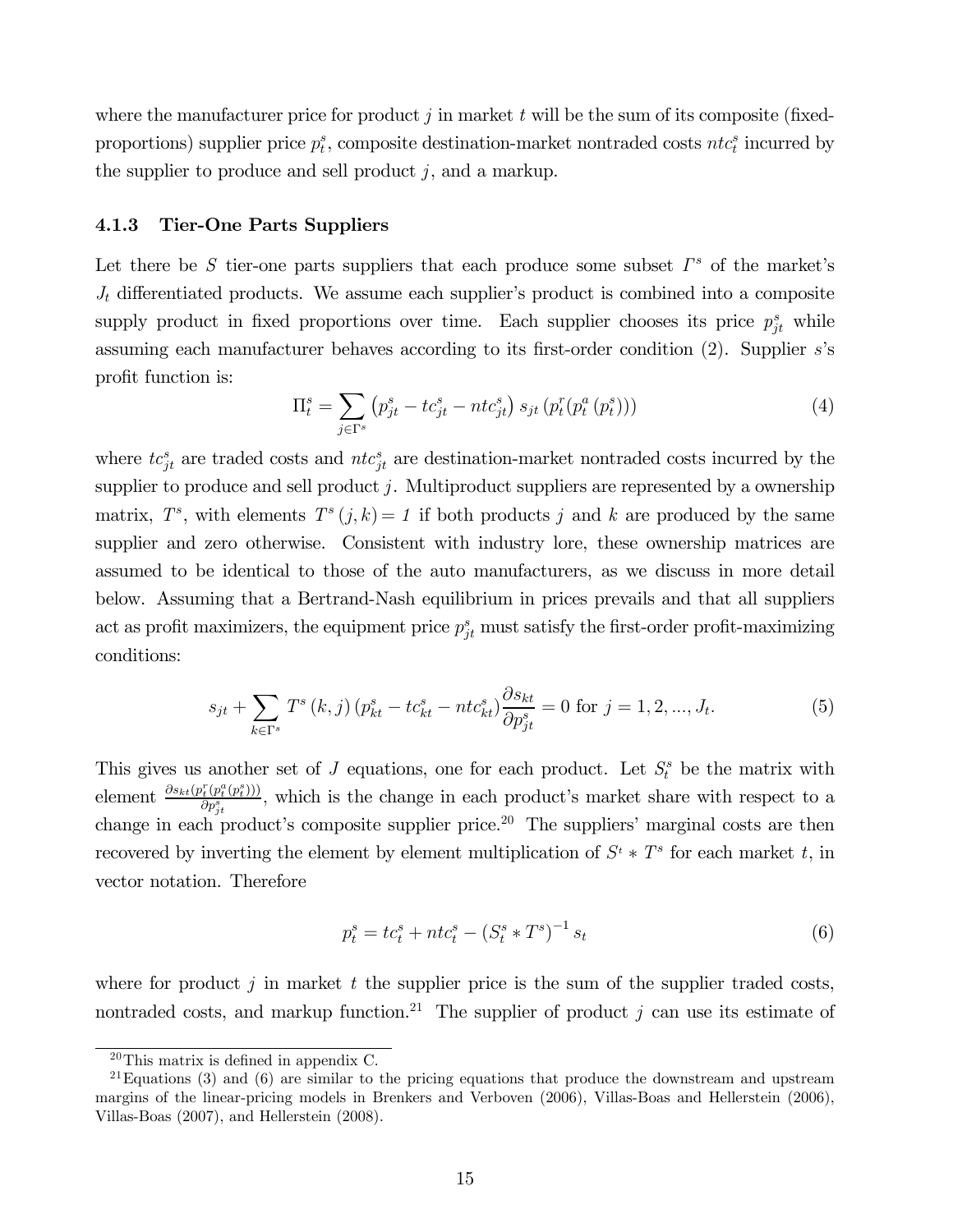the manufacturer's reaction function to compute how a change in the supplier price will affect the manufacturer price for its product. Suppliers can assess the impact on the vertical profit, the size of the pie, and its share of the pie by considering the manufacturer reaction function before choosing a price. Suppliers may also act strategically with respect to one another. The manufacturer mediates these interactions by its pass-through of a given supplier's price change to the product's manufacturer (and so retail) price. Suppliers set prices after considering the manufacturer's pass-through of any supplier price changes to the manufacturer price, and other suppliers', manufacturers', and consumers' reactions to any changes in manufacturer prices.

#### 4.2 Computing Pass-through Coefficients

To recover pass-through coefficients we simulate the effect of a shock to foreign suppliers' marginal costs on all manufacturers' prices by computing a new Bertrand-Nash equilibrium. Suppose a shock hits the traded component of the jth supplier's marginal cost. To compute the composite supplier's pass-through of that shock, we substitute the new vector of traded marginal costs,  $tc_i^{s*}$ , into the system of J nonlinear equations that characterize supplier pricing behavior and then search for the composite supplier price vector  $p_t^{s*}$  that will solve the system in each market t

$$
p_{jt}^{s*} = tc_{jt}^{s*} + ntc_{jt}^{s} - \sum_{k \in \Gamma^{s}} (S_t^s * T^s)^{-1} s_{kt} \text{ for } j = 1, 2, ..., J_t.
$$
 (7)

To compute pass-through at the OEM level, we substitute the derived values of the vector  $p_t^{s*}$  into the system of J nonlinear equations for OEM firms and then search for the price vector  $p_t^{a*}$  that will solve it:

$$
p_{jt}^{a*} = p_{jt}^{s*} + nt c_{jt}^{a} - \sum_{k \in \kappa^{a}} \left( S_t^a * T^a \right)^{-1} s_{kt} \text{ for } j, k = 1, 2, ..., J_t.
$$
 (8)

Pass-through to the retail price is assumed to be complete. The degree of vertical integration is expressed through the ownership matrix. If a supplier and manufacturer are completely vertically integrated, then the  $T^s$ 's will be equal to zero and only the manufacturer will have a markup. If they operate in an outsourced relationship, then each diagonal entry of  $T^{s}$ 's will be a one. Between these two extremes, each entry of  $T^s$  will be calibrated to the average degree of integration between that OEM and its suppliers.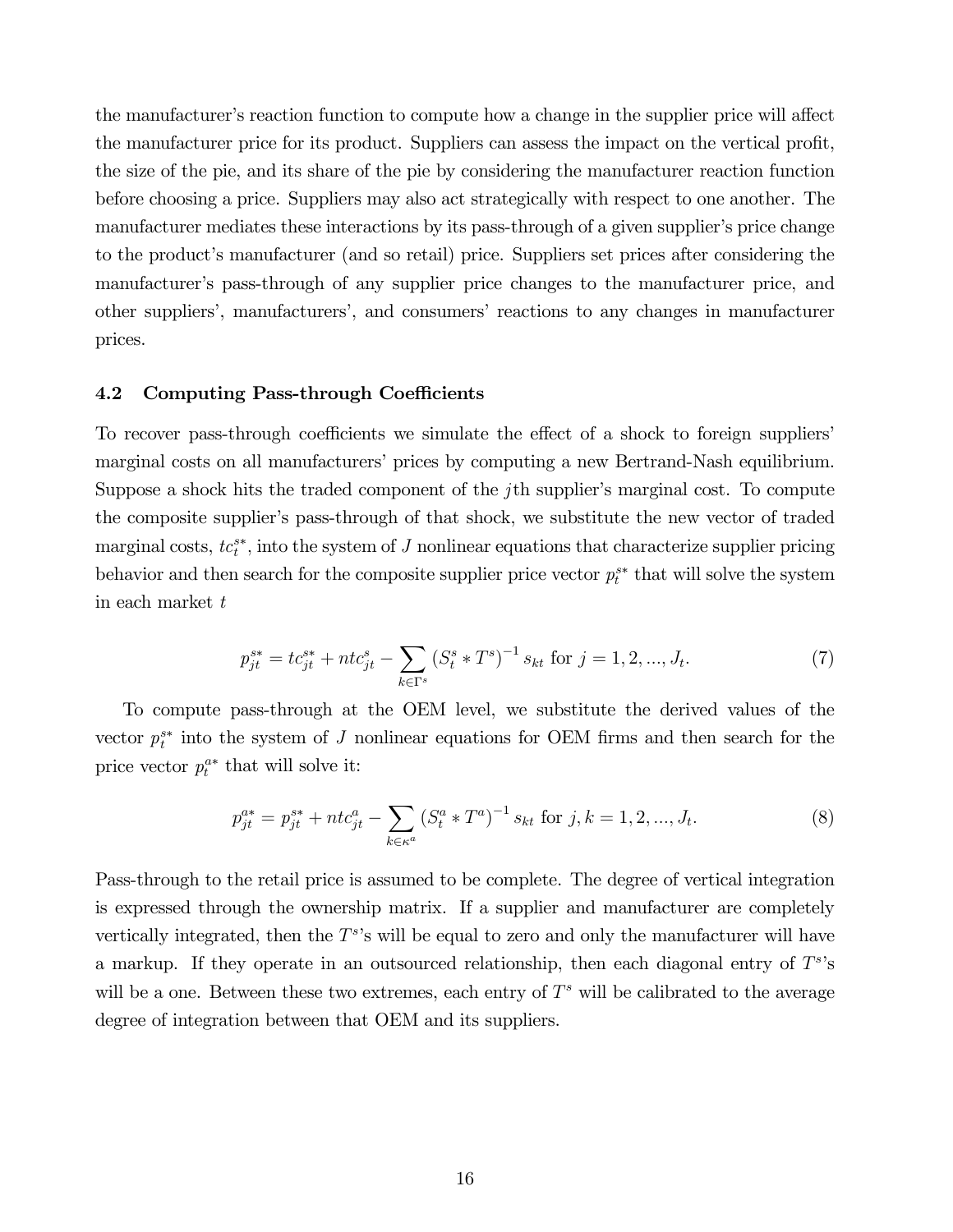#### 4.3 Discussion

Several assumptions used in the supply model merit further discussion. First, the model assumes that tier-one suppliers have the same ownership structure as OEMs. This assumption is motivated by the very large tier-one suppliers of which there are roughly 25 and which tend to have strong ties to one OEM. In addition, OEMs will commonly use contractual provisions to prevent tier-one suppliers from working with other OEMs. Ben-Shahar and White (2007) describe how OEMs will often pay for investments in machinery to be used to produce a particular set of parts. When they do, they insist on contractual provisions that prevent the supplier from serving multiple clients, that is, other OEMs, with that machinery. A common complaint of tier-one suppliers is about the wasteful exclusivity this type of provision. That said, this assumption also serves as a useful simplification of the analysis as there are many suppliers to each OEM and some do supply more than one. Our model of upstream relationships in auto manufacturing is necessarily stylized, as it would be almost impossible to map exactly the contractual relationships between OEMs and their many suppliers. Changing the model's ownership structure to allow tier-one suppliers to supply multiple OEMs has only a second-order effect on the pass-through coefficients, however.

Second, the supply model assumes that firms adjust their prices monthly, and that upstream and downstream firms transact in a spot-market-like fashion each month. But is this assumption consistent with the frequency of price adjustment observed in the auto industry and with the types of contracts OEMs commonly use with their suppliers? In the microeconomic price data used by the U.S. Bureau of Labor Statistics (BLS) to construct the producer price index from 1998 to 2008, the average duration of a price change in the transportation equipment sector is roughly one month (Goldberg and Hellerstein 2009), which is consistent with the monthly frequency of price adjustment assumed in our structural model. As for contracts, in a detailed study of the contracts OEMs use with their tier-one suppliers, Ben-Shahar and White (2007) show that while an OEM can have a long-term sourcing commitment to one supplier for a particular part, actual purchase orders are issued on a short-term basis and are typically associated with renegotiation on price. When setting up a new auto model production line, OEMs tend to create an overarching contract for four to eight years but then order parts in individual purchase orders whose duration can go from several days to twelve months. As we assume a fixed-proportions model for tier-one suppliers, we think of passthrough as conditional on any sequencing of price changes that may coincide with different contract durations for individual suppliers.<sup>22</sup>

 $^{22}$ Regarding quantities, the auto industry's widespread use of "fixed-quantity-range contracts" was highlighted in a recent case that appeared before the Michigan Supreme Court (ACEMCO Inc v Ryerson Rull Coil Processing, September 28, 2008). Purchase orders generally specify a target quantity and allow for some deviation (e.g.  $+/- 20$  percent) from that target.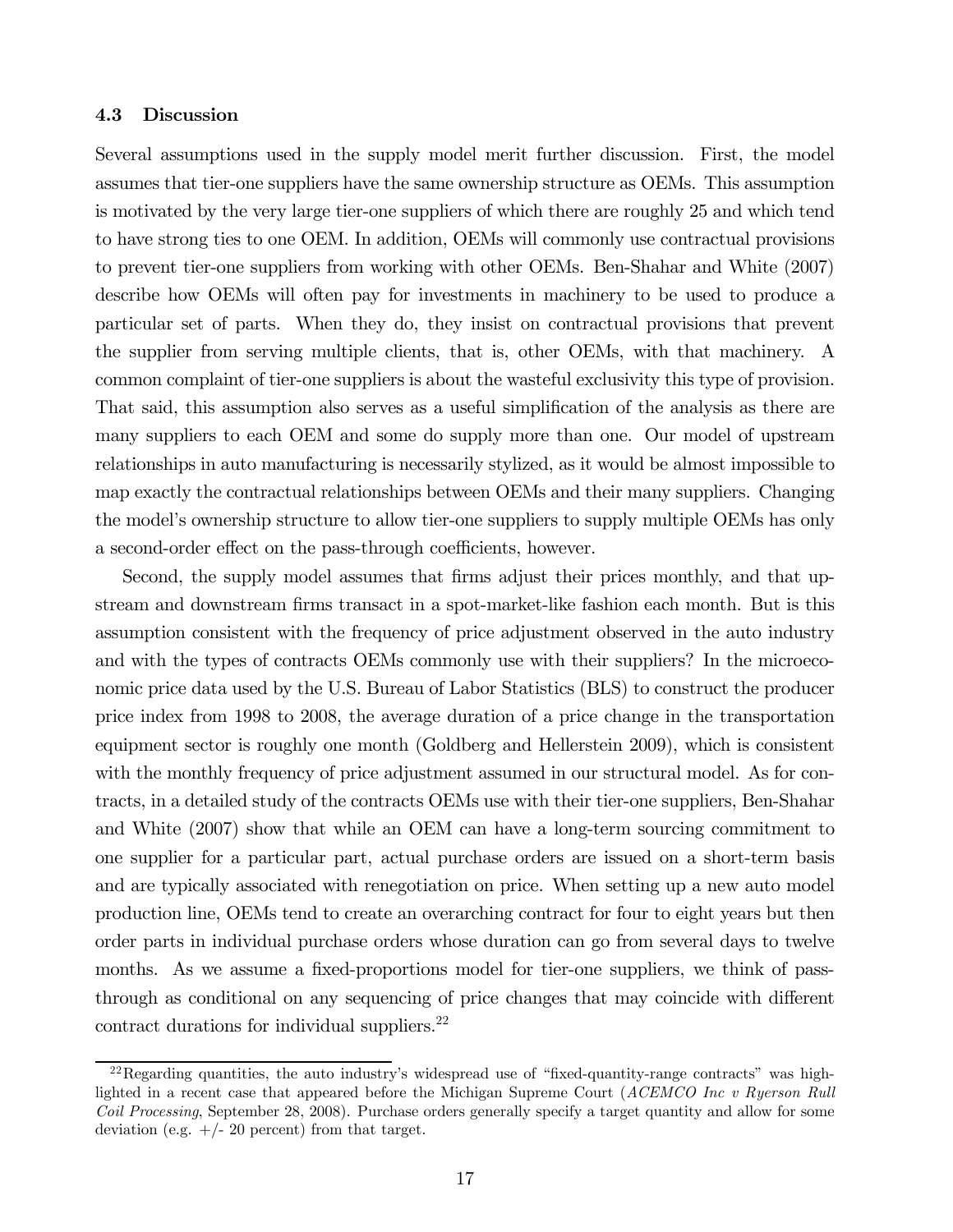#### 4.4 Demand

The pass-through computations done with the sequential Bertrand-Nash supply models require consistent estimates of demand. Market demand is derived from a standard discrete-choice model of consumer behavior that follows the work of Berry, Levinsohn, and Pakes (1995) and Nevo (2000) among others. We use a random-coefficients logit model to estimate the demand system, as it is a very flexible and general model. $^{23}$ 

The accuracy of the pass-through coefficients depends in particular on consistent estimation of the curvature of the demand curve (see Villas-Boas and Hellerstein, 2006), that is, of the second derivative of the demand equation. The random-coefficients model allows for considerable flexibility in the specification and estimation of the curvature of demand that is not available with the simple logit. The model's parameters that characterize heterogeneity in consumers' tastes for various product characteristics, particularly their price sensitivity, also determine the curvature of demand. The scope of this heterogeneity determines a firm's ability to raise its price as its costs rise. As a firm raises its product's price, more pricesensitive consumers will respond by not purchasing the product or by dropping out of the market altogether (purchasing the outside good), meaning that the firm will retain only its less price-sensitive consumers. Note that consumers' sensitivity to price changes depends on their taste for other characteristics as well. If the price of a model with a high horsepower-tolength ratio rises, for example, consumers with a stronger preference for this characteristic will be more likely to remain in the market. The random-coefficients model also imposes very few restrictions on the demand system's own- and cross-price elasticities. This flexibility makes it the most appropriate model to study pass-through in this market.

Suppose consumer i chooses to purchase one unit of good  $j$  if and only if the utility from consuming that good is as great as the utility from consuming any other good. Using the typical notation for discrete choice models of demand, the indirect latent utility of consumer i from buying product j during market  $t$  is given by

$$
u_{ijt} = d_j - \alpha_i p_{jt} + x_{jt} \beta_i + \xi_{jt} + \epsilon_{ijt}, \quad i = 1, ..., I., \quad j = 1, ..., J., \quad t = 1, ..., T,
$$
 (9)

where  $d_j$  represents product fixed-effects capturing time-invariant product characteristics,  $p_{jt}$ is the price of product j,  $x_{jt}$  are product characteristics such as horsepower,  $\xi_{jt}$  identifies the mean across consumers of unobserved changes in product characteristics,<sup>24</sup> and  $\epsilon_{ijt}$  represents the distribution of consumer preferences about this mean. The random coefficients  $\alpha_i$  and

<sup>&</sup>lt;sup>23</sup>As the notation is fairly standard, we include in appendices D and E a more detailed description of the demand model, its estimation, and further discussion of demand identification issues.

<sup>&</sup>lt;sup>24</sup>In particular,  $\xi_{it}$  includes changes in unobserved product characteristics, such as unobserved promotions, and changes in unobserved consumer preferences.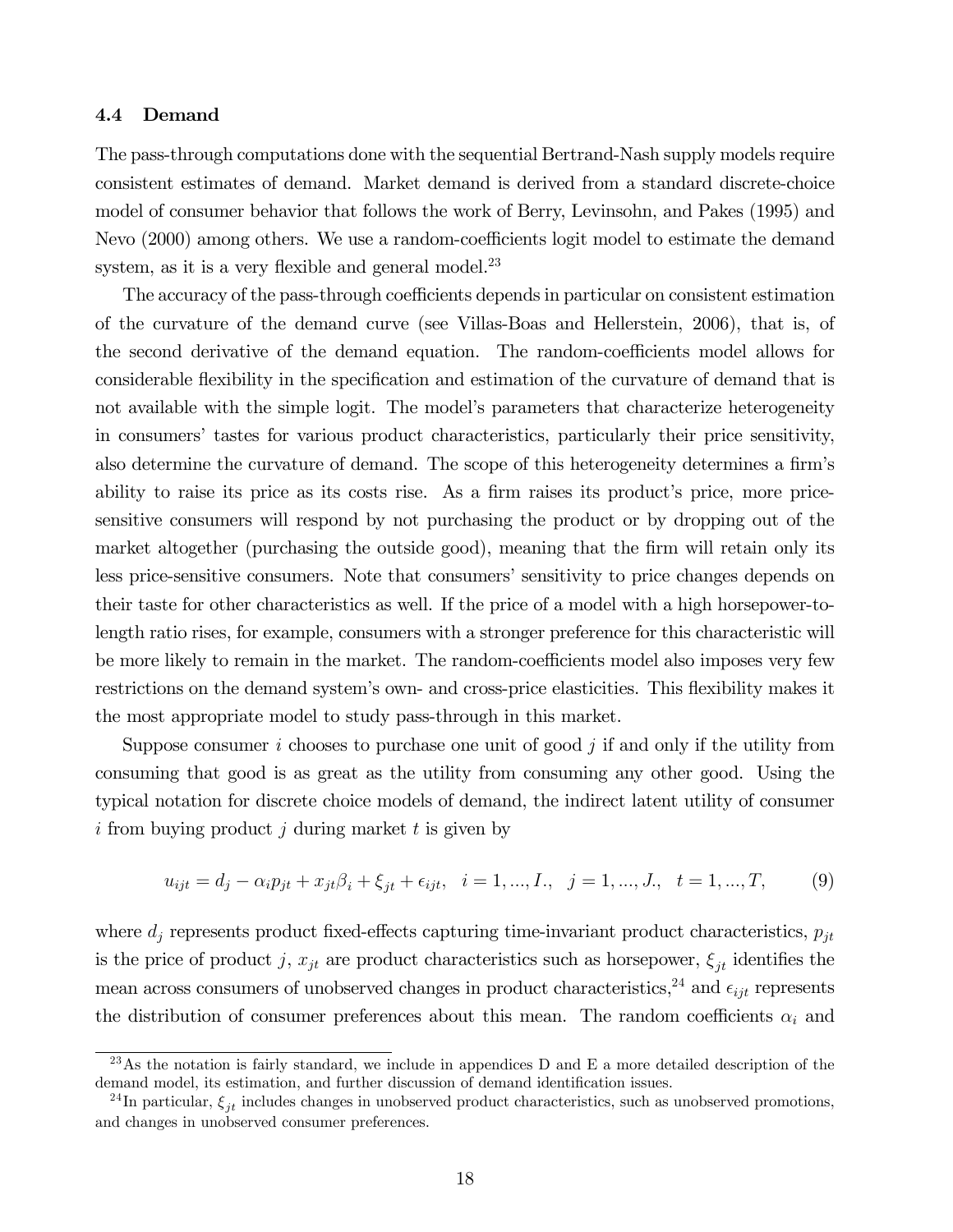$\beta_i$  represent the marginal disutility of price and the taste parameters with respect to characteristics  $x_{jt}$ , respectively. The marginal disutility of price varies across consumers according to  $\alpha_i = \alpha + \Sigma_a v_i$ , and the random coefficients on the characteristics  $x_{jt}$  vary according to  $\beta_i = \beta + \Sigma_b v_i$ . Unobserved consumer characteristics are contained in  $v_i$  and are assumed to be normally distributed. Finally, consumers have the option not to purchase any of the inside goods and to choose an outside good (or not to purchase at all), where the price of the outside good is assumed to be set independently of the prices observed in the sample.

Assuming that consumers purchase one unit of that product among all the possible products available in a certain market  $t$  that maximizes their indirect utility, then the market share of product j during market t is given by the probability that good j is chosen, that is,

$$
s_{jt} = \int_{[(v_i, \epsilon_{it})|u_{ijt} \ge u_{iht} \ \forall \ h=0,...N_t]} dF(\epsilon) dF(v). \tag{10}
$$

If v is fixed and consumer heterogeneity enters only through the random shock where  $\epsilon_{ijt}$ is distributed i.i.d. with an extreme value type I density, then equation (10) becomes the multinomial logit model. Assuming that  $\epsilon_{ijt}$  is distributed i.i.d. extreme value, and allowing consumer heterogeneity to affect the taste parameters for the different product characteristics, this model corresponds to the random-coefficients logit model, which allows for more general substitution patterns than in the multinomial logit model (McFadden and Train 2000).

#### 5 Demand Estimation and Identification

This section describes the econometric procedures used to estimate the structural model's demand parameters consistently. Two issues arise in estimating a complete demand system in an oligopolistic market with differentiated products: the high dimensionality of elasticities to estimate and the potential endogeneity of price. Following McFadden (1973), Berry, Levinsohn, and Pakes (1995), and Nevo (2000) we draw on the discrete-choice literature to address the first issue and project the products onto a characteristics space with a much smaller dimension than the number of products. The second issue is that a product's price may be correlated with changes in its unobserved characteristics. We deal with this second issue by instrumenting for the potential endogeneity of price. We use used-auto prices for model year 2001 as instruments.

#### 5.1 Demand Estimation

In principle, demand parameters can be estimated by choosing the value that implies predicted market shares as close as possible to observed shares. However, in this case the objective function will be nonlinear in the structural error term, which is a problem since price enters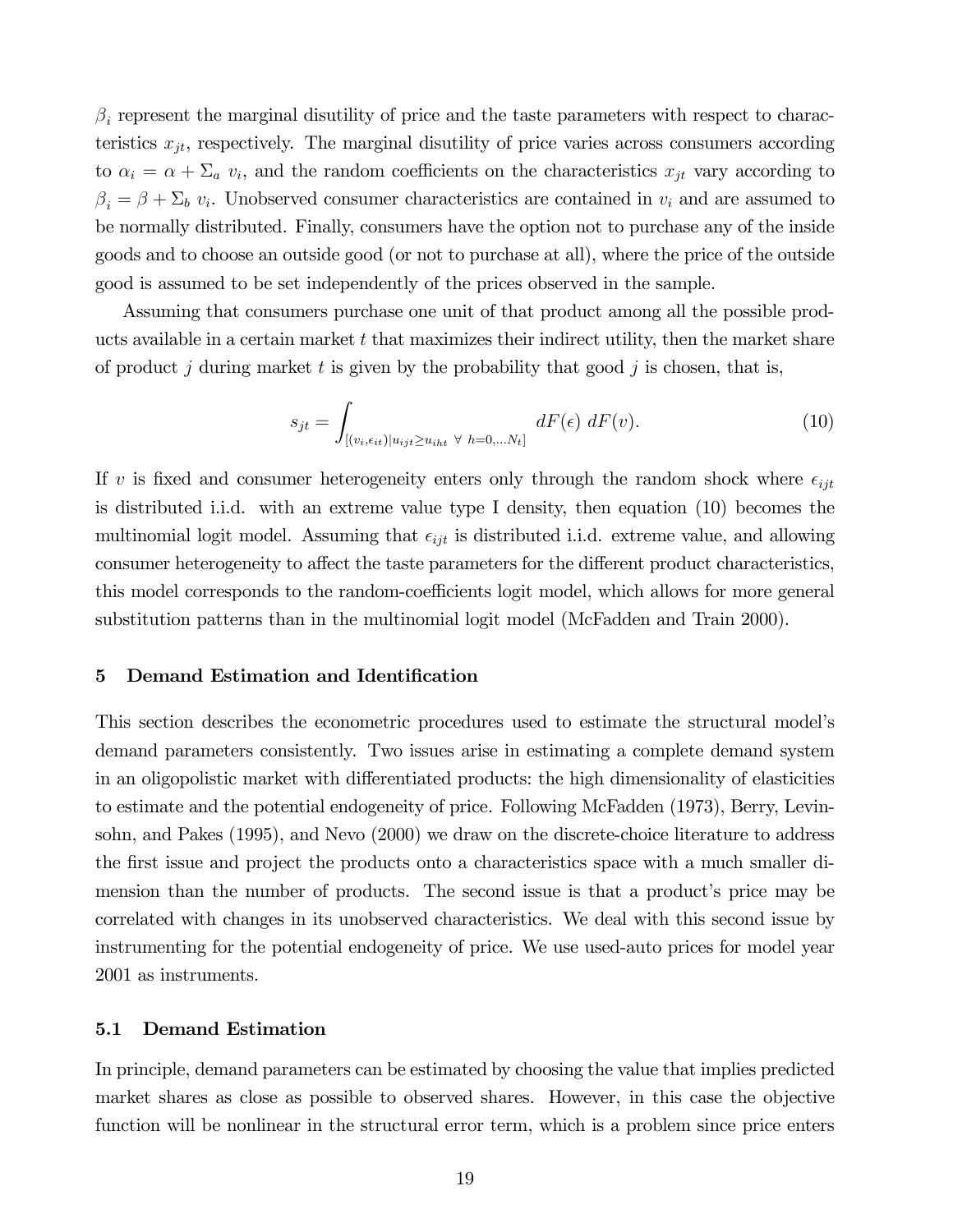as an endogenous variable. The key step is to construct a demand-side equation that is linear in the structural error so that instrumental variables estimation can be applied directly. Following Berry, Levinsohn and Pakes (1995) this estimation is done by equating the estimated product market shares to the observed shares and solving for the mean utility across all consumers, defined as

$$
\delta_{jt}(\Sigma) = d_j + x_{jt}\beta_i - \alpha p_{jt} + \xi_{jt}.
$$
\n(11)

For the random coefficient logit model, solving for the mean utility must be done numerically. Let  $\theta$  be the demand-side parameters to be estimated, then  $\theta = (\theta_L, \Sigma)$  where  $\Sigma$  are the nonlinear parameters. In the random coefficient logit model,  $\theta$  is obtained by feasible method of simulated moments following Nevo's (2000) estimation algorithm, where equation (11) enters in one of the steps. This algorithm uses a nonlinear generalized-method-of-moments (GMM) procedure. The main step in the estimation is to construct a moment condition that interacts instrumental variables and a structural error term to form a nonlinear GMM estimator (Nevo 2000).

#### 5.2 Instruments and Identification of Demand

The demand estimation requires instrumental variablse because retailers consider all product characteristics when setting retail prices, not only those observed. Retailers also account for any changes in their products' characteristics and valuations. A product fixed effect is included to capture observed and unobserved product characteristics and valuations that are constant over time. The econometric error that remains in  $\xi_{it}$  will therefore include only the changes in unobserved product characteristics such as unobserved promotions or changes in unobserved consumer preferences. Therefore prices will be correlated with changes in unobserved product characteristics affecting demand.

We use changes in the prices of used autos to instrument for prices. Prices for used autos should be correlated with those for new autos, which affect consumer demand, but not with changes in unobserved characteristics that influence consumer demand. Used-car prices are unlikely to have any relationship to the promotional activity that stimulates perceived changes in the characteristics of the sample's products. The price data for used autos come from Edmunds, and are make-, model-, and model-year-specific for used-car sales for each month in the new auto-price data. We use prices for used 2001 models. One might expect prices for used cars to be weakly correlated with those for new cars, thus generating a weak instrumental-variables problem, however, the model's first-stage results, reported in table 6, indicate that prices for used cars appear to be valid instruments.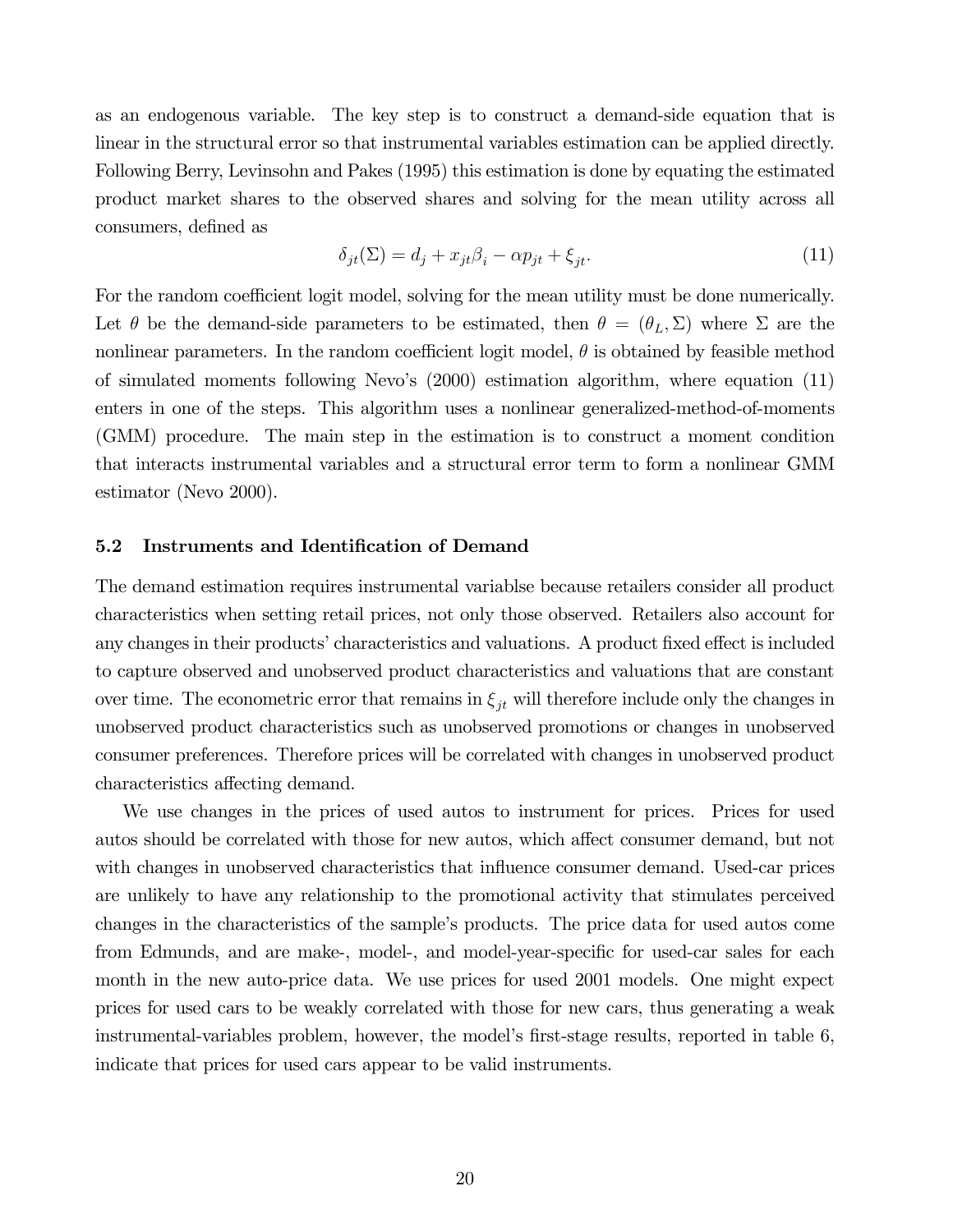#### 5.3 Results of Demand Estimation

We first use the logit model to illustrate the need to instrument for prices when estimating demand. The first-stage part of table 6 reveals that the first-stage  $R$ -squared and  $F$ -statistic of the instrumental-variable specification are high, and the  $F$ -test for zero coefficients associated with the used-car series as instruments is rejected at any significance level. This outcome suggests that the instruments are useful for estimating demand parameters consistently. Table 6 presents the results from regressing the mean utility, which for the logit case is given by  $ln(s_{jt})-ln(s_{0t})$ , on prices and product dummy variables in equation (9). The second column displays the estimate of ordinary least squares for the mean price coefficient  $\alpha$ , and column three contains estimates of  $\alpha$  for the instrumental variables (IV) specification. Because the consumer's sensitivity to price should increase after we instrument for unobserved changes in characteristics, it is promising that the price coefficient falls from -1.43 in the OLS estimation to -10.15 in the IV estimation.

Table 7 reports results from the random-coefficients demand model. We allow consumers' unobservable characteristics to interact with their taste coefficients for price and horsepower relative to vehicle length. As we estimate the demand equation using product fixed effects, we recover the consumer taste coefficients for time-invariant product characteristics in a generalized-least-squares regression of the estimated product fixed-effects on product characteristics. This regression assumes that changes in models' unobserved characteristics  $\Delta \xi$ are independent of changes in models' observed characteristics x:  $E(\Delta \xi|x)=0$ . The coefficients on the characteristics appear reasonable. The mean preference in the population is positive for more horsepower for a given auto length and negative with respect to price, as one would expect. The interaction of the horsepower variable with unobservables is positive and significant for the horsepower variable, indicating some heterogeneity in the population's preferences for this characteristic. The minimum-distance  $R^2$  is 0.69 indicating that these characteristics explain the variation in the estimated product fixed effects fairly well.

#### 6 Simulations

For the structural model, our empirical approach has two components: estimation and simulation of counterfactuals. At the estimation stage, we estimated the demand parameters and then the marginal costs and markups of the OEMs and TOPSs for each vertical-contractual model. To assess the overall impact of each vertical contract on firms' pass-through behavior, we employ simulation. Using the full random-coefficients model and the derived measures of marginal costs, we conduct counterfactual experiments to analyze how firms with different degrees of vertical integration respond to marginal cost shocks.

We consider the effect of a 10-percent cost shock to parts sourced from abroad on retail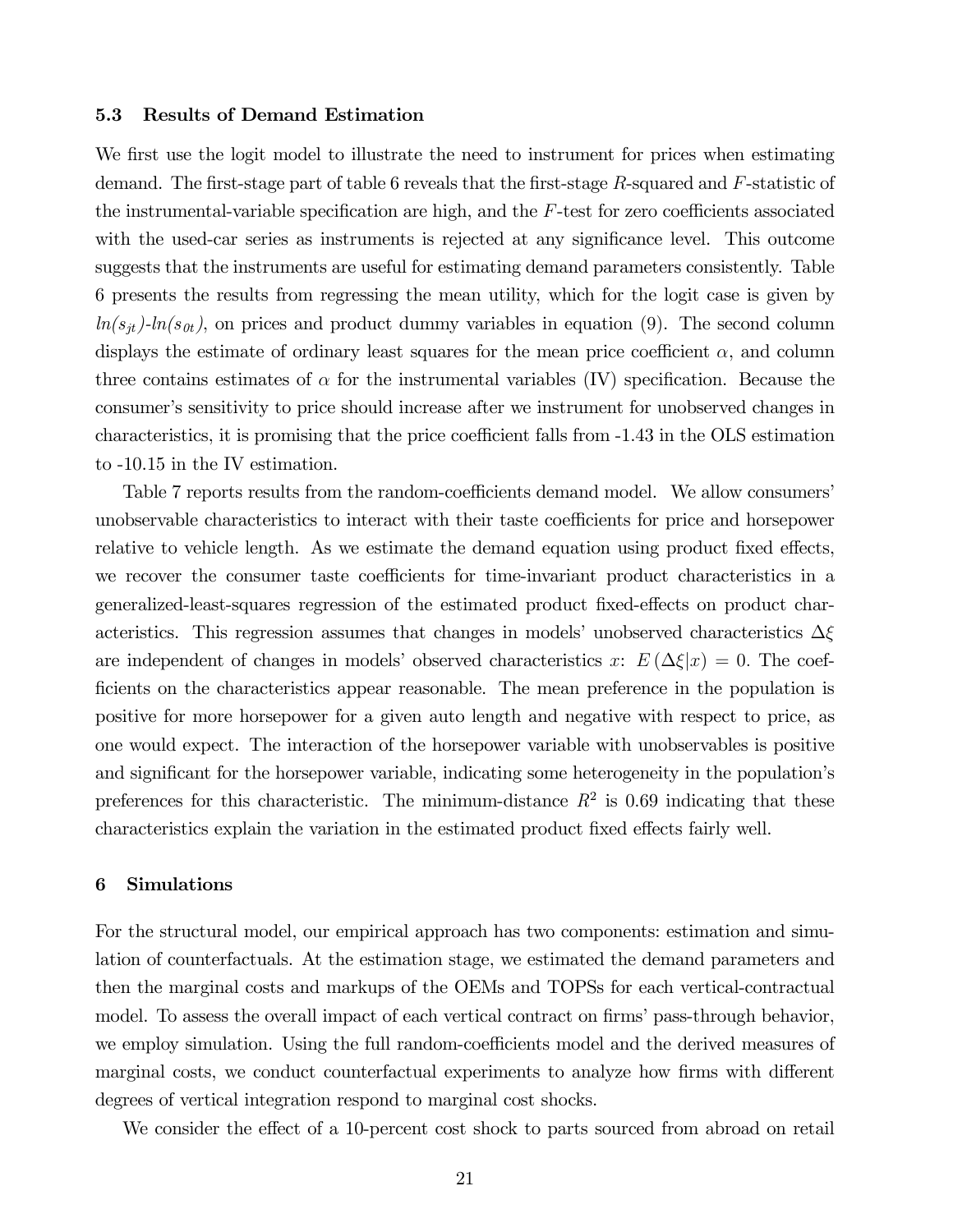prices in four scenarios, each with a different assumption about firms' vertical integration. First, we study the effects of contracts at the two extreme points of vertical integration: the first, where all upstream value added is done in-house (the multinational case), and the second, where all upstream value added is outsourced to another firm. We compute the industry equilibrium that would emerge if firms experienced a 10-percent cost shock in the outsourced scenario and compare it to the equilibrium that prevails when one firm, a multinational, controls pricing along the distribution chain. We interpret the differential response of prices across the two cases as a measure of the overall impact of firms' organization on their passthrough of shocks. Next, we compute pass-through with a structural model calibrated to each firm's observed degree of vertical integration using the Lieberman and Dhawan (2005) measure from section 3. We then compare the results to the outcome given an increase of one standard deviation in the share of outsourced value added.

Simulations 1 and 2: Simulate the effect of a 10-percent cost shock when all upstream value added is outsourced or in-house. The first counterfactual experiment examines how retail prices adjust following a 10-percent change in the cost of foreign parts when all upstream production is fully outsourced. These results are reported in the third column of table 8. The median pass-through across brands is 13 percent, ranging from 7 percent for the Nissan Maxima to 27 percent for the Chrysler PT Cruiser. The second counterfactual experiment considers how retail prices adjust following a 10-percent change in the cost of foreign parts if all upstream production is done in-house. These results appear in the fourth column of table 8. The median pass-through of the cost shock to the retail price is 54 percent but varies significantly across brands, ranging from 32 percent for the Chevrolet Corvette to 120 percent for the Toyota Corolla.

The median differences between the results from the "outsourced" and the "multinational" simulations are reported in the final column of table 8: 40 percentage points across models, ranging from 18 percentage points for the Chrysler PT Cruiser to 107 percentage points for the Toyota Corolla. The median pass-through elasticity is higher in the in-house than in the outsourced counterfactual for every auto model. This table drives home the point that consumer prices are most insulated from cost shocks when there are multiple optimizations along a production chain. The differences are so stark between the two models because the margin available for adjustment in the outsourced case is much larger than that in the in-house case. The inefficiencies associated with double marginalization in an outsourced production chain have a secondary effect, given a cost shock: that is, the pass-through of that shock to prices is dampened. Outsourcing thus reduces the cross-border transmission of shocks, all else equal. This result is consistent with the patterns we documented in section 3 suggesting that multinational firms pass through marginal-cost shocks at a higher rate than do outsourced production chains. However, these simulations use a stylized model with two extreme points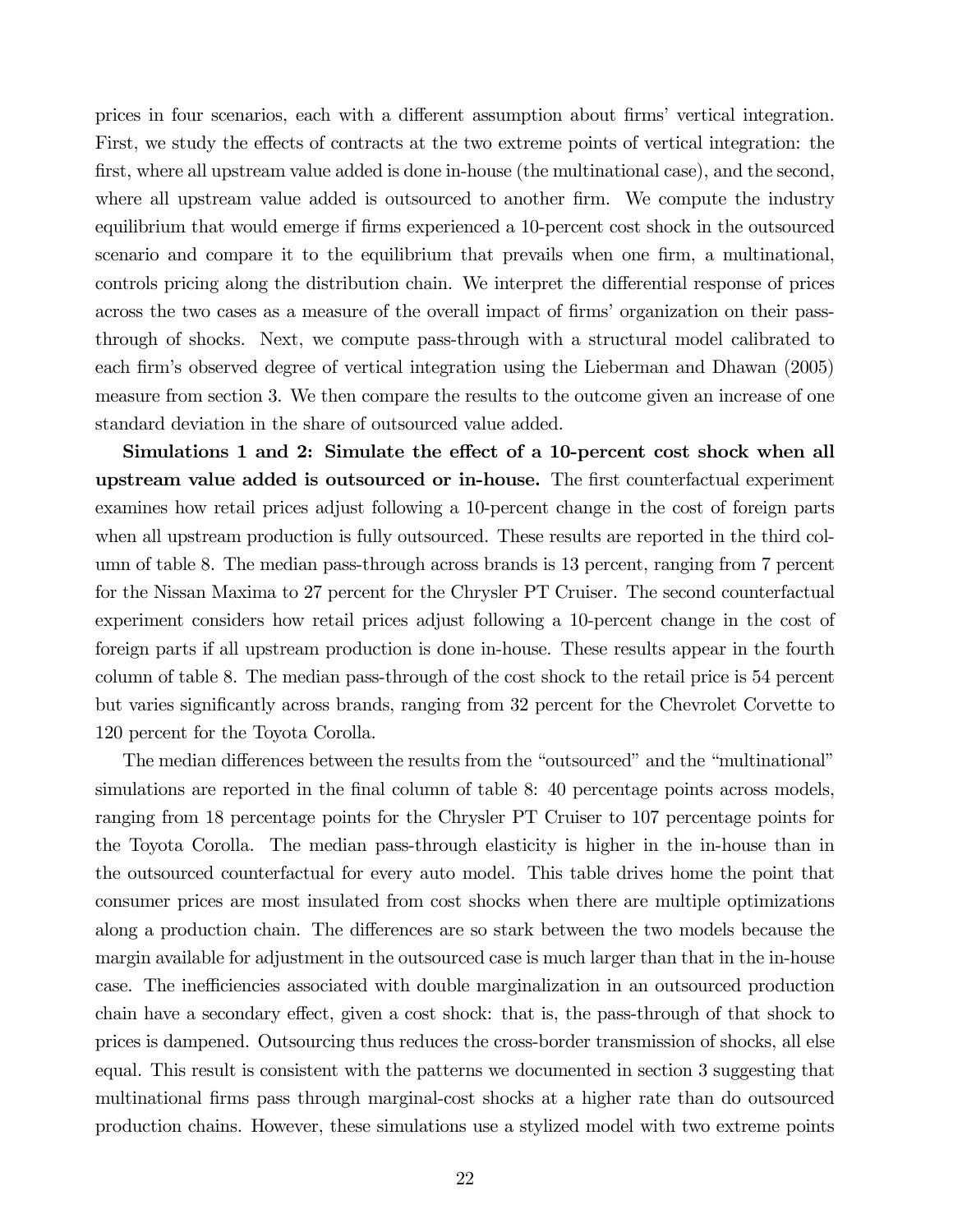of vertical integration. Although it serves to make our point, it is too abstract to compare directly to the regression results for the auto industry. To that end, we turn to a more realistic structural model in the next two simulations.

Simulation 3: Simulate the effect of a 10-percent cost shock when each firm's vertical integration is calibrated to its observed outsourced value added. The third counterfactual experiment considers how retail prices adjust following a 10-percent change in the cost of foreign parts when each firm's vertical integration is calibrated to its observed outsourced value added. This experiment is done by calibrating the ownership matrix of tierone suppliers to the Lieberman and Dhawan (2005) measure. Recall that in the structural model, each production chain's degree of vertical integration is expressed through the ownership matrix for suppliers,  $T_s$ , as defined in equation (6). If a supplier and manufacturer are completely vertically integrated, then the diagonal entries of  $T<sub>s</sub>$  will be equal to zero and only the manufacturer will have a markup. If they operate in an outsourced supply chain, then each diagonal entry of  $T_s$  will be a 1. Between these two extremes, each entry of  $T_s$  will reflect the average degree of integration between that OEM and its suppliers measured by its total in-house value added relative to its total revenue. The results from this simulation are reported in the "observed" column in table 9. Across all the auto models in the sample, the simulated pass-through coefficient is 25 percent and ranges from 2 percent for the Nissan Maxima to 63 percent for the Ford Ranger.

Simulation 4: Simulate the effect of a 10-percent cost shock when each firm's vertical integration is calibrated to one standard deviation above its observed outsourced value added. The final counterfactual experiment considers how retail prices adjust following a 10-percent shock to the cost of foreign-sourced parts when each firm's vertical integration is calibrated to be one standard deviation above its observed outsourced value added. These results appear in the middle column of table 9. A one-standard-deviation increase in outsourcing decreases the value of each diagonal entry of the supplier-ownership matrix,  $T_s$ , and results in a median pass-through elasticity of 14 percent across models that ranges from 1 percent for the Nissan Maxima to 31 percent for the Ford Ranger. The last column of table 9 reports the difference between the pass-through results from simulations 3 and 4. It shows that a one-standard-deviation increase in outsourcing is associated with a 12 percent decline in the median pass-through across models, from 25 to 14 percent. The results are striking, with the most substantive changes for models where the pass-through elasticity is large in absolute terms: It drops from 63 to 31 percent for the Ford Ranger and from 51 to 23 percent for the GM Impala. The counterfactual experiments thus confirm that pass-through is higher in a vertically-integrated production chain than in a vertically separated production chain.

To give a visual impression of the fit of our structural model, in figure 4 we compare the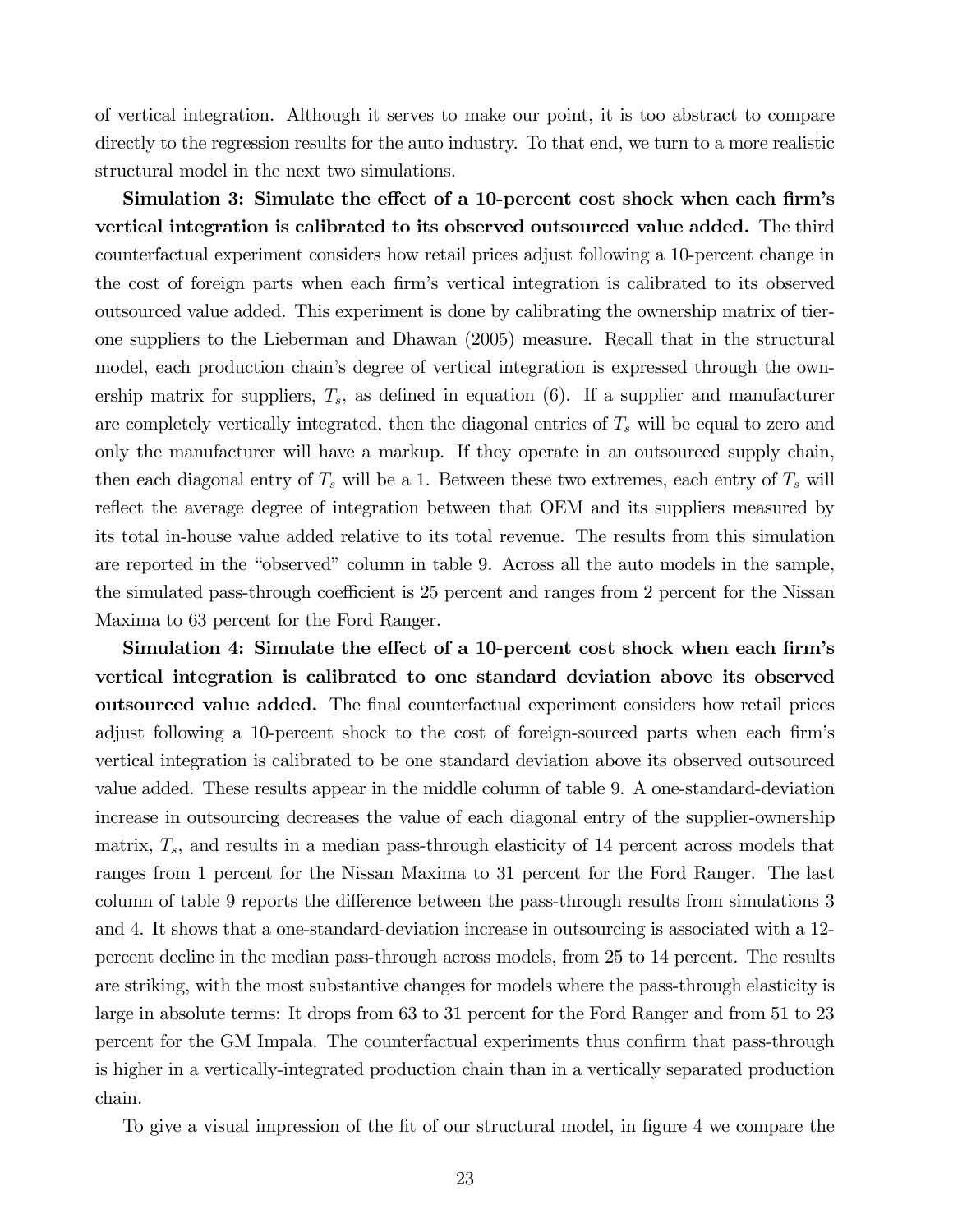average estimated pass-through elasticities by firm from the section 3 regressions to the average simulated pass-through elasticities by firm from each of our three structural models: the outsourced, the multinational, and the observed-degree-of-vertical-integration models. The resulting scatterplots are in figure 4, where the values on the x-axis correspond to the average estimated pass-through from the regressions and the values on the y-axis correspond to the average simulated pass-through from each of the structural models. The figure shows that the pass-through elasticities produced by the structural model calibrated to each OEM's observed degree of vertical integration from section 5 produces the best fit to the pass-through elasticities produced by the regressions from section 3. It illustrates that the structural model calibrated to each auto model's observed degree of vertical integration explains 38 percent of the variation in pass-through across OEMs and roughly 20 percent of that variation that is not explained by the outsourced or multinational models. Thus, it provides some visual evidence that although our structural model is somewhat stylized, it does a reasonable job of explaining the differences in estimated pass-through across OEMs.

#### 7 Conclusion

This paper shows that the organization of firms has a clear relationship to their pass-through of cost shocks to their prices. Our regression analysis suggests that pass-through is positively related to firms' degree of vertical integration across industries and in the auto industry in particular. Given this stylized fact, we estimate a structural model and use it to assess the extent to which pass-through is related to vertical integration by simulating firms' passthrough behavior in illustrative what-if scenarios. Our findings suggest that a significant portion of incomplete cross-border pass-through may result from successive optimizations by firms along a production chain that spans national borders.

One implication of our work is that the overall effect of an exchange-rate shock on a domestic economy will vary in its magnitude and its distribution across domestic firms, foreign firms, and consumers depending on the vertical contract that dominates the economy's import and export sectors. Future research might explore the implications of these findings for exchange-rate pass-through patterns across countries with different industry mixes and thus dominant vertical contracts in their import and export sectors. To give an example, most richto-rich country trade is multinational, while most poor-to-rich country trade is outsourced. It is worth exploring further how the dominant form of firm organization in a given country's cross-border transactions affects the transmission of foreign exchange-rate shocks to the domestic economy. It would be particularly interesting to determine how many of the stylized facts about the differing responses of developed and developing economies to external shocks can be attributed to the prevailing type of firm organization in their cross-border transactions.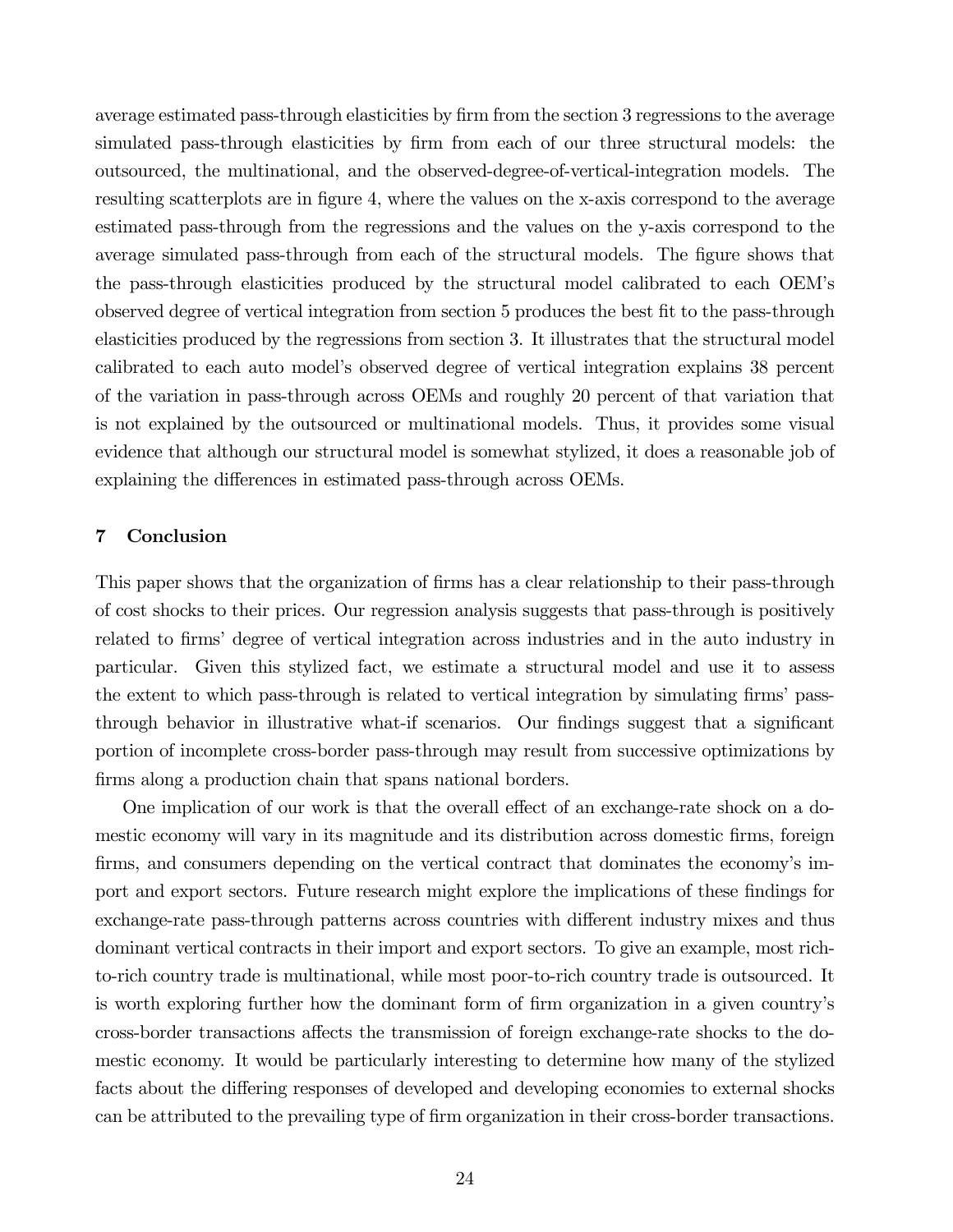#### References

- [1] Alterman,W., 1997. A Comparison of the Export and Producer Price Indexes for Semiconductors. Paper presented at the NBER's Summer Institute, July.
- [2] Antras, P., 2003. Firms, Contracts, and Trade Structure. Quarterly Journal of Economics 118, 1375-1418.
- [3] Ben-Shahar, O., White, J. J., 2007. Boilerplate and Economic Power in Auto-Manufacturing Contracts, in: Ben-Shahar, O. (Ed.), Boilerplate: The Foundation of Market Contracts, Cambridge University Press, Cambrdige, pp. 29-44.
- [4] Bernard, A., Jensen, J. B., Redding, S. J., Schott, P. K., 2008. Intra-Firm Trade and Product Contractability, Dartmouth University Working Paper.
- [5] Bernard, A., Jensen, J. B., Schott, P. K., 2006. Transfer Pricing by U.S.-Based Multinational Firms. NBER Working Paper No. 12493.
- [6] Berry, S., Levinsohn, J., and Pakes, A., 1995. Automobile Prices in Market Equilibrium. Econometrica 63, 841-90.
- [7] Bettendorf, L., Verboven, F., 2000. Incomplete Transmission of Coffee Bean Prices: Evidence from the Netherlands. European Review of Agricultural Economics 27, 1-16.
- [8] Bonnet, C., Dubois, P., Villas-Boas, S. B., 2009. Empirical Evidence on the Role of Non-Linear Wholesale Pricing and Vertical Restraints on Cost Pass-Through. Mimeo.
- [9] Bordo, M., Eichengreen, B., Irwin, D., 1999. Is Globalization Today Really Different from Globalization a Hundred Years Ago? in: Rodrik D., Collins, S. (Eds.), Brookings Trade Forum, pp. 1—50.
- [10] Brenkers, R., Verboven, F., 2006. Liberalizing a Distribution System: The European Car Market. Journal of the European Economic Association 4, 216-51.
- [11] Burstein, A. T., Neves, J. C., Rebelo, S., 2003. Distribution Costs and Real Exchange Rate Dynamics during Exchange-Rate-Based Stabilization. Journal of Monetary Economics 50, 1189-1214.
- [12] Busse, M., Silva-Risso, J., Zettelmeyer, F., 2006. \$1,000 Cash Back: The Pass-Through of Auto Manufacturer Promotions. The American Economic Review 96, 1253-70.
- [13] Campa, J. M., Goldberg, L., 2005. Exchange-Rate Pass-Through into Import Prices: A Macro or Micro Phenomenon? Review of Economics and Statistics 87, 679-90.
- [14] Clausing, K., 2003. Tax-Motivated Transfer Pricing and U.S. Intrafirm Trade Prices. Journal of Public Economics 87, 2207-23.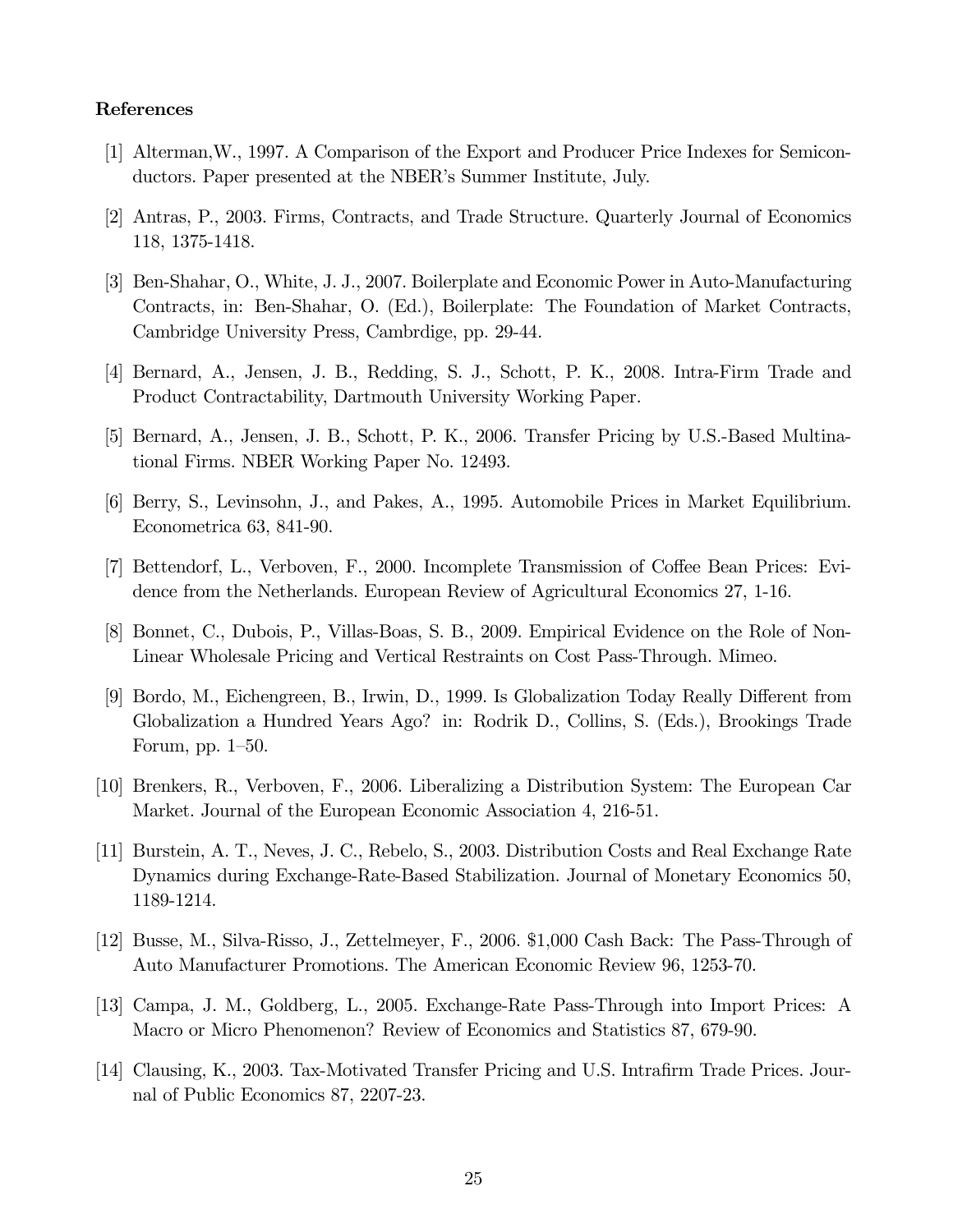- [15] Corsetti, G., Dedola, L., 2005. Macroeconomics of International Price Discrimination, Journal of International Economics 67, 129-55.
- [16] Corsetti, G., Dedola, L., Leduc, S., 2010. Optimal Monetary Policy and the Sources of Local-Currency Price Stability, in: Gali, J., Gertler, M., (Eds.), International Dimensions of Monetary Policy. University of Chicago Press, Chicago, pp. 319-67.
- [17] Engel, C., 2002. Expenditure Switching and Exchange-Rate Policy. NBER Macroeconomics Annual 17, 231-72.
- [18] Feenstra, R. C., 1989. Symmetric Pass-Through of Tariffs and Exchange Rates Under Imperfect Competition: An Empirical Test. Journal of International Economics 27, 25-45.
- [19] Feenstra, R. C., Gagnon, J., Knetter, M., 1996. Market Share and Exchange Rate Passthrough in World Automobile Trade, Journal of International Economics 40, 187-208.
- [20] Goldberg, P. K., Hellerstein, R., 2008. A Framework for Identifying the Sources of Local Currency Price Stability with an Empirical Application. NBER Working Paper No. 13183.
- [21] Goldberg, P. K., Hellerstein, R., 2009. How Rigid Are Producer Prices? Federal Reserve Bank of New York Staff Report No. 407.
- [22] Goldberg, P. K., Knetter, M., 1997. Goods Prices and Exchange Rates: What Have We Learned? Journal of Economic Literature 35, 1243-72.
- [23] Goldberg, P. K., Verboven, F., 2001. The Evolution of Price Dispersion in the European Car Market. Review of Economic Studies 67, 811-48.
- [24] Gopinath, G., Rigobon, R., 2008. Sticky Borders. Quarterly Journal of Economics 123, 531-75.
- [25] Gopinath, G., Itskhoki, O., Rigobon, R., 2010. Currency Choice and Exchange Rate Passthrough. The American Economic Review, forthcoming.
- [26] Gron, A., Swenson, D., 2000. Cost Pass-Through in the U.S. Automobile Market. Review of Economics and Statistics 82, 316-24.
- [27] Hastings, J. S., 2004. Vertical Relationships and Competition in Retail Gasoline Markets. The American Economic Review 94, 317—28.
- [28] Hellerstein, R., 2008. Who Bears the Cost of a Change in the Exchange Rate? Pass-through Accounting for the Case of Beer, Journal of International Economics 76, 14-32.
- [29] Helpman, E., 2006. Trade, FDI, and the Organization of Firms. Journal of Economic Literature 44, 589-630.
- [30] Hendel, I., Nevo, A., 2006. Measuring the Implications of Sales and Consumer Inventory Behavior. Econometrica 74, 1637-73.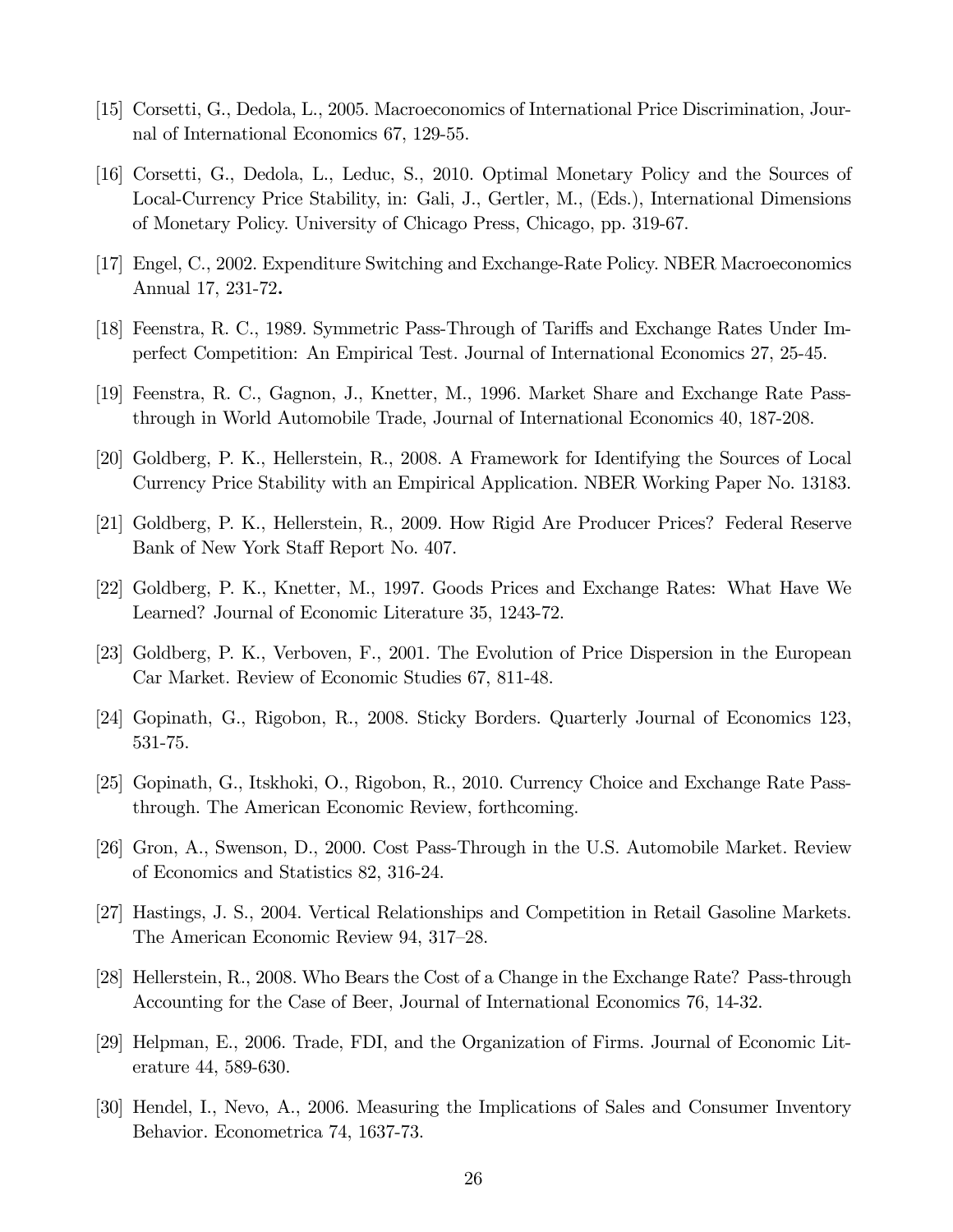- [31] Hummels, D., Ishii, J., Yi, K., 2001. The Nature and Growth of Vertical Specialization in World Trade. Journal of International Economics 54, 75-96.
- [32] Krugman, P., 1987. Pricing to Market when the Exchange Rate Changes, in: Richardson J., Arndt, S. (Eds.), Real-Financial Linkages among Open Economies, MIT Press, Cambridge.
- [33] Lieberman, M. B., Dhawan, R., 2005. Assessing the Resource Base of Japanese and U.S. Auto Producers. Management Science 51, 1060-75.
- [34] McFadden, D., 1973. Conditional Logit Analysis of Qualitative Choice Behavior, in: Zarembka, P. (Ed.), Frontiers of Econometrics, Academic Press, New York, pp. 105-42.
- [35] McFadden, D., Train, K., 2000. Mixed MNL Models for Discrete Response. Journal of Applied Econometrics 15, 447-70.
- [36] Nakamura, E., Zerom, D., 2009. Accounting for Incomplete Pass-Through. Review of Economic Studies, forthcoming.
- [37] Neiman, B., 2010. Stickiness, Synchronization, and Passthrough in Intrafirm Trade Prices. Journal of Monetary Economics, forthcoming.
- [38] Nevo, A., 2000. A Practitioner's Guide to Estimation of Random-Coefficients Logit Models of Demand. Journal of Economics and Management Strategy 9, 513-48.
- [39] Nunn, N., Trefler, D., 2008. The Boundaries of the Multinational Firm, in: Helpman, E., Marin, D., Verdier, T. (Eds.), The Organization of Firms in a Global Economy, Harvard University Press, Cambridge, pp. 55-83.
- [40] Rangan, S., Lawrence, R. Z., Cooper, R., 1993. The Responses of U.S. Firms to Exchange Rate Fluctuations: Piercing the Corporate Veil. Brookings Papers on Economic Activity 1993, 341-79.
- [41] Rauch, J. E., 1999. Networks versus Markets in International Trade. Journal of International Economics 48, 7-35.
- [42] Ravn, M., Schmitt-Grohe, S., Uribe, M., 2009. Incomplete Cost Pass-through Under Deep Habits. Review of Economic Dynamics, forthcoming.
- [43] Villas-Boas, S. B., 2007. Vertical Relationships Between Manufacturers and Retailers: Inference with Limited Data. Review of Economic Studies 74, 625-52.
- [44] Villas-Boas, S. B., Hellerstein, R., 2006. Identification of Supply Models of Retailer and Manufacturer Oligopoly Pricing. Economics Letters 90, 132-40.
- [45] Zeile, W. J., 1997. U.S. Intrafirm Trade in Goods. Survey of Current Business 77, 23-38.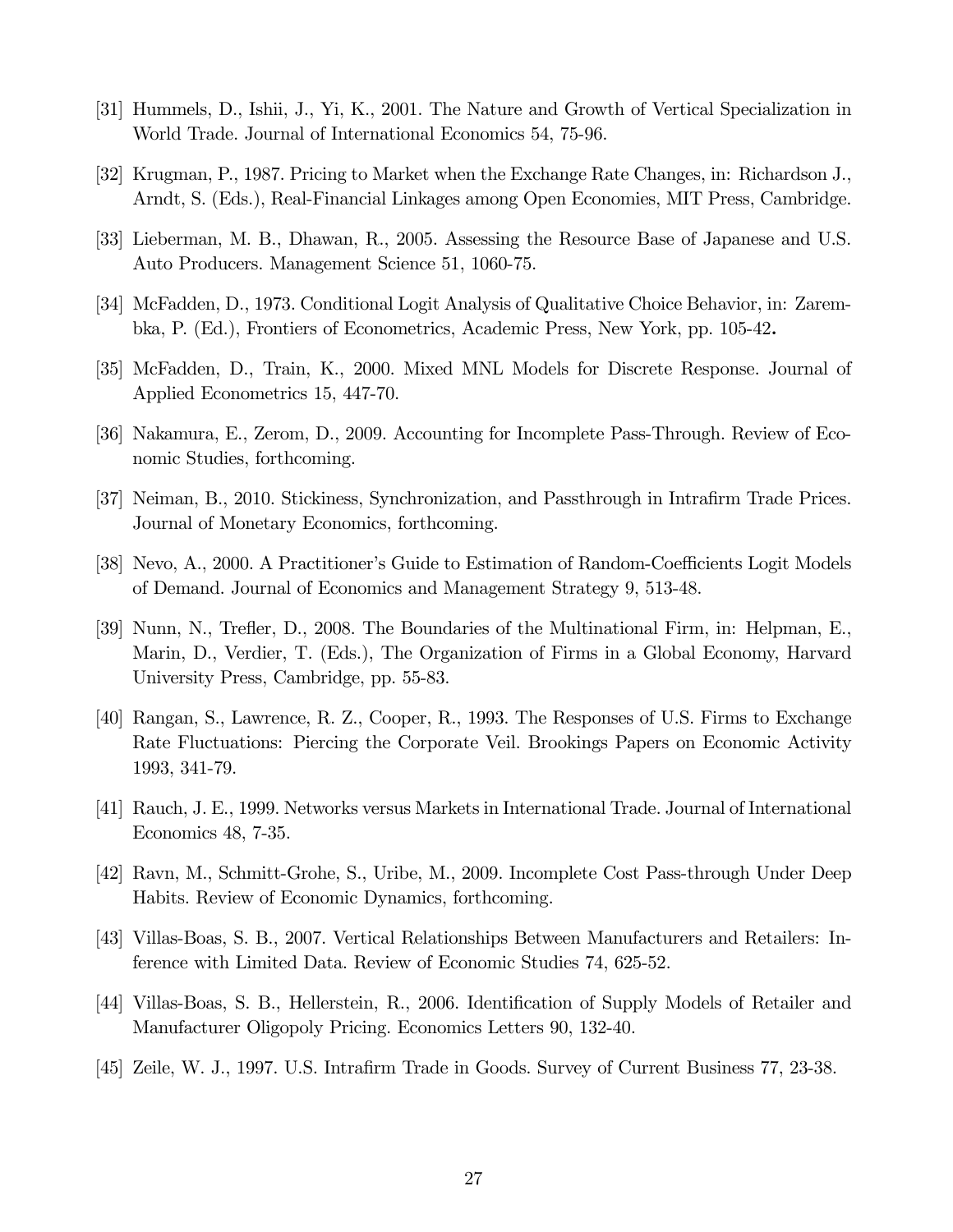

Figure 1: Relationship between an Industry's Share of Intrafirm Imports and Its Pass-through. Source: U.S. Bureau of Labor Statistics and authors' calculations.



Figure 2: Comparison of the Manufacturer's Suggested Retail Price and Edmunds' Total Market Value Price for the Ford Escape. Source: Edmunds.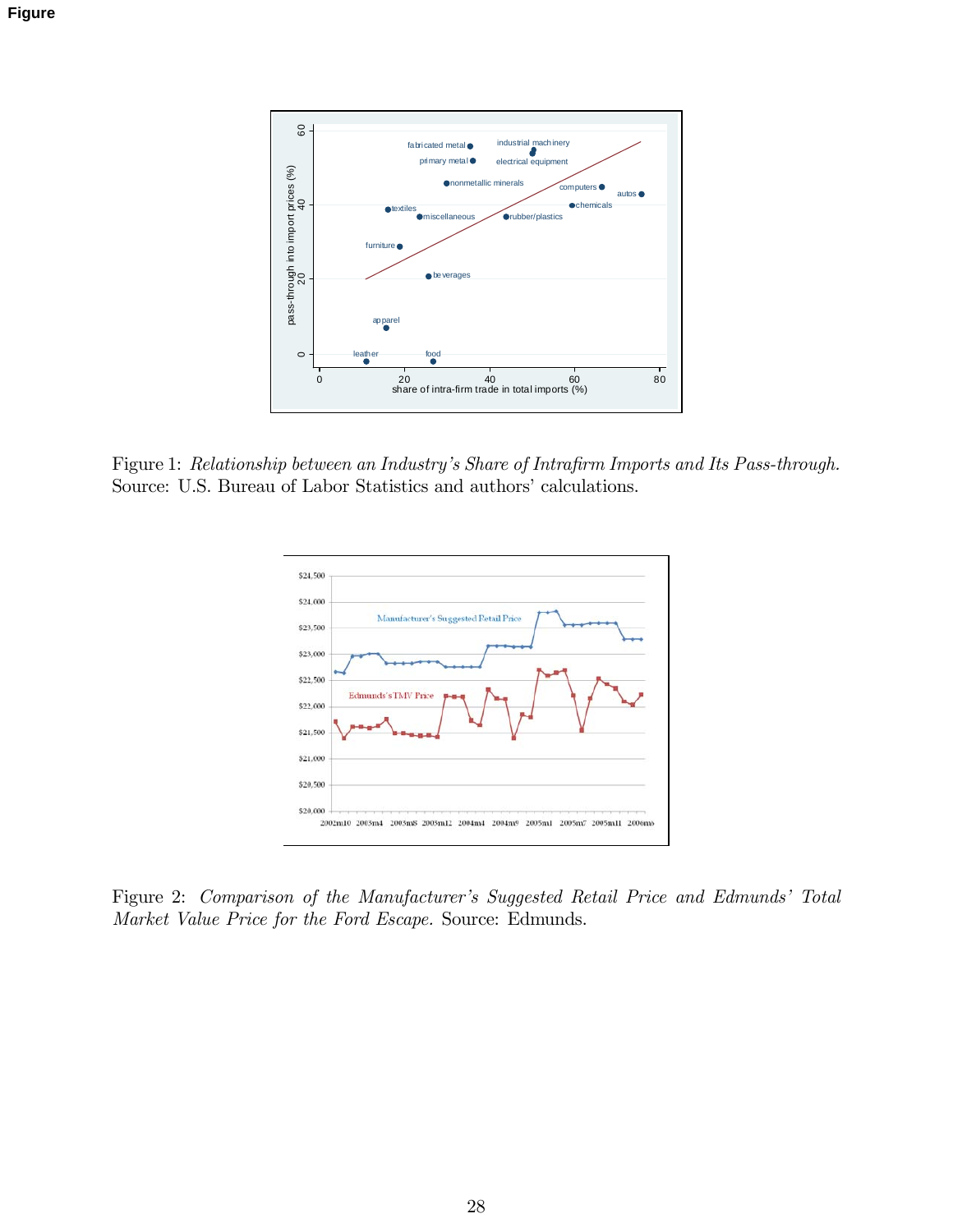

Figure 3: Relationship of an Automaker's Degree of Vertical Integration and Its Average Pass-through across Models, October 2002-June 2006. Source: Authors' calculations.



Figure 4: Pass-through and Firm Organization. Scatterplots and OLS regression lines comparing estimated pass-through and simulated pass-through for each structural model, arm's-length (solid line and squares), multinational (dashed line and triangles), and observed (calibrated to each automakers' observed internal value added relative to total revenue: dotted line and diamonds). Source: Authors' calculations.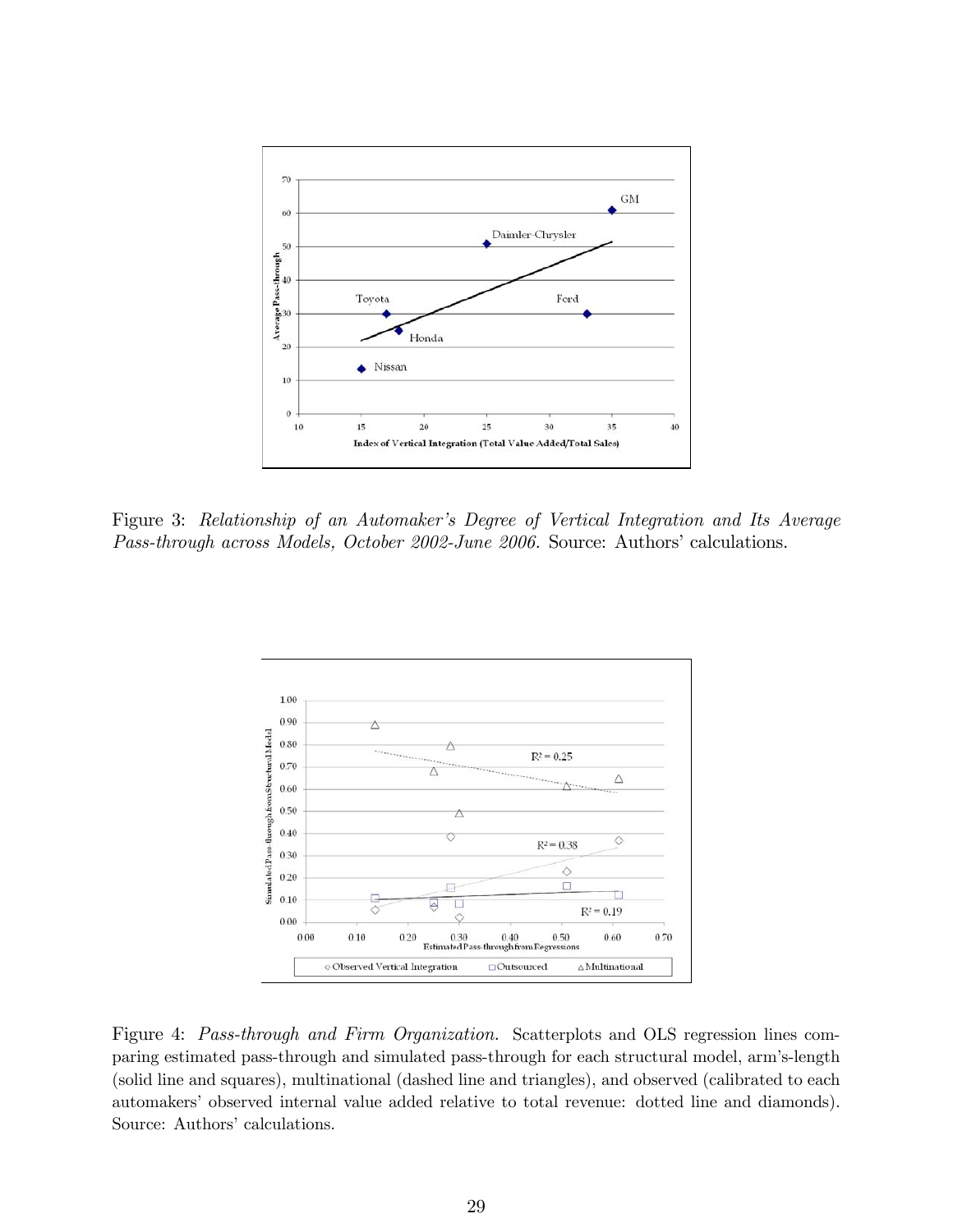| <b>Table 1. Industry Pass-through Regressions</b> |              |                |             |           |  |  |  |
|---------------------------------------------------|--------------|----------------|-------------|-----------|--|--|--|
| Industry                                          | <b>NAICS</b> | Exchange Rate* | Standard    | R-Squared |  |  |  |
|                                                   |              | Foreign Costs  | Error       |           |  |  |  |
|                                                   |              |                |             |           |  |  |  |
| Food                                              | 311          | $-0.02$        | (.10)       | 0.17      |  |  |  |
| Beverages and Tobacco                             | 312          | 0.20           | $(.08)$ *** | 0.21      |  |  |  |
| <b>Textiles</b>                                   | 313          | 0.39           | $(.09)$ *** | 0.28      |  |  |  |
| Apparel                                           | 315          | 0.07           | (.09)       | 0.02      |  |  |  |
| Leather Goods                                     | 316          | $-0.02$        | (.04)       | 0.06      |  |  |  |
| Chemicals                                         | 325          | 0.40           | $(.07)$ *** | 0.37      |  |  |  |
| Rubber and Plastics                               | 326          | 0.37           | $(.13)***$  | 0.15      |  |  |  |
| Nonmetallic Metals                                | 327          | 0.46           | $(.13)***$  | 0.21      |  |  |  |
| <b>Primary Metals</b>                             | 331          | 0.55           | $(.19)$ *** | 0.24      |  |  |  |
| <b>Fabricated Metals</b>                          | 332          | 0.56           | $(.08)$ *** | 0.44      |  |  |  |
| <b>Industrial Machinery</b>                       | 333          | 0.55           | $(.10)$ *** | 0.43      |  |  |  |
| Computers                                         | 334          | 0.45           | $(.16)$ *** | 0.10      |  |  |  |
| <b>Electrical Equipment</b>                       | 335          | 0.54           | $(.15)***$  | 0.37      |  |  |  |
| Autos                                             | 336          | 0.43           | $(.07)$ *** | 0.44      |  |  |  |
| Furniture                                         | 337          | 0.30           | $(13)$ **   | 0.12      |  |  |  |

Notes: Each regression has 80 observations. The dependent variable is the quarterly industry import-price index from the *U.S. Bureau of Labor Statistics* from 1985 to 2004. The industry exchange rate is the import-weighted exchange rate for each industry with weights derived from the average share of each country's imports in the industry's total imports from 1987 to 2004. The foreign cost variable is the importweighted foreign CPI, with the same weights as those for the exchange rate. The exchange rate and CPI data come from the *IMF* 's *International Financial Statistics* . The trade data come from the *United States International Trade Commission* and the *Bureau of Economic Analysis* , *U.S. Department of Commerce* . The regressions also control for U.S. domestic demand with U.S. Gross Domestic Purchases from the *Bureau of Economic Analysis* . The domestic demand coefficients are reported in Appendix Table A.1. Starred coefficients are significant at the \*10- ,\*\*5-, and \*\*\*1-percent level.

Miscellaneous 339 0.37 (.09)\*\*\* 0.35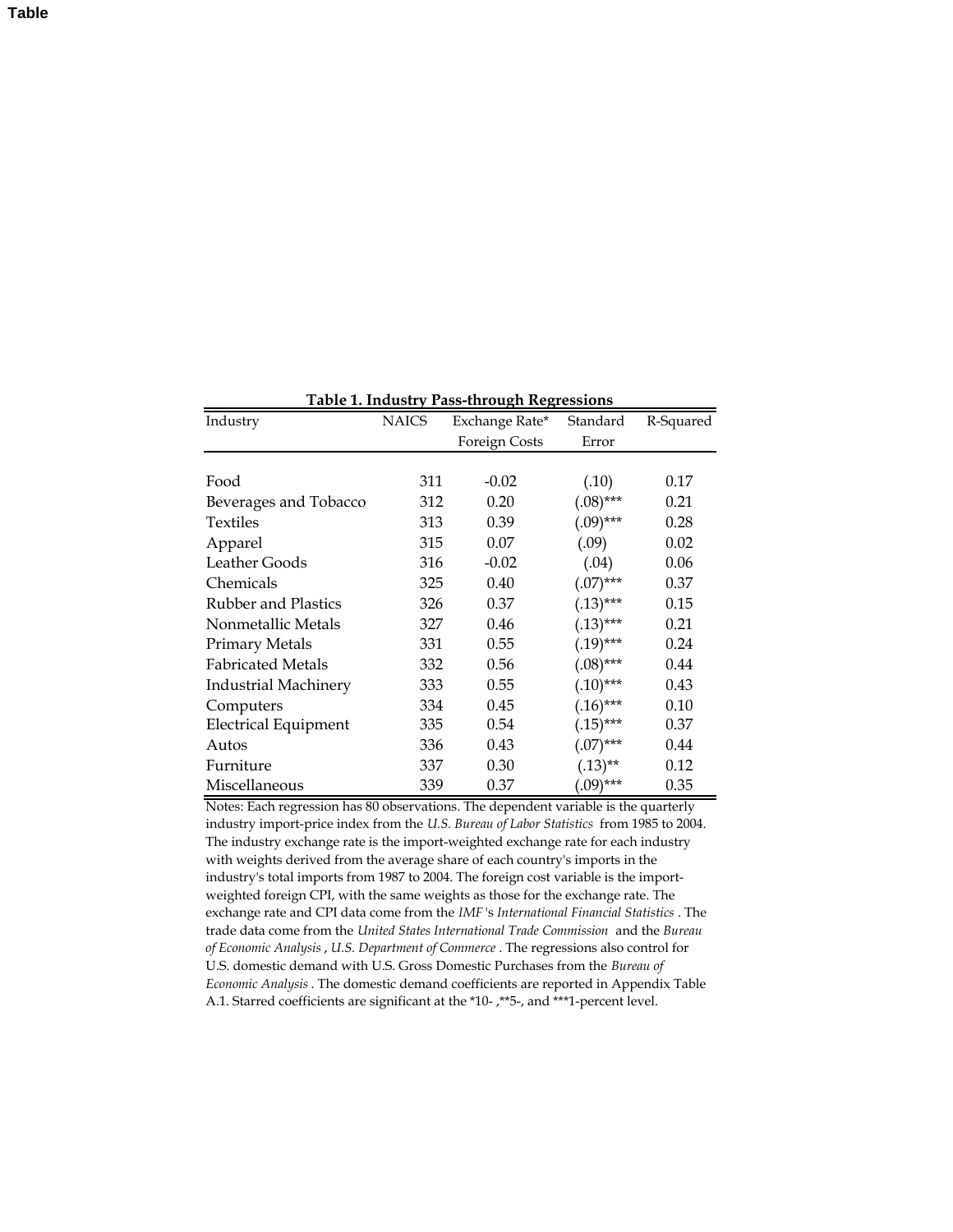| Variable                             | Industry     | Industry     | Industry     | Industry     |  |
|--------------------------------------|--------------|--------------|--------------|--------------|--|
|                                      | Pass-through | Pass-through | Pass-through | Pass-through |  |
|                                      |              |              |              |              |  |
| Industry Share of Intra-Firm Imports | 0.57         | 0.59         | 0.57         | 0.56         |  |
|                                      | $(.20)$ **   | $(.22)$ **   | $(.22)$ **   | $(.18)***$   |  |
| <b>Industry Capital Stock</b>        |              | $-0.01$      |              |              |  |
|                                      |              |              |              |              |  |
|                                      |              | (.03)        |              |              |  |
| Rauch Classification                 |              |              | 0.05         |              |  |
|                                      |              |              | (.38)        |              |  |
| Market Share of Foreign Producers    |              |              |              | $-0.24$      |  |
|                                      |              |              |              |              |  |
|                                      |              |              |              | (.30)        |  |
| Constant                             | 14.03        | 14.31        | 10.39        | 19.48        |  |
|                                      | (9.51)       | (10.09)      | (14.62)      | (12.62)      |  |
|                                      | 0.33         | 0.33         | 0.34         | 0.36         |  |
| R-Squared<br>Observations            | 16           | 16           | 16           |              |  |
|                                      |              |              |              | 16           |  |

# **Table 2. Robustness Checks for Pass-through Patterns**

Notes: The dependent variable is the industry pass-through coefficient from Table 1. The industry share of intra-firm imports is for the year 2000 and comes from Table 2 of Bernard, Jensen, Redding, and Schott (2008). The industry capital stock is from the NBER-CES Manufacturing Industry Database for 1996. The market share of foreign producers is the mean share of imports in the domestic market (comprised of imports+domestic shipments) from 1987 to 2004. The Rauch classification is the importweighted share of differentiated products in each 3-digit NAICS industry.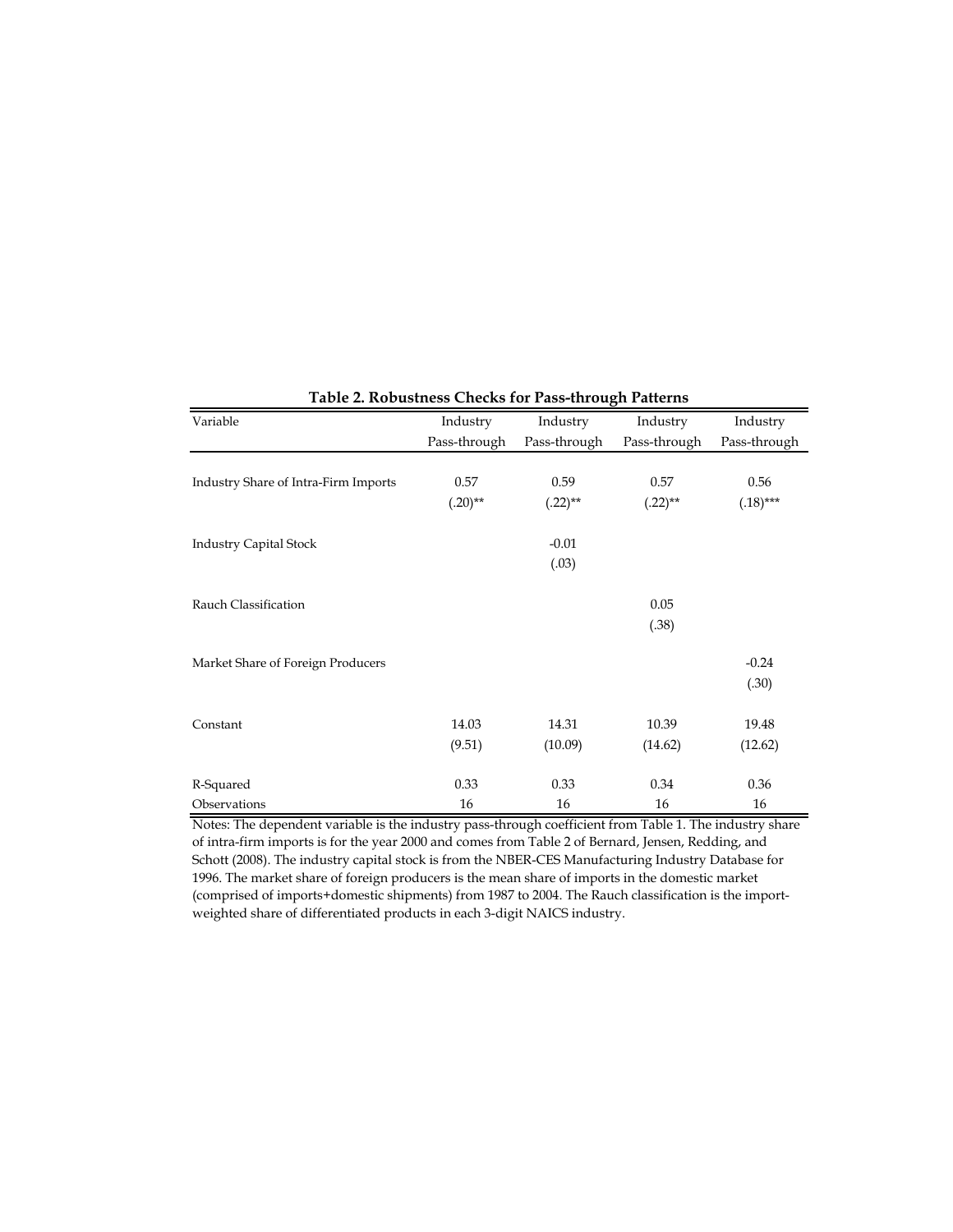| Table 9. Building y Blatistics for the Automobile Data |        |           |        |        |  |  |  |  |
|--------------------------------------------------------|--------|-----------|--------|--------|--|--|--|--|
| Description                                            | Mean   | Standard  |        | Max    |  |  |  |  |
|                                                        |        | Deviation |        |        |  |  |  |  |
| Retail TMV Price (\$)                                  | 24,137 | 7.177     | 12.949 | 57,256 |  |  |  |  |
| Manufacturer TMV Price (\$)                            | 23,308 | 6,670     | 8,450  | 50,423 |  |  |  |  |
| Retail Used TMV Price (\$)                             | 26,999 | 10,853    | 6,165  | 40,420 |  |  |  |  |
| Foreign Content (%)                                    | 25.5   | 16.9      | 5.0    | 85.0   |  |  |  |  |
| Horsepower/Length                                      | 29.0   | 3.0       | 24.8   | 34.9   |  |  |  |  |

**Table 3. Summary Statistics for the Automobile Data**

Source: *Edmunds; Automobile Trade Policy Council.* 

| Table 4. Sales-Weighted Share of Foreign Sourcing |       |  |  |  |  |
|---------------------------------------------------|-------|--|--|--|--|
| Description                                       | Share |  |  |  |  |
|                                                   | (%)   |  |  |  |  |
| Maker                                             |       |  |  |  |  |
| DaimlerChrysler                                   | 0.29  |  |  |  |  |
| Ford                                              | 0.18  |  |  |  |  |
| <b>GM</b>                                         | 0.21  |  |  |  |  |
| Honda                                             | 0.47  |  |  |  |  |
| Nissan                                            | 0.56  |  |  |  |  |
| Toyota                                            | 0.57  |  |  |  |  |

Source: *U.S. Department of Commerce; Automotive Trade Policy Council.*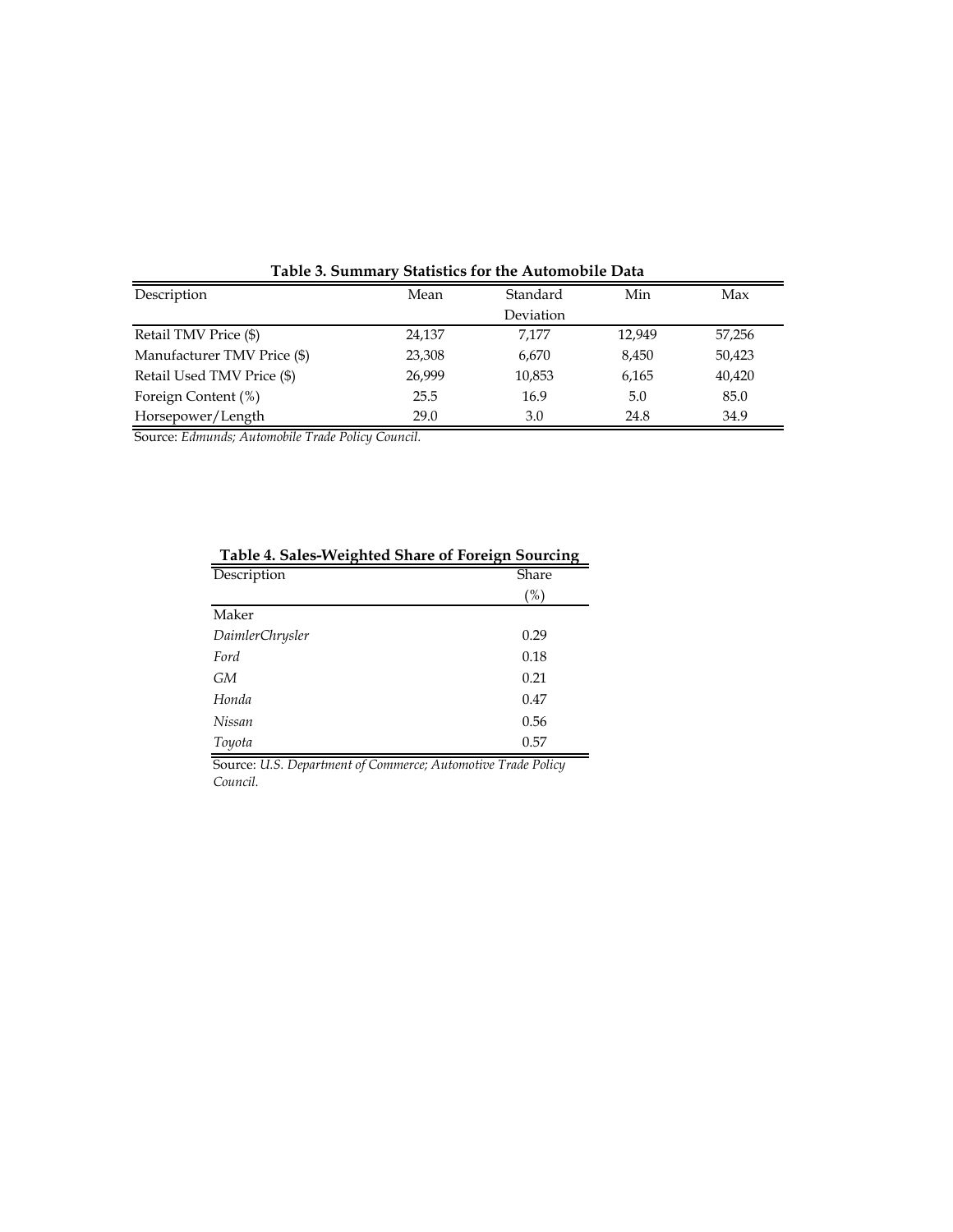| Maker            | Model          | Standard<br>Exchange Rate* |             | Domestic | Standard   | R-Squared |
|------------------|----------------|----------------------------|-------------|----------|------------|-----------|
|                  |                | Foreign Costs              | Error       | Costs    | Error      |           |
| Daimler-Chrysler | Caravan        | 0.67                       | $(.38)^*$   | $-0.46$  | (.67)      | 0.19      |
| Daimler-Chrysler | Grand Cherokee | 0.25                       | $(.10)$ **  | $-0.26$  | (.25)      | 0.07      |
| Daimler-Chrysler | PT Cruiser     | 0.90                       | $(.27)$ *** | 1.45     | (1.03)     | 0.33      |
| Daimler-Chrysler | Town & Country | 0.43                       | $(.24)^*$   | $-0.34$  | (.45)      | 0.09      |
| Daimler-Chrysler | Wrangler       | 0.30                       | $(.09)$ *** | 0.32     | (.44)      | 0.85      |
| Ford             | Escape         | 0.16                       | $(.07)$ **  | $-0.04$  | (.20)      | 0.48      |
| Ford             | Explorer       | 0.01                       | (.26)       | 0.03     | (.24)      | 0.0036    |
| Ford             | MPV            | 0.52                       | $(.17)$ *** | $-0.54$  | (.68)      | 0.32      |
| Ford             | Mountaineer    | 0.41                       | $(.08)$ *** | 0.61     | (.44)      | 0.41      |
| Ford             | Mustang        | 0.60                       | $(.23)$ *** | $-0.17$  | (.41)      | 0.27      |
| Ford             | Ranger         | 0.20                       | $(.06)$ *** | 0.34     | (.27)      | 0.68      |
| Ford             | <b>Taurus</b>  | 0.08                       | $(.04)$ **  | $-0.10$  | (.20)      | 0.68      |
| <b>GM</b>        | Corvette       | 0.50                       | $(.22)$ **  | $-0.49$  | (.38)      | 0.36      |
| <b>GM</b>        | Impala         | 0.61                       | $(.15)***$  | $-0.14$  | (0.49)     | 0.59      |
| <b>GM</b>        | Malibu         | 0.68                       | $(.18)***$  | 0.37     | (.75)      | 0.52      |
| <b>GM</b>        | Monte Carlo    | 0.71                       | $(.17)$ *** | 0.38     | (.58)      | 0.55      |
| <b>GM</b>        | Tahoe          | 0.56                       | $(.12)$ *** | 0.25     | (.56)      | 0.34      |
| Honda            | Accord         | 0.15                       | (0.11)      | 0.05     | (.45)      | 0.61      |
| Honda            | Civic          | 0.62                       | $(.20)$ *** | 0.03     | (.32)      | 0.76      |
| Honda            | Odyssey        | $-0.02$                    | (.22)       | 0.16     | (.91)      | 0.51      |
| Nissan           | Altima         | 0.16                       | $(.09)^*$   | 0.32     | $(.14)$ ** | 0.90      |
| Nissan           | Maxima         | 0.44                       | $(.10)$ *** | 0.70     | (.46)      | 0.74      |
| Toyota           | Camry          | 0.13                       | $(.068)*$   | $-0.02$  | (.10)      | 0.43      |
| Toyota           | Corolla        | 0.14                       | $(.06)$ **  | 0.19     | (.29)      | 0.87      |

**Table 5. Pass-through Regressions for the** *Edmunds'* **Automobile Data**

Notes: The dependent variable is the monthly *Total Market Value (TMV)* price from *Edmunds* from October 2002 to June 2006. Each regression has 37 observations. The regressions also control for U.S. domestic demand with U.S. gross domestic purchases from the *Bureau of Economic Analysis, U.S. Department of Commerce.*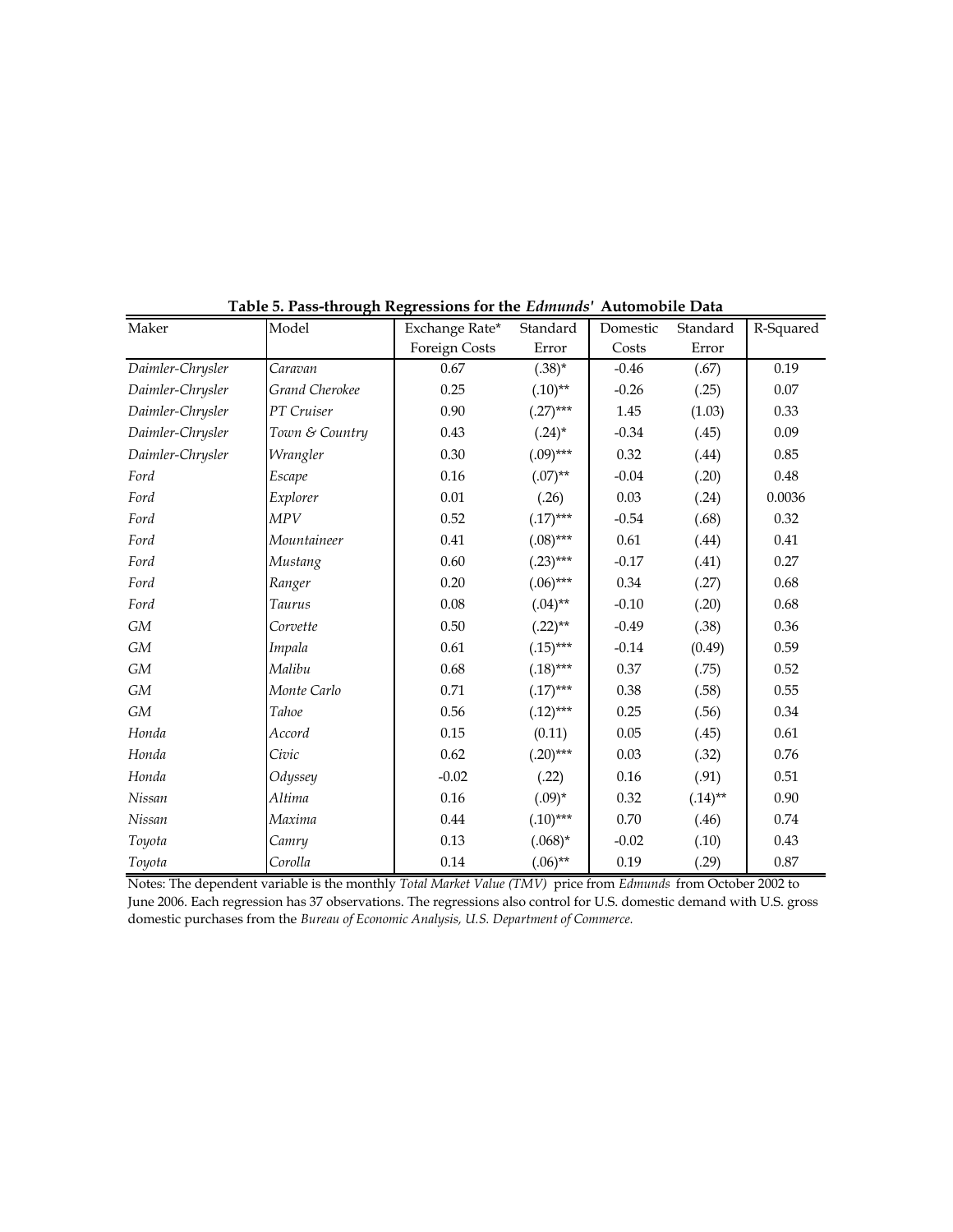| Table 6. Diagnostic Results from the Logit Demand Model |             |              |  |  |  |
|---------------------------------------------------------|-------------|--------------|--|--|--|
| Variable                                                | OL S        | IV           |  |  |  |
| Price                                                   | $-1.43$     | $-10.15$     |  |  |  |
|                                                         | $(.26)$ *** | $(1.60)$ *** |  |  |  |
| Adjusted R-Squared                                      | 0.86        |              |  |  |  |
| Observations                                            | 888         | 888          |  |  |  |
| First-Stage Results                                     |             |              |  |  |  |
| F-Statistic                                             |             | 61.15        |  |  |  |
| Instruments                                             |             | used prices  |  |  |  |

Notes: The dependent variable is  $ln(S_{jt})$ - $ln(S_{ot})$ . Both regressions include brand fixed effects. Huber-White robust standard errors are reported in parentheses. Starred coefficients are significant at the \*\*\* 1-percent level. Source: Authors' calculations.

| Variable               | Population Mean | Interaction with |
|------------------------|-----------------|------------------|
|                        |                 | Unobservables    |
| Constant               | 12.31           |                  |
|                        | $(.90)$ ***     |                  |
| Price                  | $-2.38$         | 0.02             |
|                        | $(1.19)$ **     | (.03)            |
| Horsepower/Length      | 0.23            | 1.56             |
|                        | $(.002)$ ***    | $(.34)***$       |
| M-D Weighted R-Squared | 0.69            |                  |
| Observations           | 888             |                  |

**Table 7. Results from the Random-Coefficients Demand Model**

Notes: Starred coefficients are significant at the \* 10-, \*\*5-, and \*\*\* 1-percent level. Source: Authors' calculations.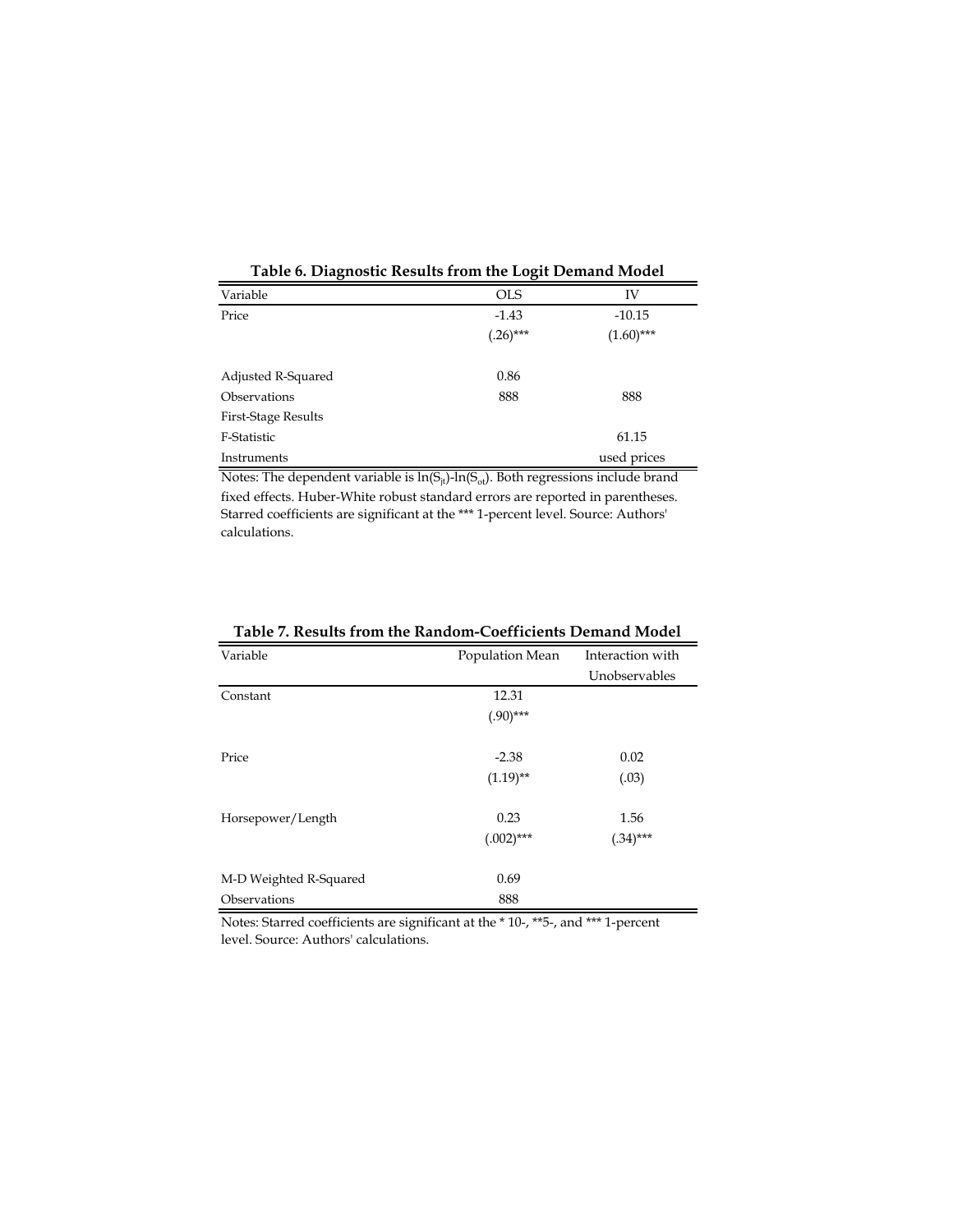| manufacturer     | model          | outsourced  |                      | multinational |       | difference  |                      |
|------------------|----------------|-------------|----------------------|---------------|-------|-------------|----------------------|
|                  |                | coefficient | s.e.                 | coefficient   | s.e.  | coefficient | s.e.                 |
| Daimler-Chrysler | Caravan        | 0.16        | (.05)                | 0.77          | (.28) | 0.61        | $(.24)^*$            |
| Daimler-Chrysler | Grand Cherokee | 0.11        | $(.03)^{^{\circ}}$   | 0.51          | (.13) | 0.40        | $(.12)^{^{\circ}}$   |
| Daimler-Chrysler | PT Cruiser     | 0.27        | $(.04)^*$            | 0.45          | (.19) | 0.18        | $(.09)^{*}$          |
| Daimler-Chrysler | Town & Country | 0.14        | $(.03)^{*}$          | 0.44          | (.12) | 0.30        | $(.10)^*$            |
| Daimler-Chrysler | Wrangler       | 0.15        | (.04)                | 0.39          | (.11) | 0.24        | $(.08)^{*}$          |
| Ford             | Escape         | 0.11        | $(.05)^{^{\circ}}$   | 0.74          | (.21) | 0.64        | $(.27)$ <sup>*</sup> |
| Ford             | Explorer       | 0.12        | $(.03)^{*}$          | 0.51          | (.13) | 0.39        | $(.12)^{^{\circ}}$   |
| Ford             | Mountaineer    | 0.15        | $(.03)^{*}$          | 0.48          | (.15) | 0.33        | $(.10)^*$            |
| Ford             | MPV            | 0.23        | $(.06)$ <sup>*</sup> | 0.58          | (.12) | 0.35        | $(.17)$ <sup>*</sup> |
| Ford             | Mustang        | 0.14        | $(.03)^{*}$          | 0.39          | (.11) | 0.25        | $(.09)^{*}$          |
| Ford             | Ranger         | 0.22        | $(.06)^*$            | 0.90          | (.19) | 0.67        | $(.21)^{*}$          |
| Ford             | Taurus         | 0.13        | $(.04)^*$            | 0.83          | (.28) | 0.70        | $(.26)^{^*}$         |
| <b>GM</b>        | Corvette       | 0.10        | $(.02)^{*}$          | 0.32          | (.06) | 0.22        | $(.05)^{*}$          |
| GM               | Impala         | 0.13        | $(.04)^{^{\circ}}$   | 0.73          | (.23) | 0.60        | $(.22)^{*}$          |
| GM               | Malibu         | 0.10        | (.07)                | 0.50          | (.15) | 0.40        | $(.16)^*$            |
| <b>GM</b>        | Monte Carlo    | 0.13        | $(.04)^{*}$          | 0.62          | (.17) | 0.49        | $(.18)^{*}$          |
| <b>GM</b>        | Tahoe          | 0.17        | $(.03)^{^{\circ}}$   | 0.46          | (.11) | 0.29        | $(.09)^{*}$          |
| Honda            | Accord         | 0.08        | $(.03)^{*}$          | 0.50          | (.21) | 0.41        | $(.15)^{*}$          |
| Honda            | Civic          | 0.12        | $(.04)^*$            | 1.09          | (.47) | 0.97        | $(.30)^{*}$          |
| Honda            | Odyssey        | 0.08        | $(.03)^{*}$          | 0.45          | (.12) | 0.38        | (.33)                |
| Nissan           | Altima         | $0.10\,$    | $(.03)^{^{\circ}}$   | 0.64          | (.21) | 0.54        | $(.22)^{*}$          |
| Nissan           | Maxima         | 0.07        | $(.03)^{4}$          | 0.33          | (.09) | 0.26        | $(.09)^{*}$          |
| Toyota           | Camry          | 0.09        | $(.03)^{*}$          | 0.59          | (.22) | 0.50        | $(.22)^{*}$          |
| Toyota           | Corolla        | 0.13        | $(.05)^{*}$          | 1.20          | (.71) | 1.07        | (.94)                |
| Total            |                | 0.13        | (.03)                | 0.54          | (.13) | 0.40        | $(.13)^{*}$          |

Table 8. Counterfactual experiments: Simulated pass-through of a foreign cost shock given variation in manufacturers' outsourcing

Notes: Simulated coefficients from structural model with degree of vertical integration calibrated to reflect outsourced or multinational transactions along the supply chain. Starred coefficients are significant at the 5-percent level. Standard errors for the simulated coefficients are computed in 200 bootstrap simulations of the structural model. Source: Authors' calculations.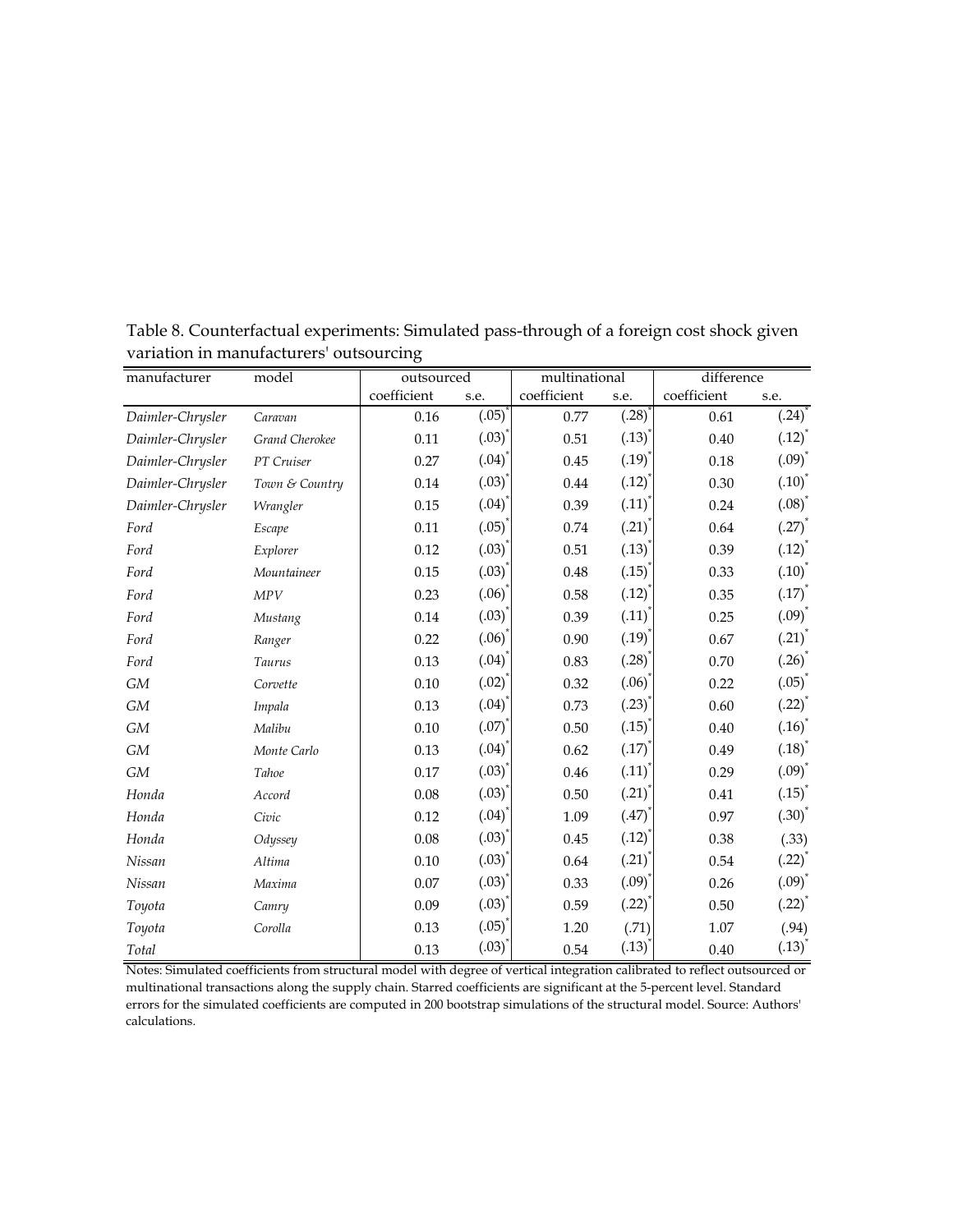|                  | model            | observed    |                      | 1 std-dev rise in outsourcing | difference           |             |                      |
|------------------|------------------|-------------|----------------------|-------------------------------|----------------------|-------------|----------------------|
|                  |                  | coefficient | s.e.                 | coefficient                   | s.e.                 | coefficient | s.e.                 |
| Daimler-Chrysler | Caravan          | 0.28        | (.11)                | 0.15                          | (.05)                | 0.13        | $(.04)^*$            |
| Daimler-Chrysler | Grand Cherokee   | 0.20        | $(.08)^{0}$          | 0.12                          | (.04)                | 0.08        | $(.03)^{^*}$         |
| Daimler-Chrysler | PT Cruiser       | 0.28        | (.05)                | 0.23                          | (.02)                | 0.05        | $(.02)^{^*}$         |
| Daimler-Chrysler | Town and Country | 0.20        | (.07)                | 0.13                          | (.03)                | 0.07        | $(.03)^{*}$          |
| Daimler-Chrysler | Wrangler         | 0.19        | $(.08)^{^{\circ}}$   | 0.12                          | (.03)                | 0.08        | $(.03)^{*}$          |
| Ford             | Escape           | 0.32        | $(.13)^{*}$          | 0.12                          | $(.03)$ <sup>*</sup> | 0.20        | $(.10)^*$            |
| Ford             | Explorer         | 0.37        | (.16)                | 0.16                          | (.05)                | 0.21        | $(.09)^{*}$          |
| Ford             | Mountaineer      | 0.30        | $(.13)$ <sup>*</sup> | 0.20                          | (.06)                | 0.10        | (.16)                |
| Ford             | MPV              | 0.23        | (.08)                | 0.21                          | (.04)                | 0.02        | (.04)                |
| Ford             | Mustang          | 0.34        | $(.13)$ <sup>*</sup> | 0.18                          | (.05)                | 0.15        | (.06)                |
| Ford             | Ranger           | 0.63        | (.26)                | 0.31                          | (.12)                | 0.32        | $(.15)^{^*}$         |
| Ford             | Taurus           | 0.55        | (.23)                | 0.25                          | $(.10)^{'}$          | 0.30        | $(.14)$ <sup>*</sup> |
| <b>GM</b>        | Corvette         | 0.12        | (.05)                | 0.09                          | (.03)                | 0.03        | (.03)                |
| <b>GM</b>        | Impala           | 0.51        | (.20)                | 0.23                          | (.09)                | 0.29        | $(.10)^{^*}$         |
| <b>GM</b>        | Malibu           | 0.46        | (.18)                | 0.23                          | (.09)                | 0.23        | $(.07)^{*}$          |
| <b>GM</b>        | Monte Carlo      | 0.44        | (.17)                | 0.20                          | (.08)                | 0.24        | $(.09)^{^*}$         |
| <b>GM</b>        | Tahoe            | 0.31        | $(.14)$ <sup>*</sup> | 0.21                          | (.06)                | 0.10        | (.09)                |
| Honda            | Accord           | 0.03        | (.01)                | 0.03                          | (.01)                | 0.01        | (.03)                |
| Honda            | Civic            | 0.10        | $(.04)^{^{\circ}}$   | 0.02                          | (.03)                | 0.08        | $(.01)^{*}$          |
| Honda            | Odyssey          | 0.07        | $(.01)^{4}$          | 0.04                          | (.03)                | 0.04        | $(.02)^{*}$          |
| Nissan           | Altima           | 0.03        | (.01)                | 0.02                          | (.02)                | $0.01\,$    | (.01)                |
| Nissan           | Maxima           | 0.02        | (.01)                | 0.01                          | (.02)                | 0.01        | (.02)                |
| Toyota           | Camry            | 0.03        | (.02)                | 0.02                          | (.02)                | 0.01        | (.02)                |
| Toyota           | Corolla          | 0.09        | (.06)                | 0.03                          | (.04)                | 0.05        | (.01)                |
| Total            |                  | 0.26        | (.08)                | 0.15                          | (.04)                | 0.12        | (.04)                |

Table 9. Counterfactual experiments: Simulated pass-through of a foreign cost shock given variation in manufacturers' outsourcing

Notes: Simulated coefficients from the structural model with degree of vertical integration calibrated to each automakers' share of internal value-added over total revenue. Starred coefficients are significant at the 5-percent level. Standard errors for the simulated coefficients are computed in 200 bootstrap simulations of the structural model. Source: Authors' calculations.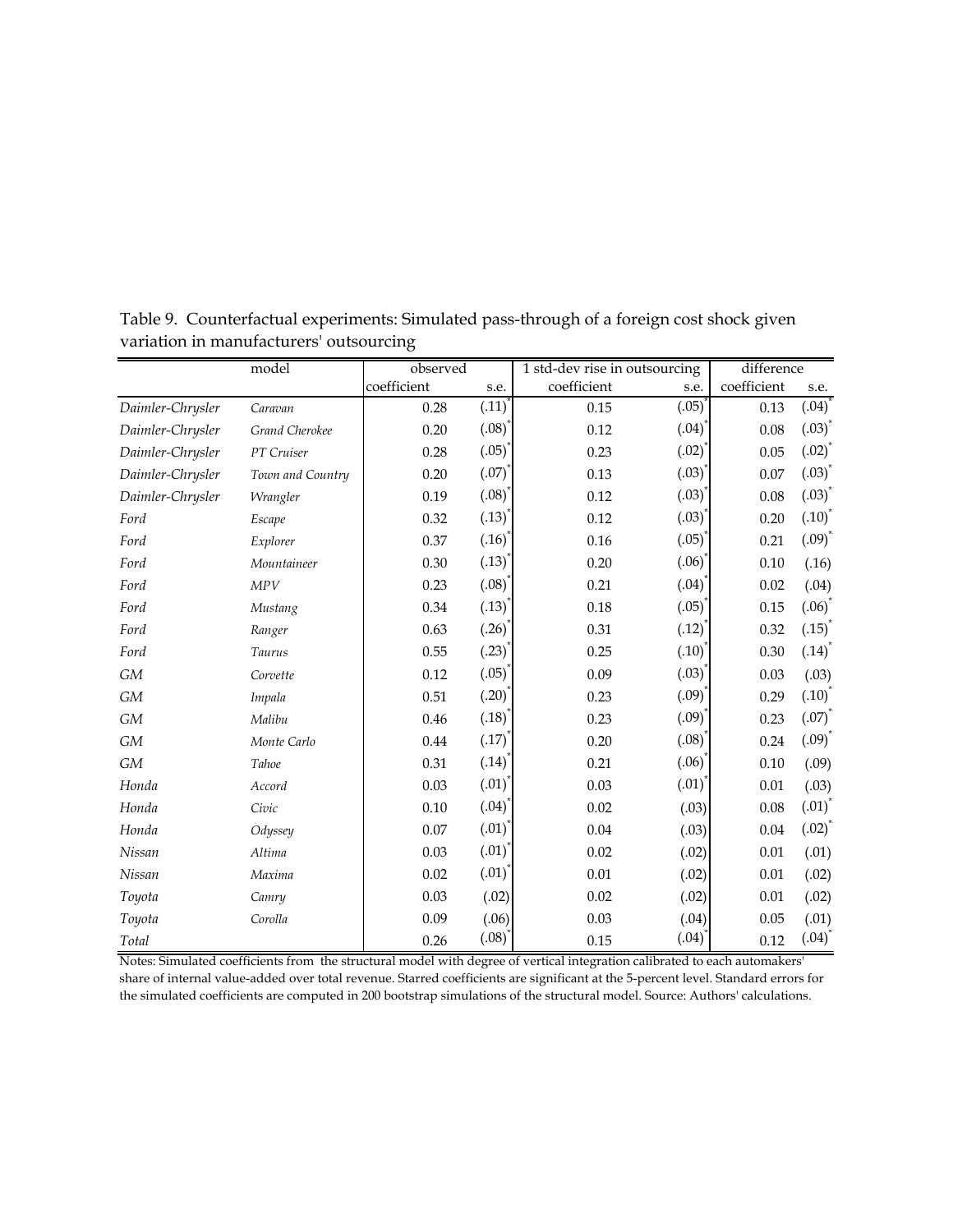#### A Alternative Industry Pass-Through Results

This appendix contains results from industry regressions with different exchange rates. In the import data, we observe a cluster of countries below the 2-percent average import share and another cluster below the 7.5 percent average import share. We draw on these patterns to construct two new sets of industry exchange rates that exclude the exchange rates of countries with less than 2 percent or 7.5 percent of the average industry imports, respectively. We conceive of the first set as excluding countries with a negligible industry import share and the second set as including only major trading partners. Appendix Table A.2 reports the differences between the original pass-through coefficients and those from the two sets of alternative regressions with the new exchange rates. While the different exchange rates produce some variation in individual industry's pass-through coefficients, across industries these differences net out to zero. The mean difference across industries between the >2-percent regressions and the original regressions is 1 percentage point, and between the >7.5-percent regressions and the original regressions is 2 percentage points.

The differences between the coefficients from the >7.5-percent regressions and those from the original regressions are negatively correlated with the share of differentiated products in each industry — the correlation coefficient is -.66. Pass-through coefficients for industries with less differentiated products generally rise as one excludes countries with smaller market shares, the most notable case being *Primary Metals* whose pass-through coefficient doubles from the original regressions to the  $>7.5$ -percent regressions, while the coefficients for industries with more differentiated products generally fall, the most dramatic cases being *Electrical Equipment*, whose pass-through coefficient falls by 21 percentage points, and Furniture, whose pass-through coefficient falls by 18 percentage points (and becomes statistically insignificant). For other industries, the differences are generally small (in the single digits). Our interpretation of these differences is that in less differentiated industries, firms with low market shares generally have little market power, and so little ability to pass-through cost shocks to prices. In more differentiated industries, in contrast, low market share may reflect other sources of market power, including specialized niches that some firms occupy in the product space. These industries may exhibit oligopolistic interactions between major trading partners that limits their pass-through relative to trading partners with smaller market shares that does not occur in less differentiated industries.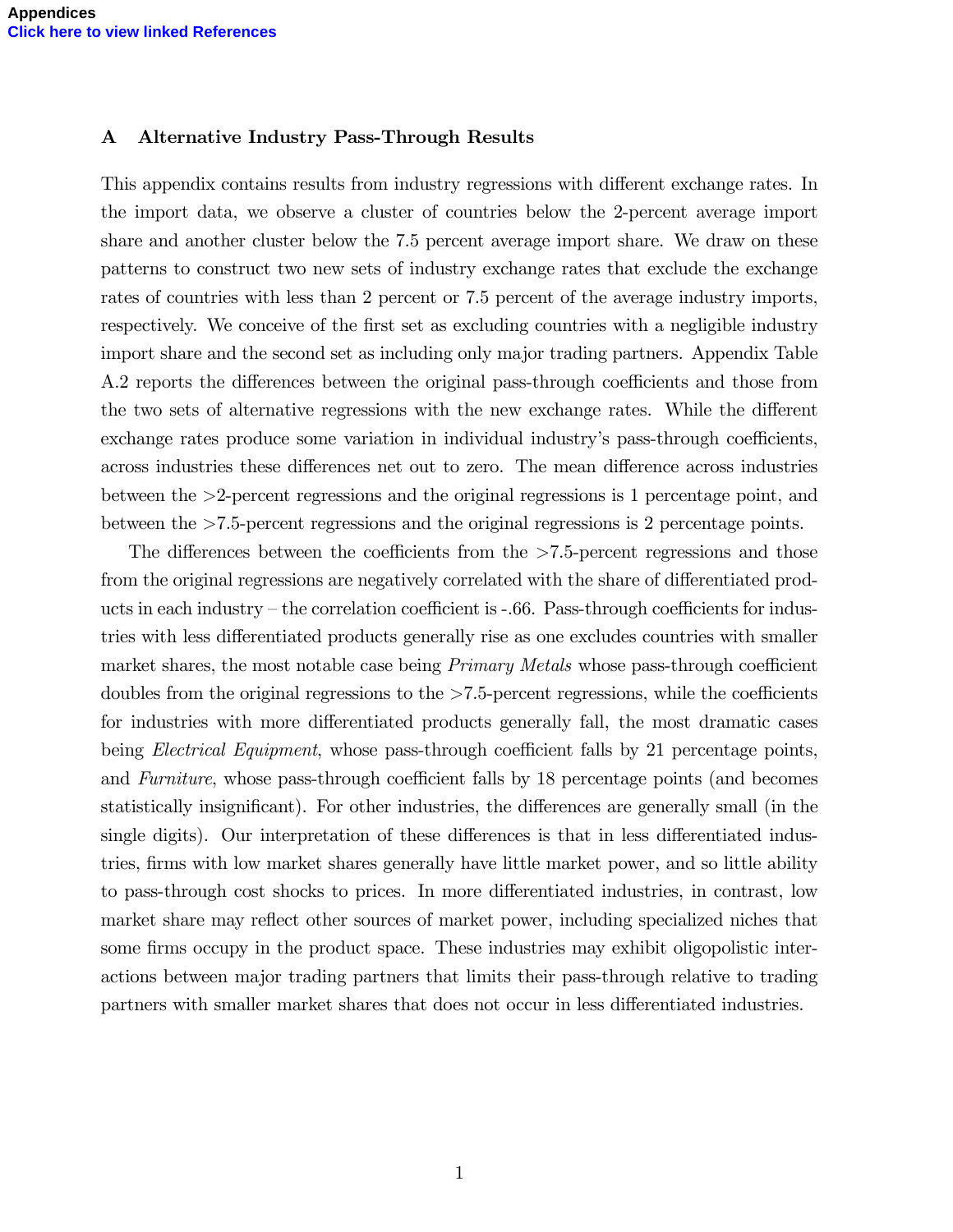

Figure A.1: Industries with high intra-firm trade have high exchange-rate pass-through. The industry-level exchange-rates include the bilateral exchange rates of only those countries with at least 2 percent of average industry imports over the sample period from 1985 to 2004. Source: U.S. Bureau of Labor Statistics and Authors' calculations.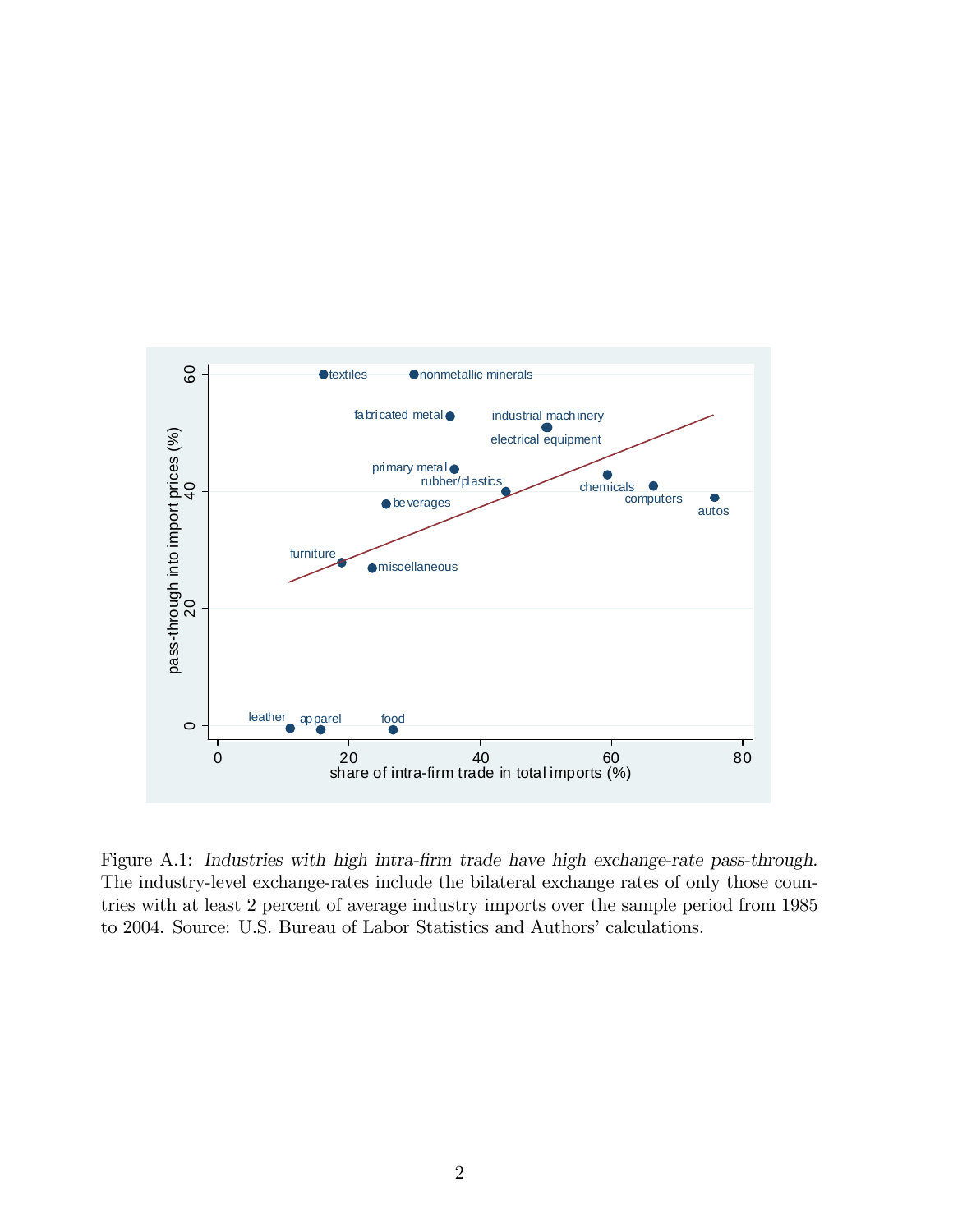

Figure A.2: Industries with high intra-firm trade have high exchange-rate pass-through. The industry-level exchange-rates include the bilateral exchange rates of only those countries with at least 7.5 percent of average industry imports over the sample period from 1985 to 2004. Source: U.S. Bureau of Labor Statistics and Authors' calculations.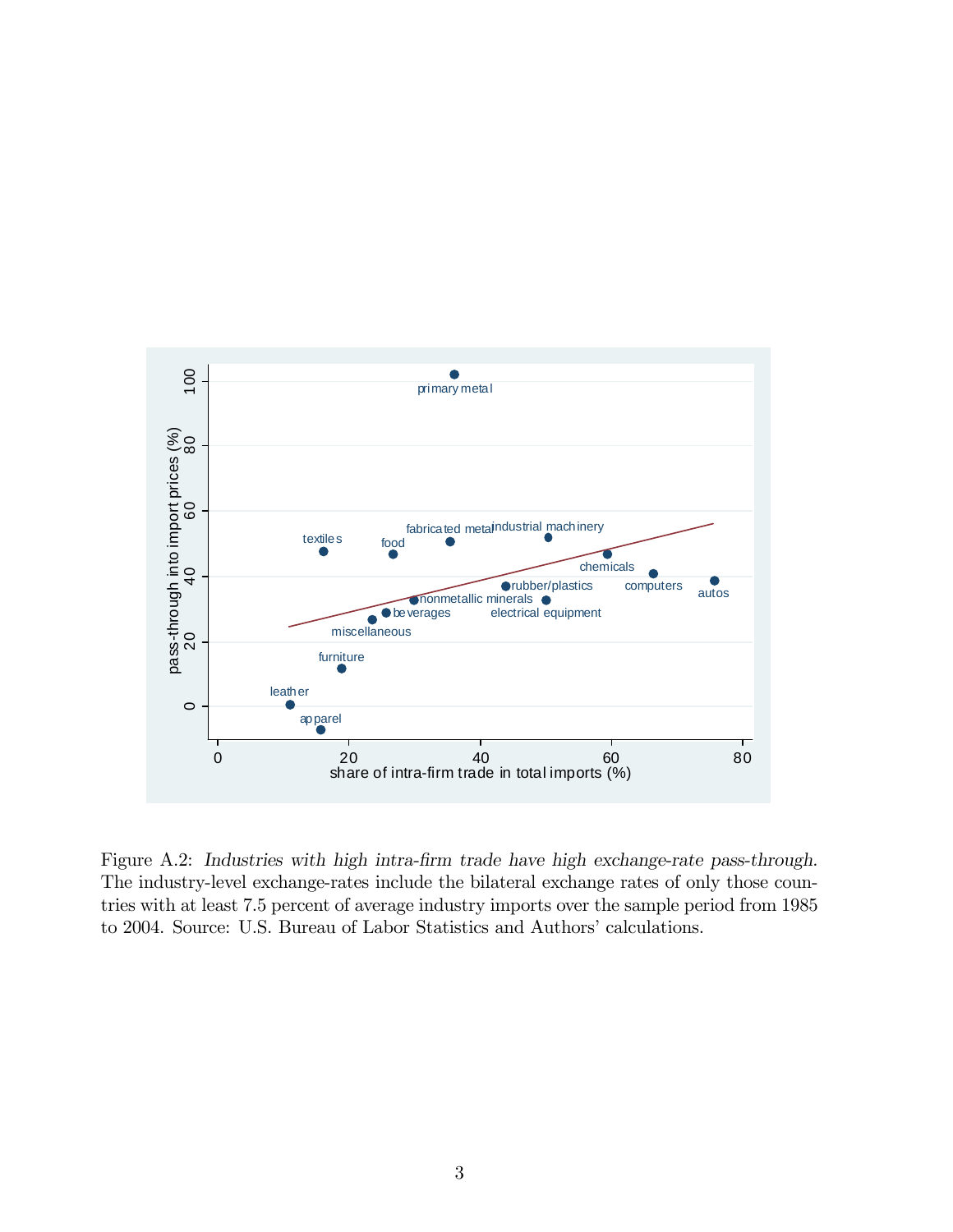| Industry                    | <b>NAICS</b> | лррения таріс л.т. Опдшагніццягу і азэ-ннойдіг кедтезяють<br>Exchange Rate* | Standard     | Domestic | Standard    | R-Squared |
|-----------------------------|--------------|-----------------------------------------------------------------------------|--------------|----------|-------------|-----------|
|                             |              | Foreign Costs                                                               | Error        | Demand   | Error       |           |
|                             |              |                                                                             |              |          |             |           |
| Food                        | 311          | $-0.02$                                                                     | (.10)        | 1.36     | $(.63)$ **  | 0.17      |
| Beverages and Tobacco       | 312          | 0.20                                                                        | $(.08)$ ***  | $-0.50$  | $(.22)$ **  | 0.21      |
| Textiles                    | 313          | 0.39                                                                        | $(.09)$ ***  | $-0.08$  | (.23)       | 0.28      |
| Apparel                     | 315          | 0.07                                                                        | (.09)        | 0.09     | (.20)       | 0.02      |
| Leather Goods               | 316          | $-0.02$                                                                     | (.04)        | 0.44     | (.32)       | 0.06      |
| Chemicals                   | 325          | 0.40                                                                        | $(.07)$ ***  | 0.49     | $(.27)^*$   | 0.37      |
| Rubber and Plastics         | 326          | 0.37                                                                        | $(.13)***$   | $-0.25$  | .34         | 0.15      |
| Nonmetallic Metals          | 327          | 0.46                                                                        | $(.13)***$   | 0.50     | (.32)       | 0.21      |
| <b>Primary Metals</b>       | 331          | 0.55                                                                        | $(.19)***$   | 2.87     | $(.86)$ *** | 0.24      |
| <b>Fabricated Metals</b>    | 332          | 0.56                                                                        | $(.08)$ ***  | 0.17     | $-0.21$     | 0.44      |
| <b>Industrial Machinery</b> | 333          | 0.55                                                                        | $(.10)$ ***  | 0.20     | (.37)       | 0.43      |
| Computers                   | 334          | 0.45                                                                        | $(.16)$ ***  | 0.00     | (.45)       | 0.10      |
| Electrical Equipment        | 335          | 0.54                                                                        | $(.15)$ ***  | 0.31     | (.38)       | 0.37      |
| Autos                       | 336          | 0.43                                                                        | $(.07)$ ***  | $-0.19$  | (.19)       | 0.44      |
| Furniture                   | 337          | 0.30                                                                        | $(.13)$ **   | 0.04     | (0.28)      | 0.12      |
| Miscellaneous               | 339          | 0.37                                                                        | $(0.09)$ *** | 0.54     | $(27)$ **   | 0.35      |

**Appendix Table A.1. Original Industry Pass-through Regressions**

Notes: Each regression has 80 observations. The dependent variable is the quarterly industry import-price index from the U.S. Bureau of Labor Statistics from 1985 to 2004. The industry exchange rate is the import-weighted exchange rate for each industry with weights derived from the average share of each country's imports in the industry's total imports from 1987 to 2004. The foreign cost variable is the import-weighted foreign CPI, with the same weights as those for the exchange rate. The exchange rate and CPI data come from International Financial Statistics. The trade data come from the United States International Trade Commission and the Bureau of Economic Analysis, U.S. Department of Commerce. The regressions also control for U.S. domestic demand with U.S. Gross Domestic Purchases from the Bureau of Economic Analysis. Starred coefficients are significant at the \*10- ,\*\*5-, and \*\*\*1-percent level.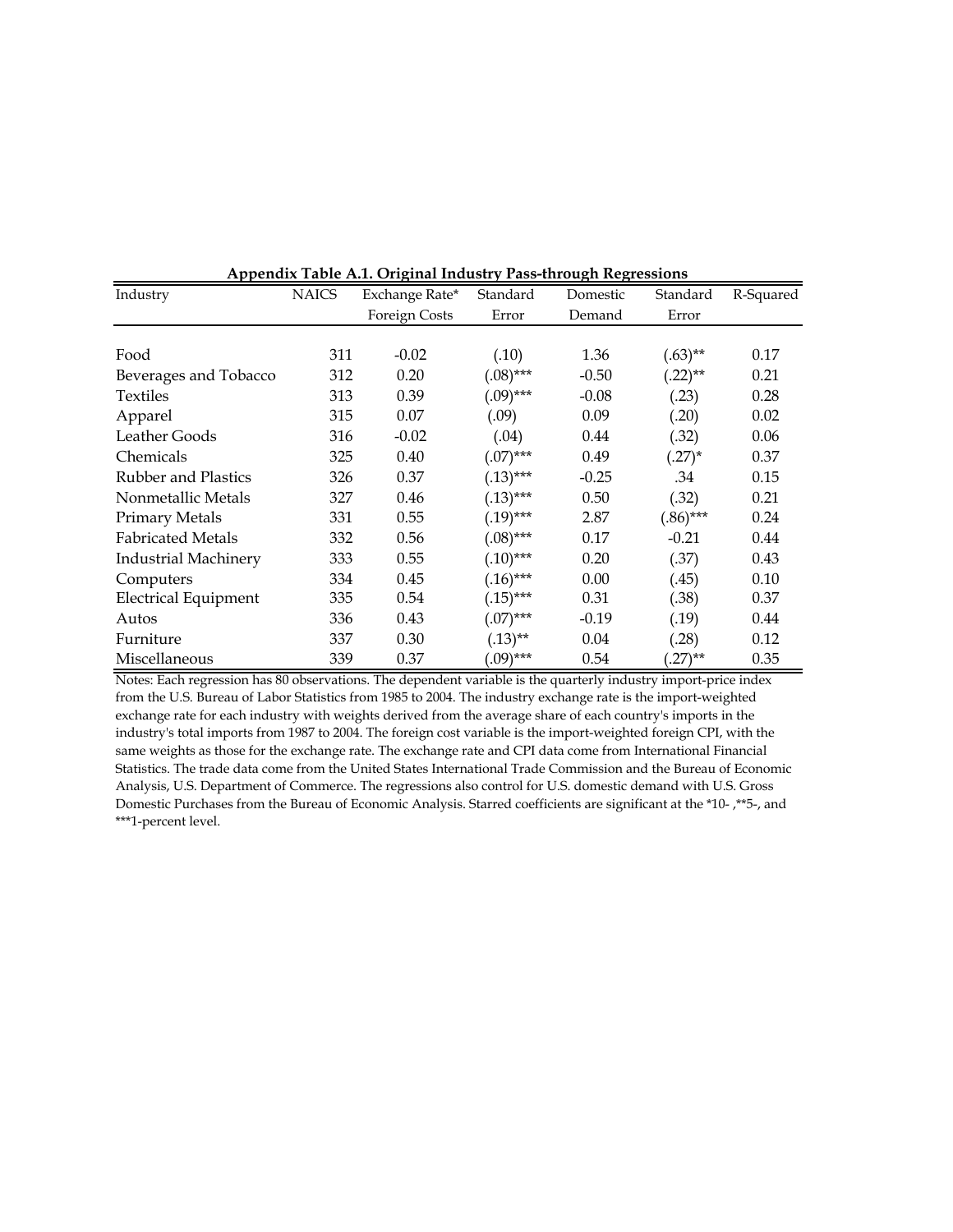|                             |              | <b>Mean Import Shares</b> |             | <b>Import Shares &gt; .02</b> |             |               | <b>Import Shares &gt; .075</b> |             |               |
|-----------------------------|--------------|---------------------------|-------------|-------------------------------|-------------|---------------|--------------------------------|-------------|---------------|
| Industry                    | <b>NAICS</b> | Exchange Rate* Standard   |             | Exchange Rate*                | Standard    | Difference    | Exchange Rate*                 | Standard    | Difference    |
|                             |              | Foreign Costs             | Error       | Foreign Costs                 | Error       | from Original | Foreign Costs                  | Error       | from Original |
|                             |              |                           |             |                               |             |               |                                |             |               |
| Food                        | 311          | $-0.02$                   | (.10)       | $-0.01$                       | (.12)       | 0.01          | 0.47                           | (.35)       | 0.49          |
| Beverages and Tobacco       | 312          | 0.20                      | $(.08)$ *** | 0.38                          | $(.14)$ *** | 0.18          | 0.29                           | $(.08)$ *** | 0.09          |
| Textiles                    | 313          | 0.39                      | $(.09)$ *** | 0.60                          | $(.09)$ *** | 0.21          | 0.48                           | $(.11)$ *** | 0.09          |
| Apparel                     | 315          | 0.07                      | (.09)       | $-0.01$                       | (.08)       | $-0.08$       | $-0.07$                        | (.09)       | $-0.14$       |
| Leather Goods               | 316          | $-0.02$                   | (.04)       | 0.00                          | (.04)       | 0.02          | 0.01                           | (.04)       | 0.03          |
| Chemicals                   | 325          | 0.40                      | $(.07)$ *** | 0.43                          | $(.08)$ *** | 0.03          | 0.47                           | $(.09)$ *** | 0.07          |
| Rubber and Plastics         | 326          | 0.37                      | $(.13)***$  | 0.40                          | $(.15)$ *** | 0.03          | 0.37                           | $(.15)$ **  | 0.00          |
| Nonmetallic Metals          | 327          | 0.46                      | $(.13)***$  | 0.60                          | $(.14)$ *** | 0.14          | 0.33                           | (.22)       | $-0.13$       |
| <b>Primary Metals</b>       | 331          | 0.55                      | $(.19)$ *** | 0.44                          | $(.21)$ *** | $-0.11$       | 1.02                           | $(.36)$ **  | 0.47          |
| <b>Fabricated Metals</b>    | 332          | 0.56                      | $(.08)$ *** | 0.53                          | $(.09)$ *** | $-0.03$       | 0.51                           | $(.11)$ *** | $-0.05$       |
| <b>Industrial Machinery</b> | 333          | 0.55                      | $(.10)$ *** | 0.51                          | $(.11)***$  | $-0.04$       | 0.52                           | $(.12)$ *** | $-0.03$       |
| Computers                   | 334          | 0.45                      | $(.16)$ *** | 0.41                          | $(.16)$ **  | $-0.04$       | 0.41                           | $(.19)$ **  | $-0.04$       |
| <b>Electrical Equipment</b> | 335          | 0.54                      | $(.15)***$  | 0.51                          | $(.11)$ *** | $-0.03$       | 0.33                           | $(.19)^*$   | $-0.21$       |
| Autos                       | 336          | 0.43                      | $(.07)$ *** | 0.39                          | $(.06)$ *** | $-0.04$       | 0.39                           | $(.08)$ *** | $-0.04$       |
| Furniture                   | 337          | 0.30                      | $(.13)$ **  | 0.28                          | $(.12)$ **  | $-0.02$       | 0.12                           | (.16)       | $-0.18$       |
| Miscellaneous               | 339          | 0.37                      | $(.09)$ *** | 0.27                          | $(.11)$ **  | $-0.10$       | 0.27                           | $(.12)$ **  | $-0.10$       |
| Mean                        |              | 0.35                      |             | 0.36                          |             | 0.01          | 0.37                           |             | 0.02          |

## **Appendix Table A.2. Industry Pass-through Regressions with Different Exchange Rates**

Notes: Each regression has 80 observations. The dependent variable is the quarterly industry import-price index from the U.S. Bureau of Labor Statistics from 1985 to 2004. The industry exchange rate is the import-weighted exchange rate for each industry with weights derived from the average share of each country's imports in the industry's total imports from 1987 to 2004. The foreign cost variable is the import-weighted foreign CPI, with the same weights as those for the exchange rate. The exchange rate and CPI data come from International Financial Statistics. The trade data come from the United States International Trade Commission and the Bureau of Economic Anal ysis, U.S. Department of Commerce. The regressions also control for U.S. domestic demand with U.S. Gross Domestic Purchases from the Bureau of Economic Analysis. Starred coefficients are significant at \*10- ,\*\*5-, and \*\*\*1-percent level.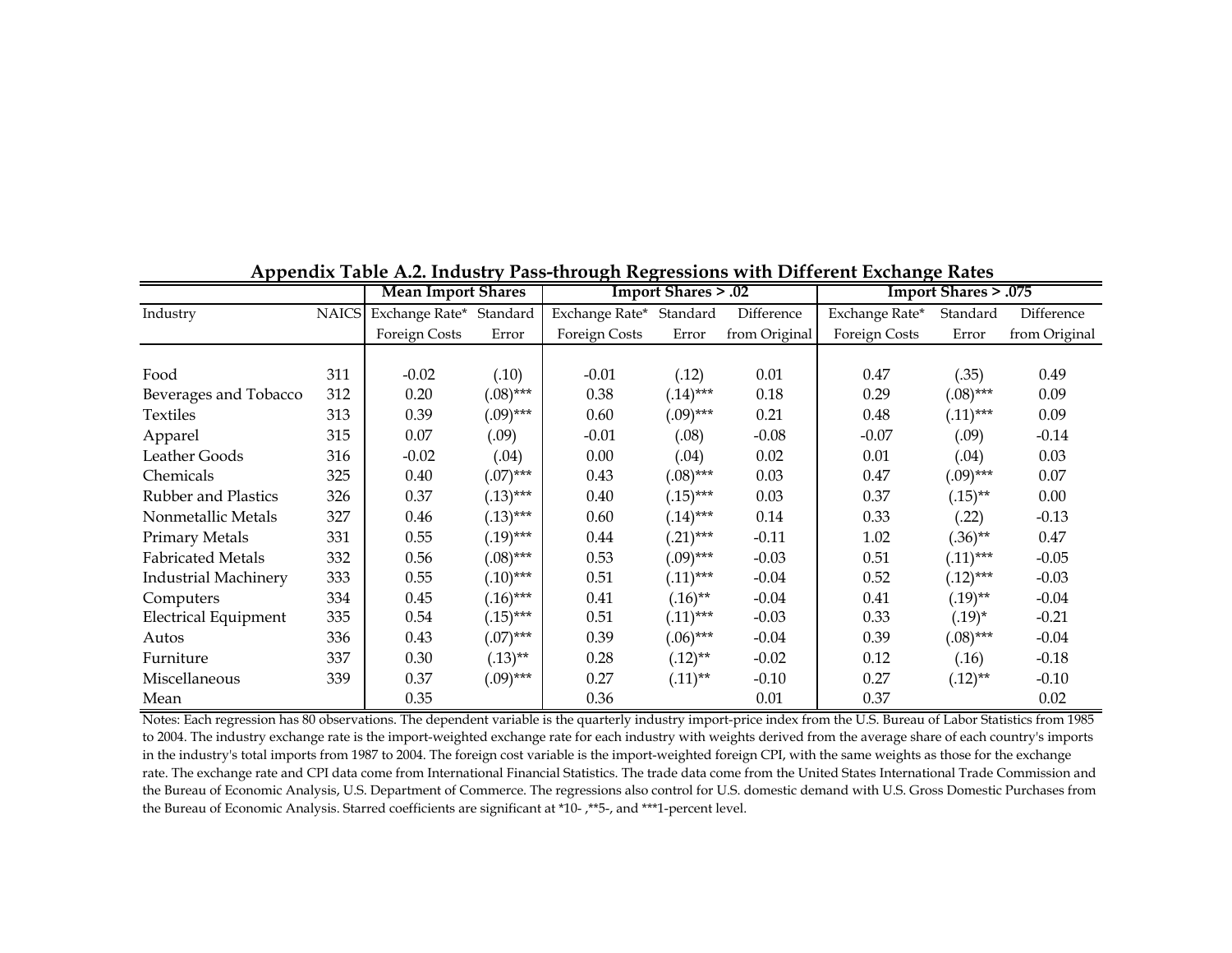#### B A Comparison of Exchange Rates



Figure B.1: A comparison of three exchange-rate indexes. The auto-industry index includes the bilateral exchange rates of major importers of autos and auto parts each weighted by its average import share in the NAICS 3-digit industry 336 "Transportation Equipment". The broad index comes from the Federal Reserve and is a weighted average of the foreign exchange values of the U.S. dollar against the currencies of a large group of major U.S. trading partners each weighted by its trade share. The yen-dollar index is the bilateral exchange rate between Japan and the United States over the sample period. Sources: Federal Reserve Board, authors' calculations.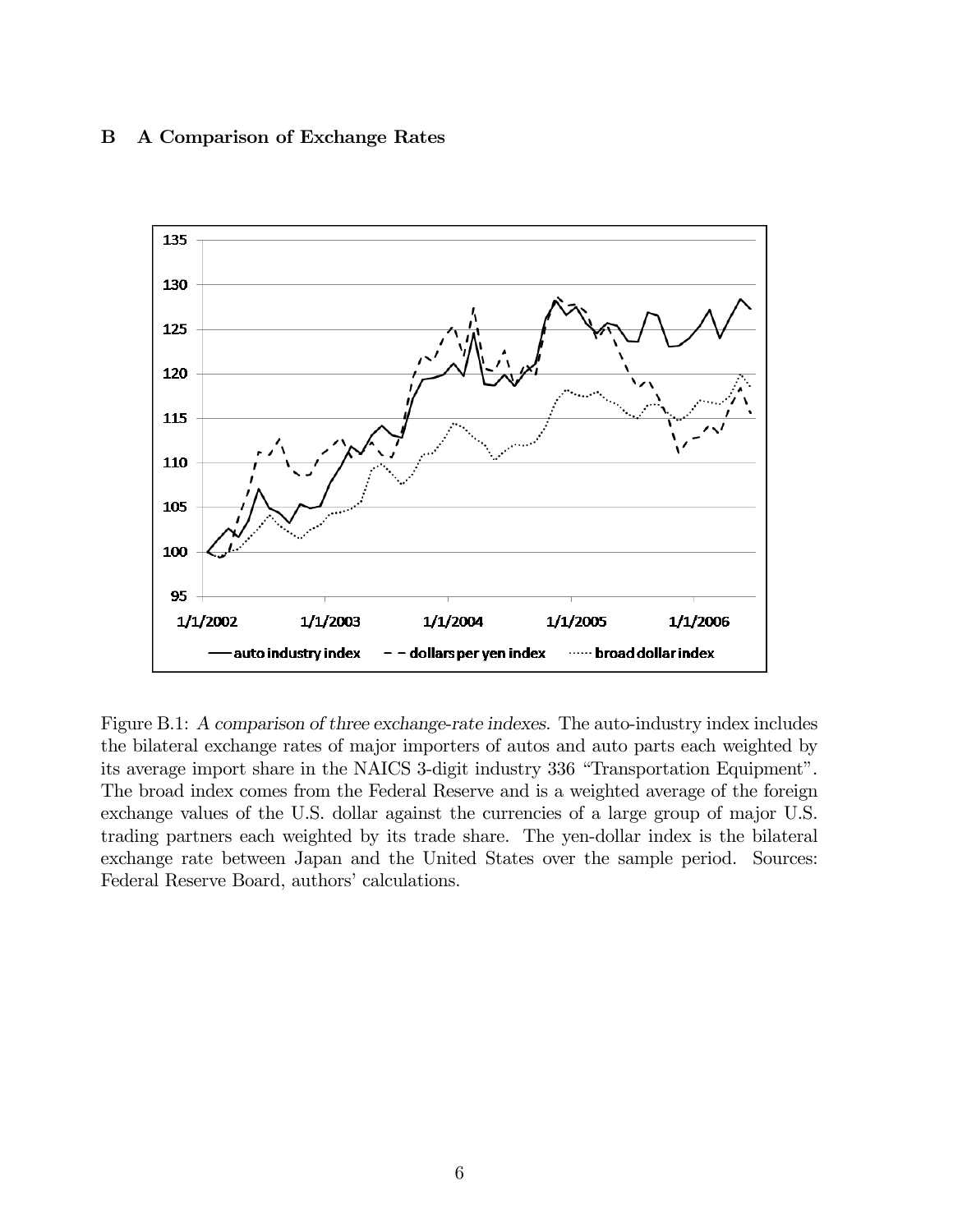# C Derivation of Matrix  $S_t^s$

Let  $S_t^s$  be a matrix with element  $\frac{\partial s_{kt}(p_t^r(p_t^a(p_t^s)))}{\partial p_{s,t}^s}$  $\frac{\partial f_t(p_t^s(p_t^s))}{\partial p_{jt}^s}$  which is the change in each product's market share with respect to a change in each product's composite supplier price. The  $S_t^s$  matrix is a transformation of the manufacturer's demand substitution matrix  $S_t^a$  that was previously defined:  $S_t^s = S_t^{m} S_t^a$  where  $S_t^m$  is a J-by-J matrix of the partial derivative of each OEM price with respect to each product's TOPS price. Each column of  $S_t^m$  contains the entries of a response matrix computed as the average percent change in a product's OEM price for a given change in its composite supplier price. To obtain expressions for this matrix, we follow Villas-Boas (2007) and use the implicit-function theorem to totally differentiate the manufacturer's first-order condition for product j with respect to all manufacturer prices  $(dp_k^a, k = 1, ..., N)$  and with respect to the composite supplier's price  $p_f^s$  with variation  $dp_f^s$ :

$$
\sum_{k=1}^{N} \underbrace{\left(\frac{\partial s_j}{\partial p_k^a} + \sum_{i=1}^{N} \left(T^a(i,j) \frac{\partial^2 s_i}{\partial p_j^a \partial p_k^a} (p_i^a - p_i^s - nt c_i^a - nt c_i^s - t c_i^s)\right) + T^a(k,j) \frac{\partial s_k}{\partial p_j^a}\right) dp_k^a - T^a(f,j) \frac{\partial s_f}{\partial p_j^a} dp_f^s}{w(j,f)}
$$
\n(C.1)

Let V be a matrix with general element  $v(j, k)$  and W be an N-dimensional vector with general element  $w(j, f)$ . Then  $V dp^a - W_f dp^s_f = 0$ . One can solve for the derivatives of all manufacturer prices with respect to the tier-one supplier's price  $f$  for the  $f$ th column of  $S^m$ :

$$
\frac{dp^a}{dp_f^s} = V^{-1}W_f.
$$

Stacking the N columns together gives  $S^m = V^{-1}W_f$ . The (jth, kth) entry of  $S^m$  is then the partial derivative of the kth product's manufacturer price (and given our assumption of constant markups, of the kth product's retail price) with respect to the jth product's supplier price for that market. The retail prices in turn affect the kth product's retail market share, that is:  $\sum_{m} \frac{\partial s_{kt}}{\partial p_{st}^r}$  $\overline{\partial p_{jt}^r}$  $\frac{\partial p_{jt}^r}{\partial p_{jt}^a}$  $\frac{\partial p_{mt}^a}{\partial p_{jt}^s}$  for  $m = 1, 2, ... J$ .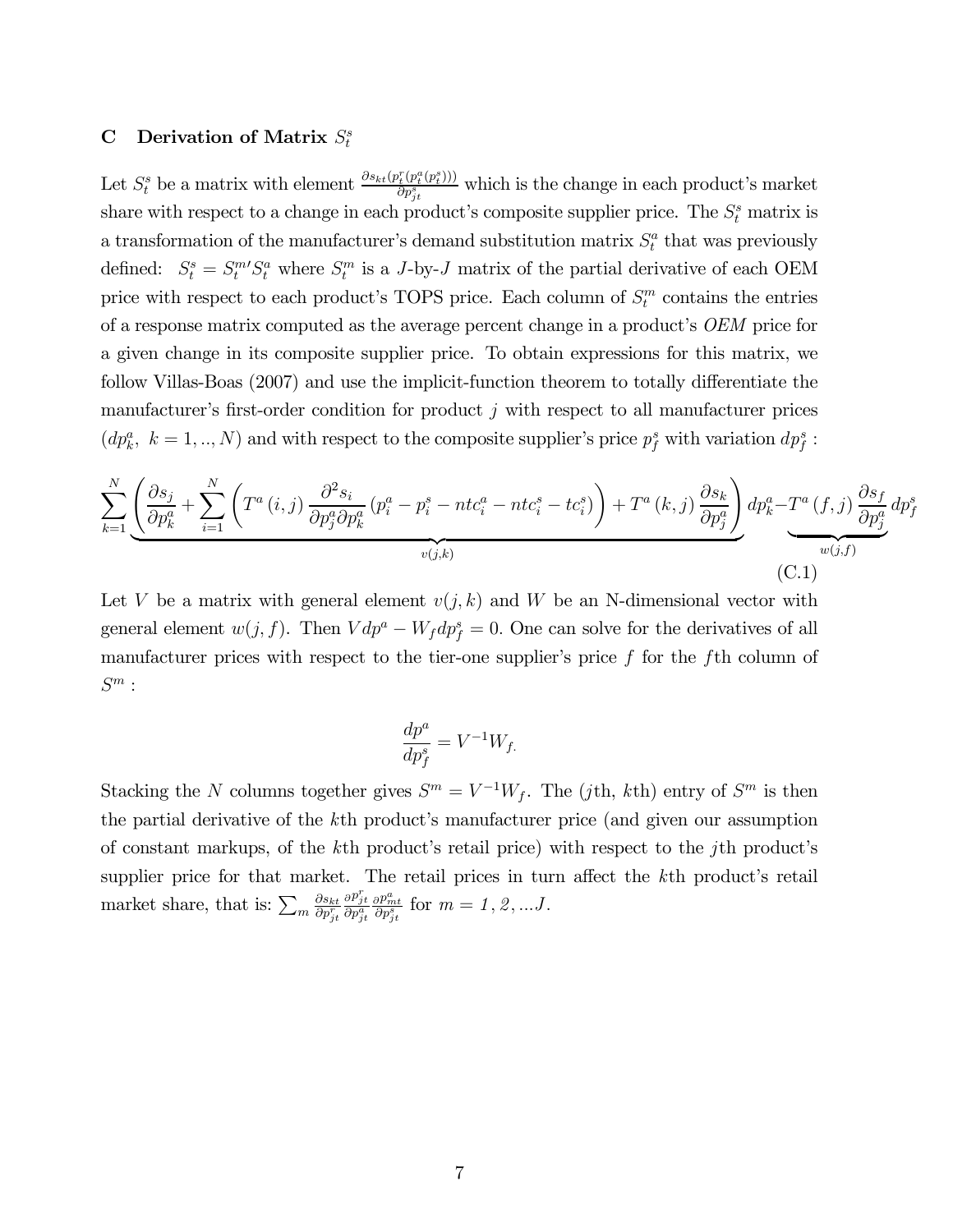#### D Demand

Market demand is derived from a standard discrete-choice model of consumer behavior that follows the work of Berry (1994) and Berry, Levinsohn, and Pakes (1995). Our estimation approach follows Nevo (2001). As the notation is fairly standard the demand section refers to the above papers for details for interested readers and we include here in the appendix a more detailed description of the demand model, its estimation, and further discussion of several demand identification issues.

The demand specification starts with consumer  $i$  choosing to purchase one unit of good  $j$ if and only if the utility from consuming that good is as great as the utility from consuming any other good. Consumer utility depends on product characteristics and individual taste parameters. Product-level market shares are derived as the aggregate outcome of individual consumer decisions. All the parameters of the demand system are then estimated from product-level data, that is, from product prices, quantities, and characteristics.

Suppose we observe  $t=1, ..., T$  markets. Let the indirect utility for consumer i in consuming product  $j$  in market  $t$  take a linear form:

$$
u_{ijt} = x_{jt}\beta_i - \alpha_i p_{jt} + \xi_{jt} + \varepsilon_{ijt}, \quad i = 1, ..., I, \quad j = 1, ..., J, \quad t = 1, ..., T.
$$
 (D.1)

where  $\varepsilon_{ijt}$  is a mean-zero stochastic term. A consumer's utility from consuming a given product is a function of product characteristics  $(x, \xi, p)$  where p are product prices, x are product characteristics observed by the econometrician, the consumer, and the producer, and  $\xi$  are product characteristics observed by the producer and consumer but not by the econometrician. Let the taste for certain product characteristics vary with individual consumer characteristics:

$$
\begin{pmatrix} \alpha_i \\ \beta_i \end{pmatrix} = \begin{pmatrix} \alpha \\ \beta \end{pmatrix} + \Sigma v_i \tag{D.2}
$$

where  $v_i$  is a vector of unobserved characteristics for consumer i, and  $\Sigma$  is a matrix of coefficients that characterizes how consumer tastes vary with their unobserved characteristics. We assume that the distribution of consumers' unobserved characteristics is multivariate normal. Indirect utility can be redefined in terms of mean utility  $\delta_{jt} = \beta x_{jt} - \alpha p_{jt} + \xi_{jt}$  and deviations (in vector notation) from that mean  $\mu_{ij} = [\Sigma v_i] * [p_{jt} \ x_{jt}]$ :

$$
u_{ijt} = \delta_{jt} + \mu_{ijt} + \varepsilon_{ijt}
$$
 (D.3)

Finally, consumers have the option of an outside good. Consumer i can choose not to purchase one of the products in the sample. The price of the outside good is assumed to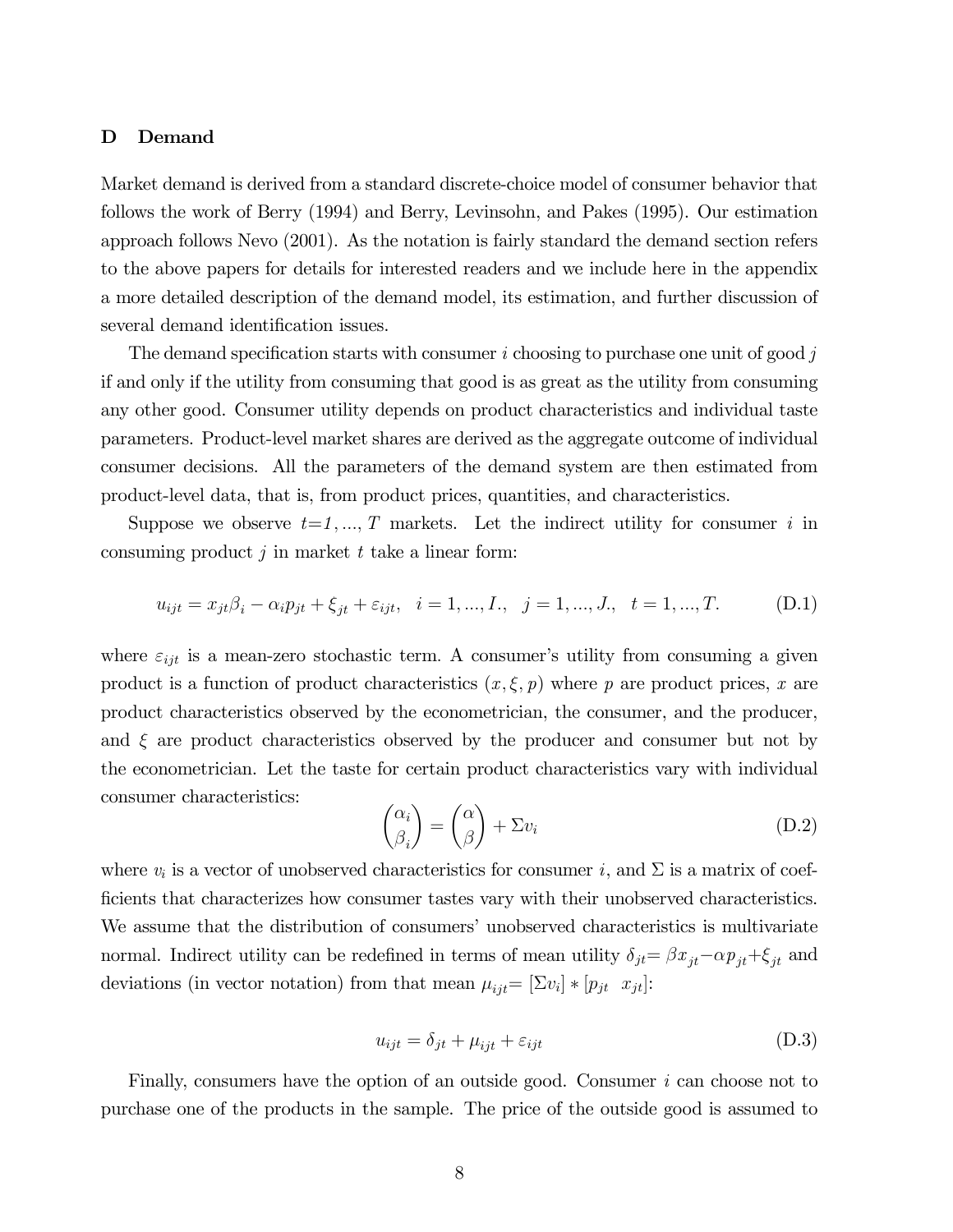be set independently of the prices observed in the sample. The mean utility of the outside good is normalized to be zero and constant over markets. The indirect utility from choosing to consume the outside good is:

$$
u_{i0t} = \xi_{0t} + \sigma_0 v_{i0} + \varepsilon_{i0t}
$$
 (D.4)

Let  $A_i$  be the set of consumer traits that induce purchase of good j. The market share of good j in market t is given by the probability that product j is chosen:

$$
s_{jt} = \int_{\zeta \in A_j} P^*(d\zeta) \tag{D.5}
$$

where  $P^*(d\zeta)$  is the density of consumer characteristics  $\zeta = |\nu|$  in the population. To compute this integral, one must make assumptions about the distribution of consumer characteristics. We report estimates from two models. For diagnostic purposes, we initially restrict heterogeneity in consumer tastes to enter only through the random shock  $\varepsilon_{ijt}$  which is independently and identically distributed with a Type-I extreme-value distribution. For this model, the probability of individual i purchasing product j in market t is given by the multinomial logit expression:

$$
s_{ijt} = \frac{e^{\delta_{jt}}}{1 + \sum_{k=1}^{J_t} e^{\delta_{kt}}}
$$
 (D.6)

where  $\delta_{jt}$  is the mean utility common to all consumers and  $J_t$  remains the total number of products in the market at time t.

In the full random-coefficients model, we assume  $\varepsilon_{ijt}$  is i.i.d with a Type-I extremevalue distribution but now allow heterogeneity in consumer preferences to enter through an additional term  $\mu_{ijt}$ . This allows more general substitution patterns among products than is permitted under the restrictions of the multinomial logit model. The probability of individual i purchasing product j in market  $t$  must now be computed by simulation. This probability is given by computing the integral over the taste terms  $\mu_{it}$  of the multinomial logit expression:

$$
s_{jt} = \int_{\mu_{it}} \frac{e^{\delta_{jt} + \mu_{ijt}}}{1 + \sum_{k} e^{\delta_{kt} + \mu_{ikt}}} f(\mu_{it}) d\mu_{it}
$$
 (D.7)

The integral is approximated by the smooth simulator which, given a set of N draws from the density of consumer characteristics  $P^*(d\zeta)$ , can be written:

$$
s_{jt} = \frac{1}{N} \sum_{i=1}^{N} \frac{e^{\delta_{jt} + \mu_{ijt}}}{1 + \sum_{k} e^{\delta_{kt} + \mu_{ikt}}} \tag{D.8}
$$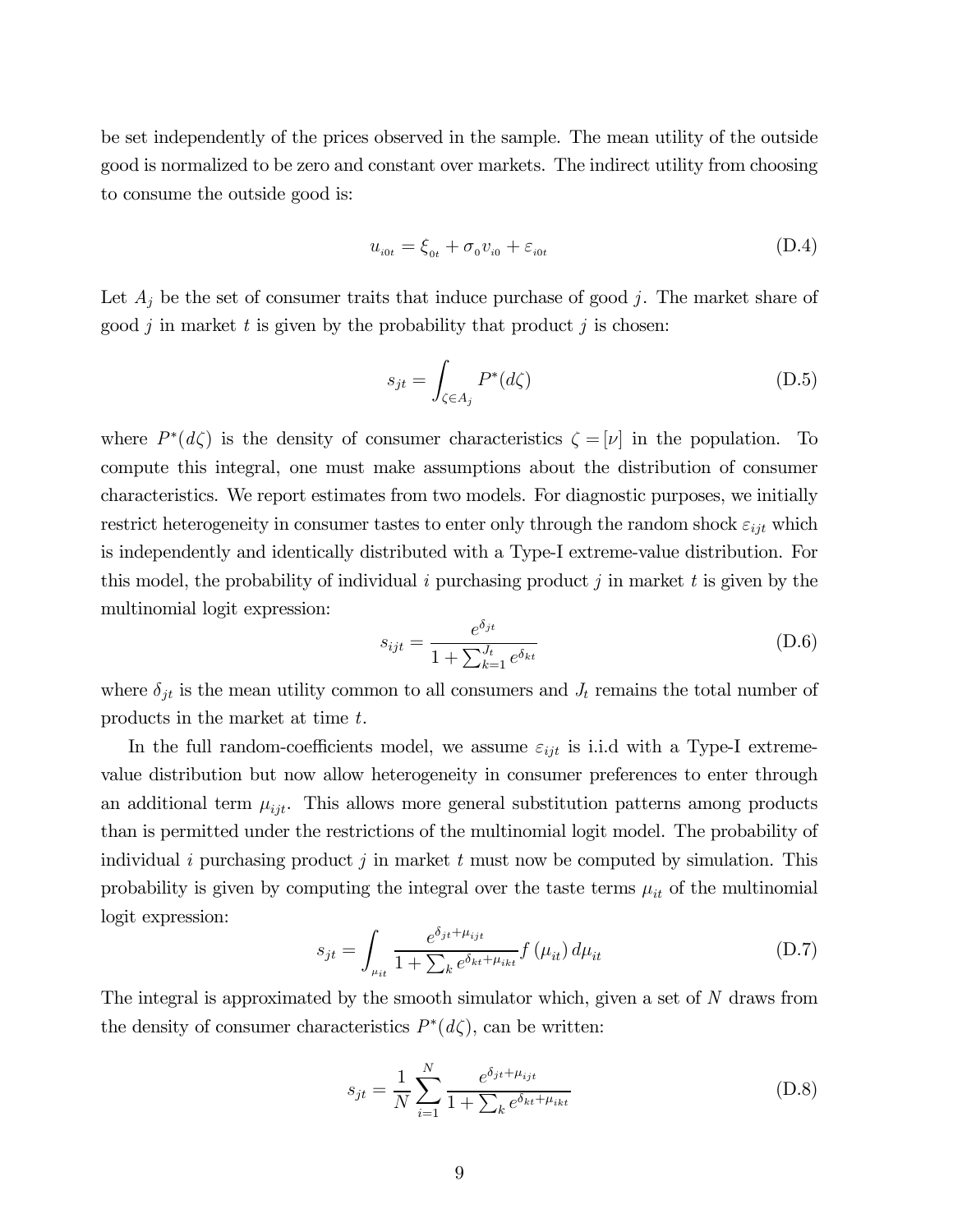We take 20 draws, which is typical in this literature. Given these predicted market shares, we search for demand parameters that implicitly minimize the distance between these predicted market shares and the observed market shares using a generalized method-ofmoments (GMM) procedure, as we discuss in further detail in the estimation section.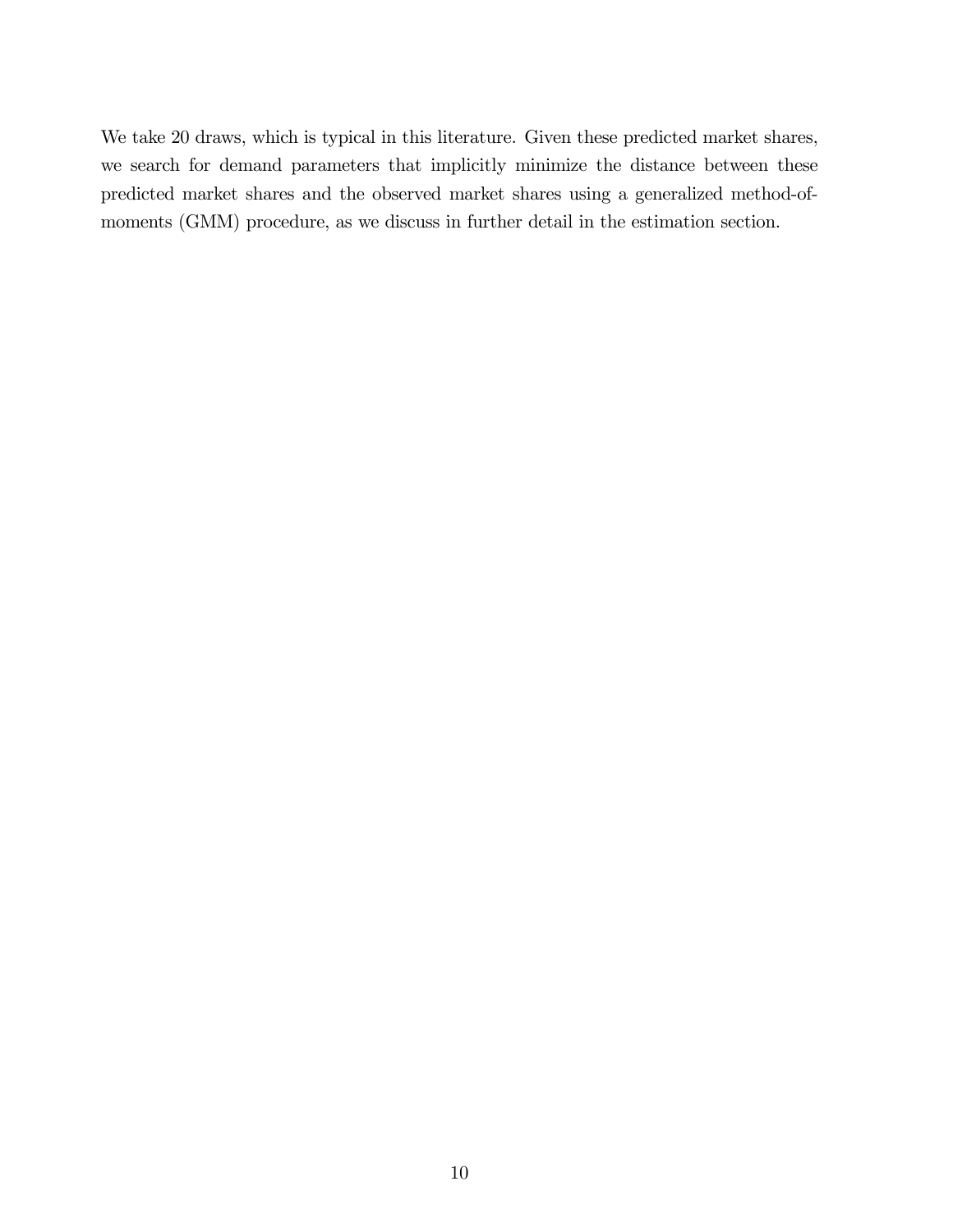#### E Demand Estimation

We estimate the demand parameters by following the algorithm proposed by Berry (1994). This algorithm uses a nonlinear generalized-method-of-moments (GMM) procedure. The main step in the estimation is to construct a moment condition that interacts instrumental variables and a structural error term to form a nonlinear GMM estimator. Let  $\theta$  signify the demand-side parameters to be estimated with  $\theta_1$  denoting the model's linear parameters and  $\theta_2$  its nonlinear parameters. We compute the structural error term as a function of the data and demand parameters by solving for the mean utility levels (across the individuals sampled) that solve the implicit system of equations:

$$
s_t(x_t, p_t, \delta_t | \theta_2) = S_t \tag{E.1}
$$

where  $S_t$  are the observed market shares and  $s_t(x_t, p_t, \delta_t | \theta_2)$  is the market-share function defined in equation  $(D.8)$ . For the logit model, this is given by the difference between the log of a product's observed market share and the log of the outside good's observed market share:  $\delta_{jt} = \log(S_{jt}) - \log(S_{ot})$ . For the full random-coefficients model, it is computed by simulation.

As in Nevo (2000), to ensure a global minimum, we start by using a gradient method (providing an analytical gradient) with different starting values of the nonlinear parameters to find a minimum of the simulated GMM objective function. Then we use that minimum as a starting value for the Nelder-Mead (1965) simplex search method.

Following this inversion, one relates the recovered mean utility from consuming product j in market t to its price,  $p_{jt}$ , its constant observed and unobserved product characteristics,  $d_j$ , and the error term  $\Delta \xi_{jt}$ , which now contains changes in unobserved product characteristics:

$$
\Delta \xi_{jt} = \delta_{jt} - \beta_j d_j - \alpha p_{jt} \tag{E.2}
$$

We use brand fixed-effects as product characteristics following Nevo (2001). The product fixed-effects  $d_j$  proxy for the observed characteristics term  $x_j$  in equation  $(D.1)$  and mean unobserved characteristics. The mean utility term here denotes the part of the indirect utility expression in equation  $(D.3)$  that does not vary across consumers. Equation (23) thus relates the mean utility, which is a transformation of market shares (which are themselves functions of the data and the nonlinear parameters such as the standard deviation of retail prices and horsepower/length) to the right-hand-side variables that are product fixed-effects and prices. This equation is linear in prices and so instrumental variables can be implemented directly using it. Its only endogenous right-hand-side variable